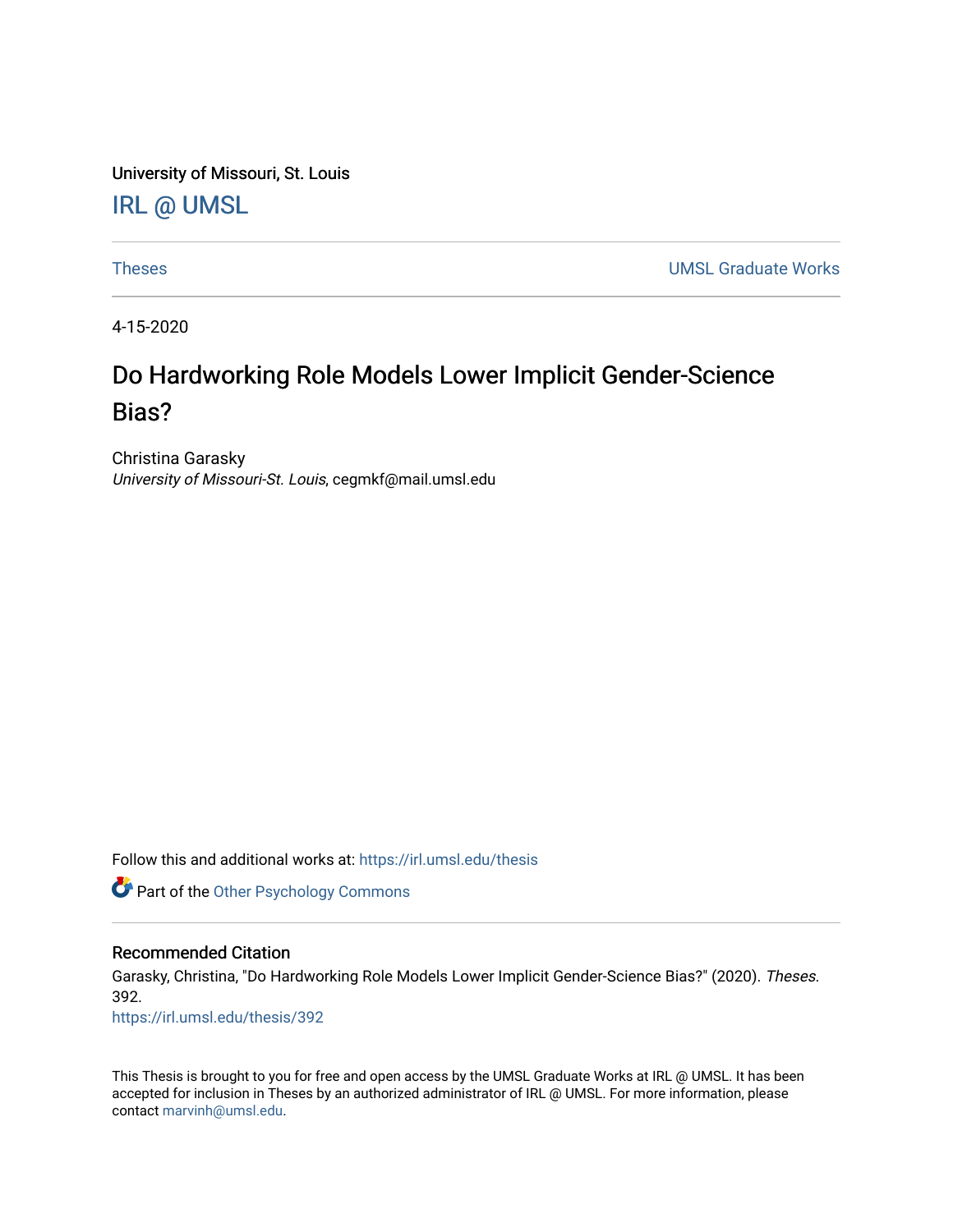Do Hardworking Role Models Lower Implicit Gender-Science Bias?

Christina E. Garasky

B.S. Neuroscience, University of Minnesota, 2018

A Thesis Submitted to The Graduate School at the University of Missouri-St. Louis in partial fulfillment of the requirements for the degree Master of Arts in Psychology with an emphasis in Behavioral Neuroscience

May 2020

Advisory Committee

Bettina J. Casad, Ph.D. Chairperson

Sandra E. Langeslag, Ph.D.

Suzanne E. Welcome, Ph.D.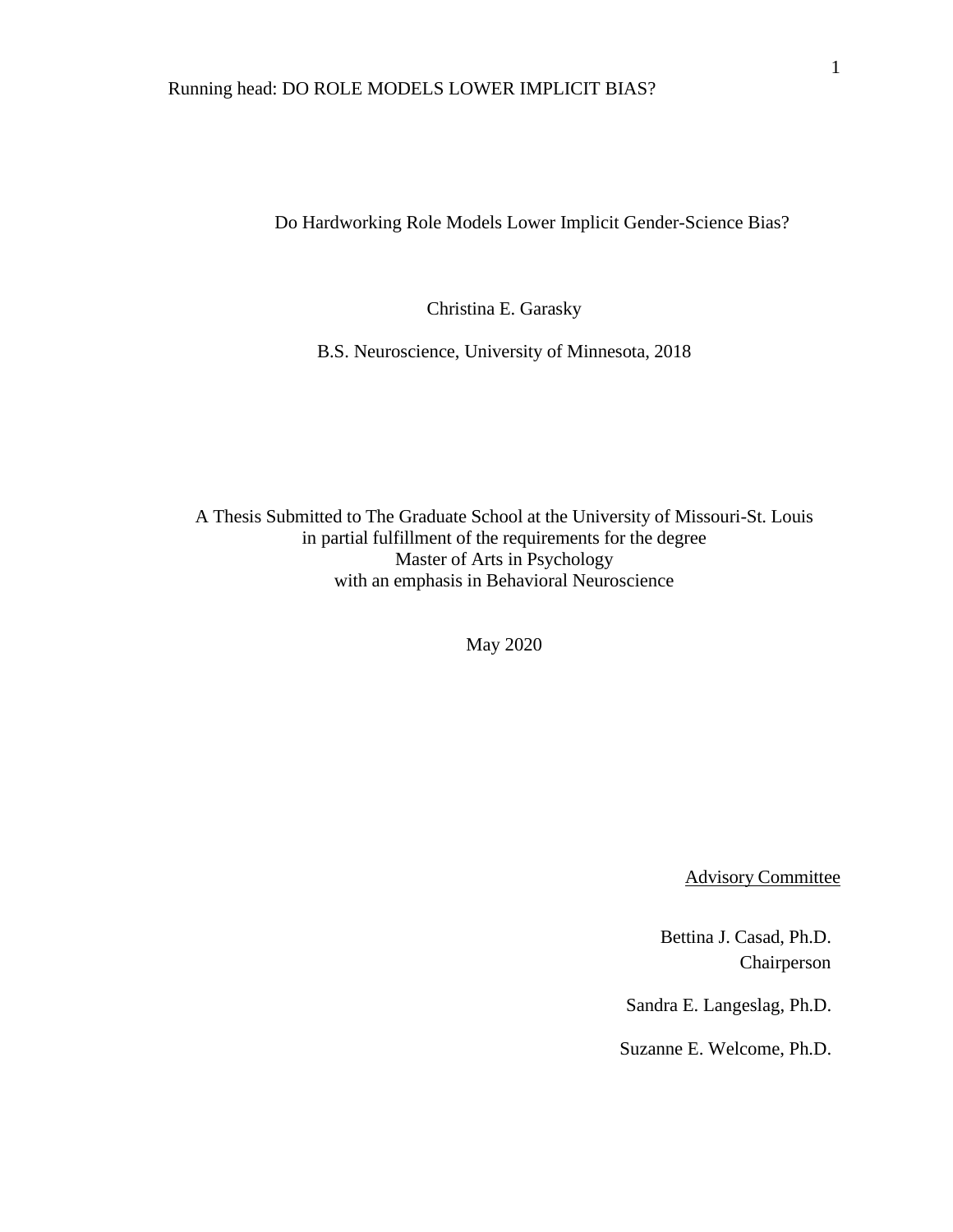#### **Abstract**

Prior research has demonstrated that implicit gender-science biases discourage women from pursuing careers in science, technology, engineering, and math (STEM). Genderscience biases promote the belief that women cannot be successful in STEM, which can affect women's sense of belonging and commitment to STEM. While women scientists serving as role models benefit women in STEM by decreasing implicit gender-science biases and increasing perceived belonging and performance in STEM, the influence of role model qualities on implicit bias has not been widely explored. The current study examined the influence role model qualities (hardworking, gifted) have on implicit gender-science bias. The research also explored whether individual differences, such as women's perception of their possible science selves and implicit intelligence theories, moderate the relationship between role model qualities and STEM outcomes (e.g., bias and self-perceptions). Participants  $(N = 41)$  completed an online questionnaire, which assessed the individual differences of science possible selves and implicit intelligence theories as moderators and completed a measure of implicit gender-science bias. In the lab, participants watched a documentary-style video featuring a hardworking (or gifted) woman scientist role model. Participants then completed the measure of implicit genderscience bias while their electrophysiological indices of implicit bias (N400, N200) were assessed. Results indicated that role model qualities (hardworking, gifted) do not influence implicit gender-science bias, and that science possible selves and implicit intelligence theories do not moderate this relationship. These results do not support prior research but can aid in the development of more effective role model manipulations in lab settings.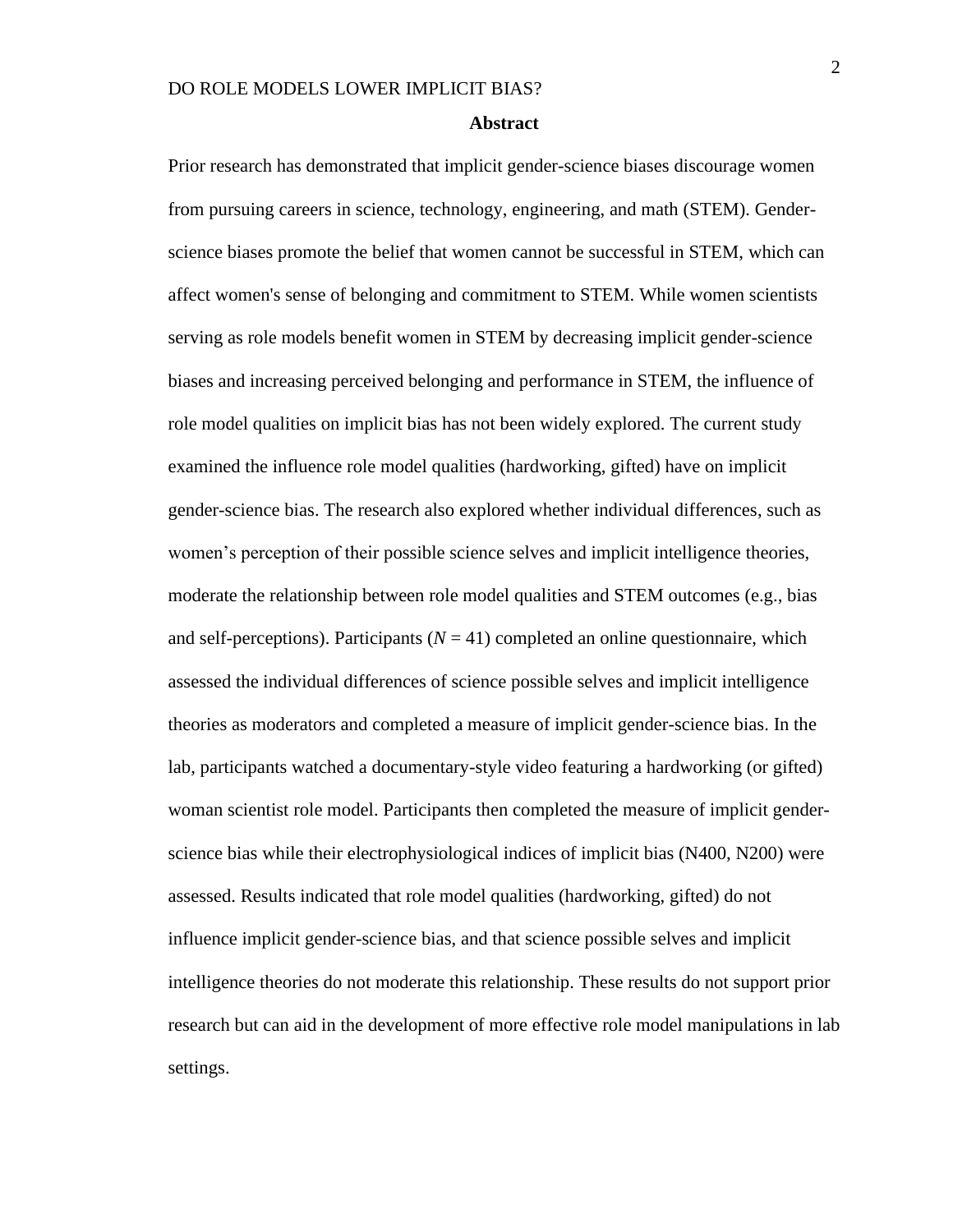Do Hardworking Role Models Lower Implicit Gender-Science Bias?

Although women's representation in male-dominated fields has continued to increase over the past few decades, unequal gender distribution persists within many of these fields. Women earn a larger percentage (54.8%) of bachelor's degrees than men (NSF, 2019); however, this is mainly due to women earning more bachelor's degrees in education, humanities, and social sciences, whereas women earn fewer degrees in many science fields (e.g., physics, chemistry; Ceci & Williams, 2011; NSF, 2019). Even though interest in STEM subjects is comparable between genders, fewer women enter STEM fields. Additionally, retention rates for women working in STEM are vastly lower compared to men in those same fields, diminishing women's representation in STEM (Ceci & Williams, 2011). Half the women in STEM careers leave the field within five years, a turnover rate twice as high as that of women in most non-STEM fields (Annabi & Lebovitz, 2018).

Research has examined explanations for women's lower retention rates in STEM, such as concerns about achieving work life balance (Bagilhole, Powell, Barnard, & Dainty, 2008); however, this reason did not fully account for the disproportionate attrition. Additionally, companies have implemented interventions aimed at increasing diversity and inclusion, developing methods to address organization climate and increase women's senses of personal agency, or the sense of control someone has over their actions, yet underrepresentation persists (Annabi & Lebovitz, 2018).

A main factor contributing to workplace attrition is the gender barriers many women must overcome in the workplace (Fouad, Singh, Cappaert, Chang, & Wan, 2016). These barriers often include microaggressions, or verbal or nonverbal derogatory slights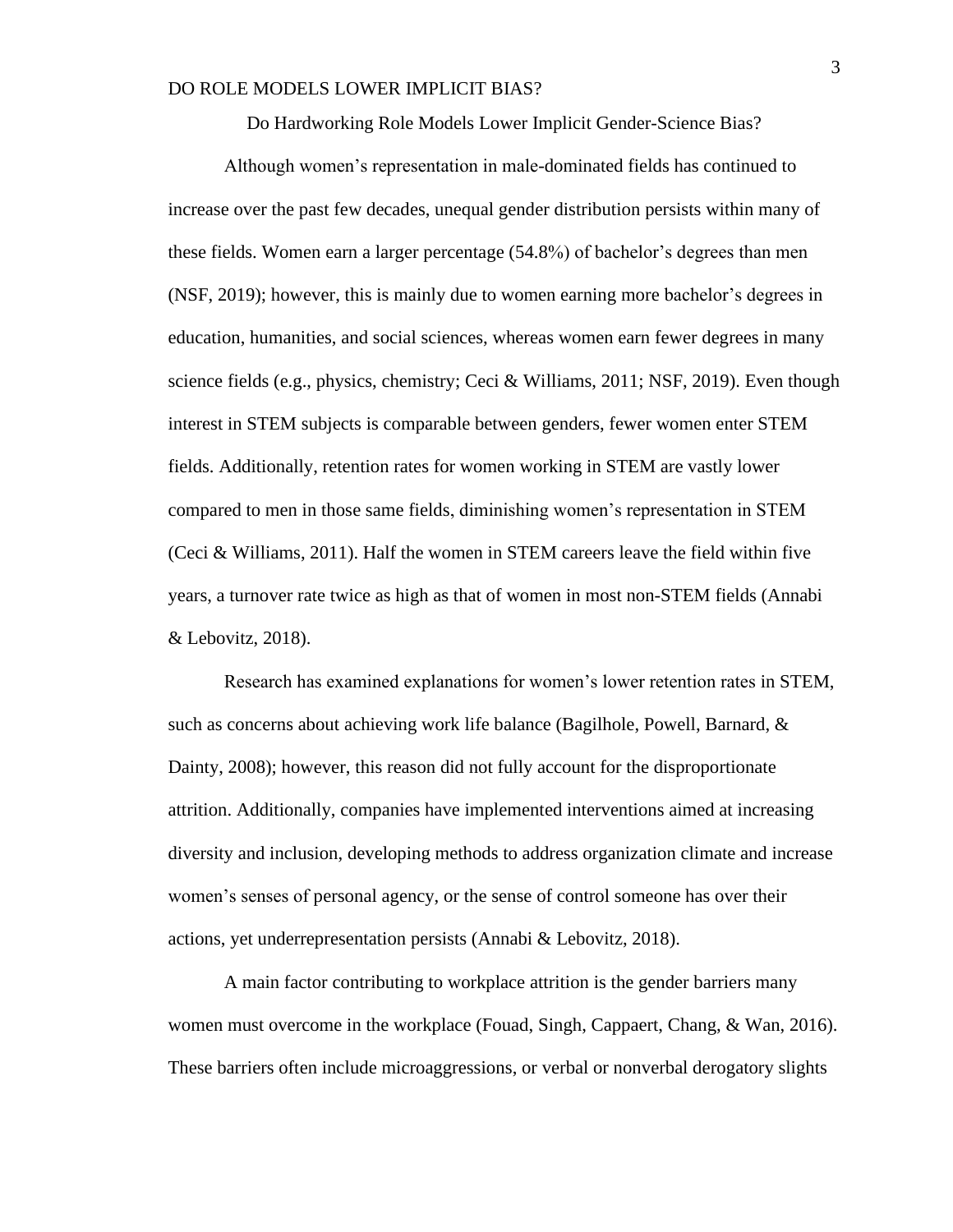toward a minority group, that can lead women to experience prejudice, feel isolated, and endure biased performance evaluations (Torino, Rivera, Capodilupo, Nadal, & Sue, 2018). These negative experiences occur in part because of stereotypes that favor men in the workplace (Lesko & Corpus, 2006).

Workplace gender stereotypes often favor men (Ridgeway & Correll, 2004), such as the common belief that women are more communal and nurturing and that men are more independent and competitive (Gupta, Han, Mortal, Silveri, & Turban, 2018). Independence and competitiveness are stereotypically masculine characteristics that people associate with being successful in STEM, further contributing to implicit genderscience bias (Fouad et al., 2016). These biases not only make prejudice and discrimination from men more likely, but also affect how women view themselves in the workplace, making it difficult for women to feel that they belong in STEM (Milkman, Akinola, & Chugh, 2015). The resulting feelings of isolation can cause women to develop negative attitudes toward STEM and decrease their work performance, ultimately leading to higher attrition rates (Lesko & Corpus, 2006).

It is essential to identify effective ways to reduce implicit gender-science biases to lower attrition rates and obtain equal representation in STEM fields. The purpose of the current study was to examine the extent to which women scientist role models can reduce implicit science bias toward women in STEM. To put this study into context, the following sections review the literature on possible influences that role models might have in reducing implicit bias.

## **Implicit Bias**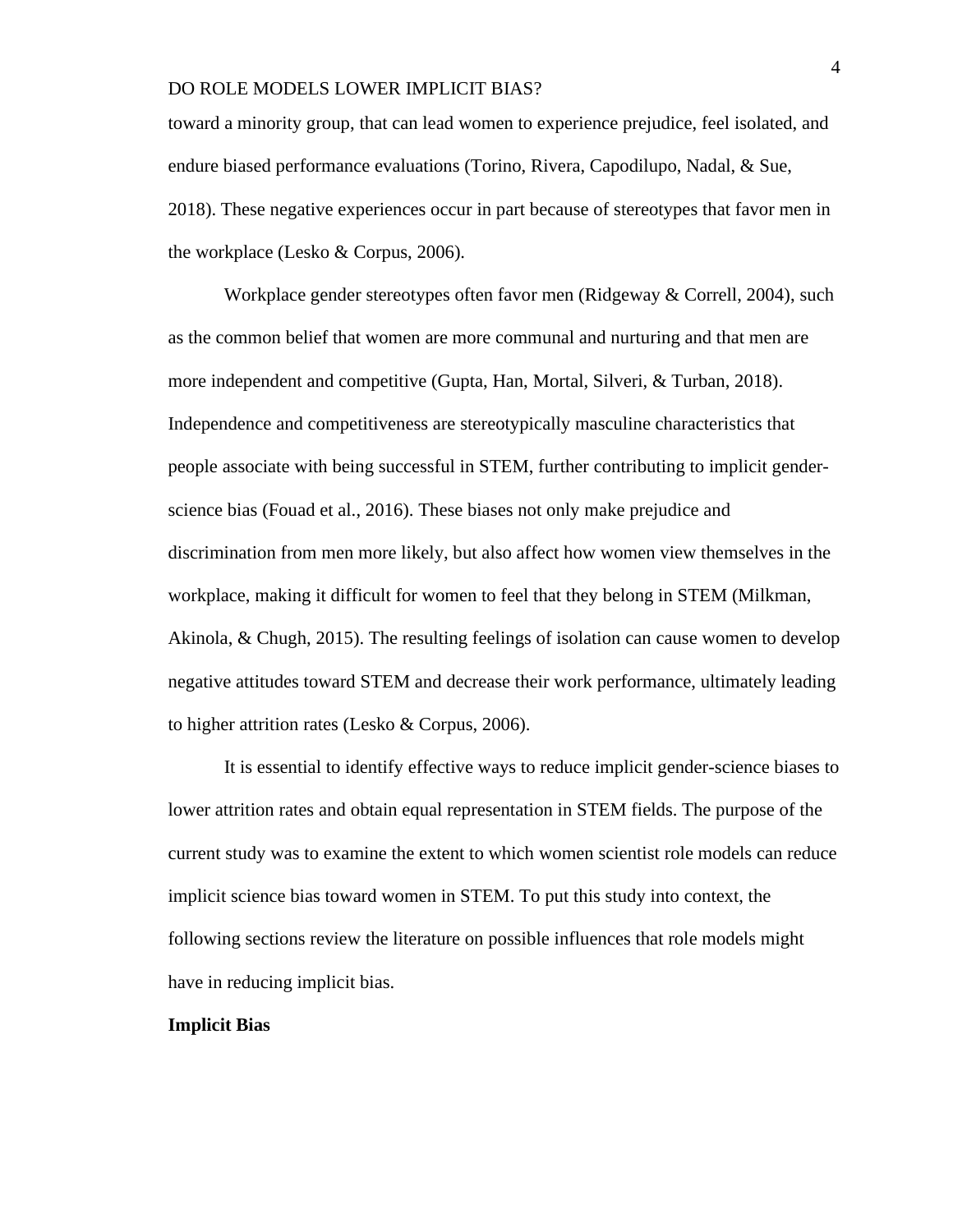Implicit biases are unconscious beliefs based on implicit attitudes or stereotypes (Greenwald & Banaji, 1995). Implicit biases are malleable and can elicit behaviors that are incongruent with a person's values (Fazio & Olson, 2003; Gawronski & Bodenhausen, 2006). These biases can be favorable or unfavorable, reflecting beliefs about positive or negative traits. Positive implicit biases can create ingroup bias or favoritism toward one's own group. This favoritism can create unity and a sense of belonging (Dasgupta, 2011). Negative implicit biases associate minority groups and their members with negative characteristics or stereotypes, which has repercussions like the underrepresentation of women in STEM fields.

Implicit social stereotypes are associations between a specific group and a trait (Greenwald  $\&$  Banaji, 1995). Such associations may be based on a statistical reality but often are not, and group level statistics are overgeneralized in judgments of individuals (Kite & Whitley, 2016). For example, the stereotype that athletes possess physical stamina reflects a statistical reality because most athletes do have greater physical stamina than non-athletic individuals. However, when a social stereotype develops for a specific group and for a trait that does not have statistical backing, the implicit biases cause discriminatory favoritism, resulting in disadvantages for those belonging to a minority group. For example, the social stereotype that women do not have the (masculine) qualities required to be successful in STEM contributes to their disproportionate representation in STEM (Gupta et al., 2018).

In environments with high levels of implicit bias, women often develop stereotype attribution bias, or the tendency to attribute their failures in STEM to internal, stable causes, rather than recognizing the influence of environmental factors (Sekaquaptewa,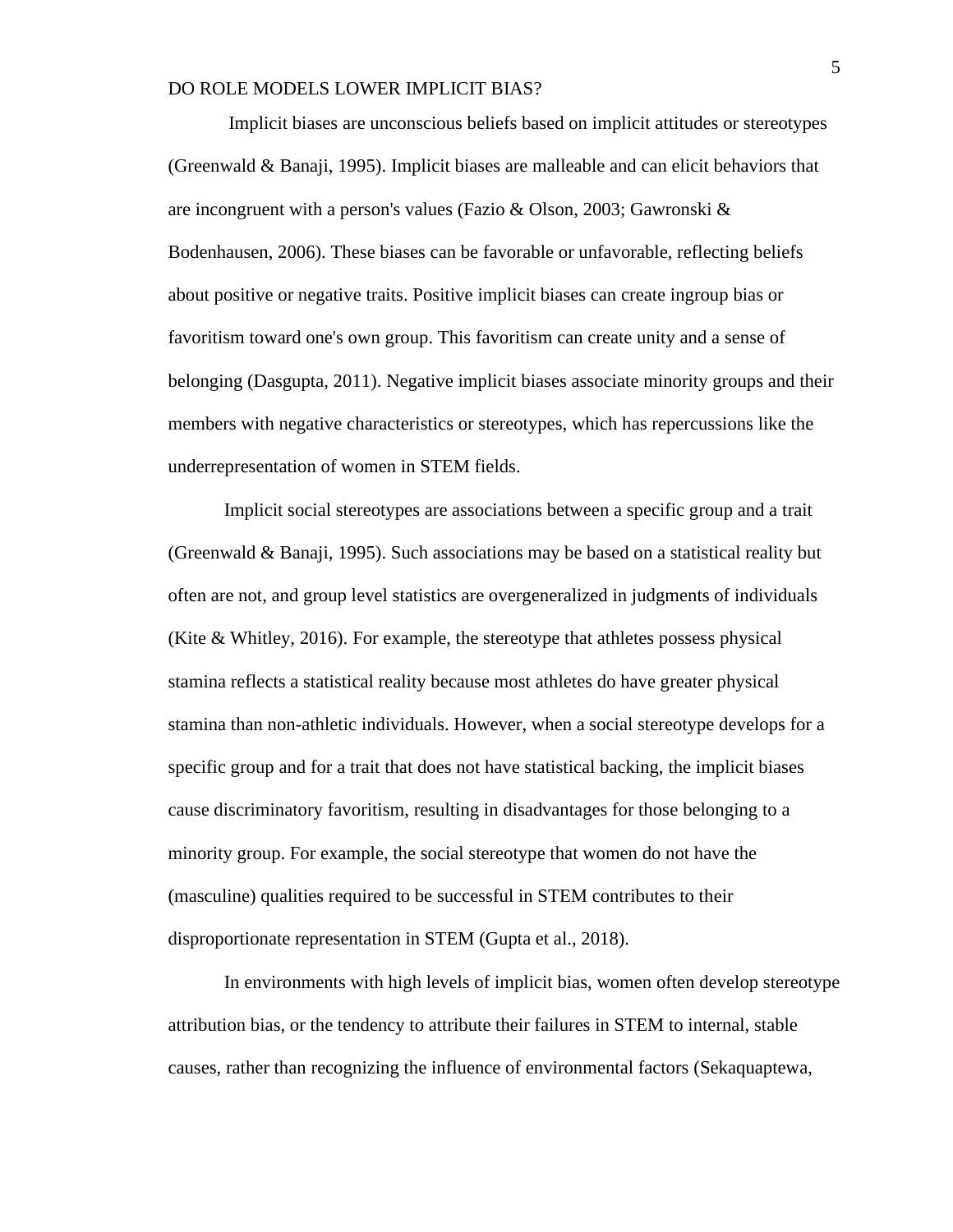2011). Working in unwelcoming environments can lead women to endorse stereotypical views of their own abilities in STEM, which affects their job performance, science identity, and commitment to STEM (Sekaquaptewa, 2011). An environment is considered unwelcoming not only when one experiences or perceives negative treatment towards women, but also when women are merely the numeric minority (Sekaquaptewa, 2011). Poorer performance by women in STEM strengthens perceivers' stereotypes and leads to even stronger implicit bias. The current study aimed to explore ways to combat these stereotypes and subsequently reduce implicit gender-science bias in STEM.

#### **Influences on Role Model Effectiveness**

**Benefits of role models.** Research shows that women role models can be highly effective and beneficial. For women, same-gender science role models increase science identity and women's sense of belonging in STEM (Rosenthal, Levy, London, Lobel, & Bazile, 2013). This sense of belonging, in turn, increases women's retention in these fields (Cheryan & Plaut, 2010), and encourages higher academic aspirations, academic engagement, and commitment to STEM (Shin, Levy, & London, 2016). Women role models also benefit men, leading to higher math test performance for men exposed to a woman role model compared to men not exposed to a role model (Bagès, Verniers, & Martinot, 2016). Additionally, a greater female student presence in engineering classrooms reduced explicit stereotypical views among men who initially rejected stereotypical male superiority but did not significantly reduce such views for men who endorsed stereotypical views of male superiority (Riegle‐Crumb, Moore, & Buontempo, 2017). However, exposure to a female teacher, as opposed to a male teacher, reduced explicit stereotypical views for men who initially endorsed male superiority. These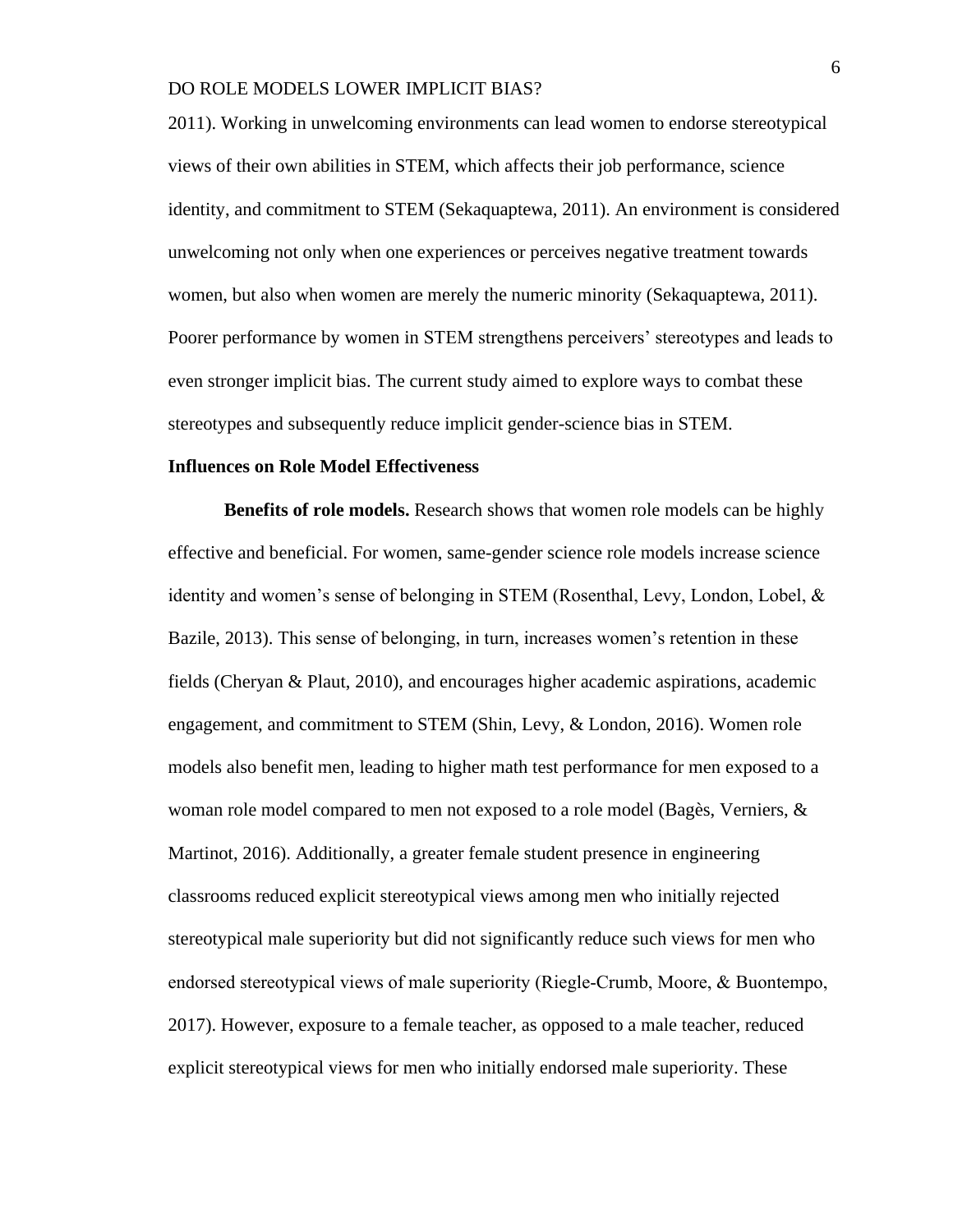findings suggest that women role models (e.g., women teachers) can benefit men and women and can reduce men's explicit stereotypical views even among those who endorse stereotypical gender roles.

Previous research has also examined how famous counter-stereotypical women leaders affect women's implicit leadership bias or favoring men over women in leadership positions (Dasgupta & Asgari, 2004). Dasgupta and Asgari (2004) found that women role models can significantly reduce women's implicit gender-science bias. It is also known that certain qualities of role models are more beneficial than others; however, whether these qualities influence implicit bias has not been examined. Role models who demonstrate positive attributes are the most beneficial for women. By portraying themselves as respectful and honest individuals, who are knowledgeable and enthusiastic about their work, role models are more likable (Elzubeir & Rizk, 2008). Furthermore, implicit bias research demonstrates that viewing a likable role model has a stronger effect on reducing implicit gender-leadership bias (Young, Rudman, Buettner, & McLean, 2013), demonstrating that implicit bias may be influenced by how we perceive role models.

Being inspiring, similar to the mentee, and having attainable achievements are critical qualities for being an effective role model (Lockwood & Kunda, 1997; Rosenthal et al., 2013); however, these specific qualities have yet to be addressed in implicit bias research. More research is needed to understand whether and how being inspiring, relatable, and having attainable achievements (e.g., hardworking) in STEM, indeed, lowers implicit gender-science bias. Demonstrating these characteristics is essential because they allow the role model to exemplify a path to reach one's goals (Lockwood et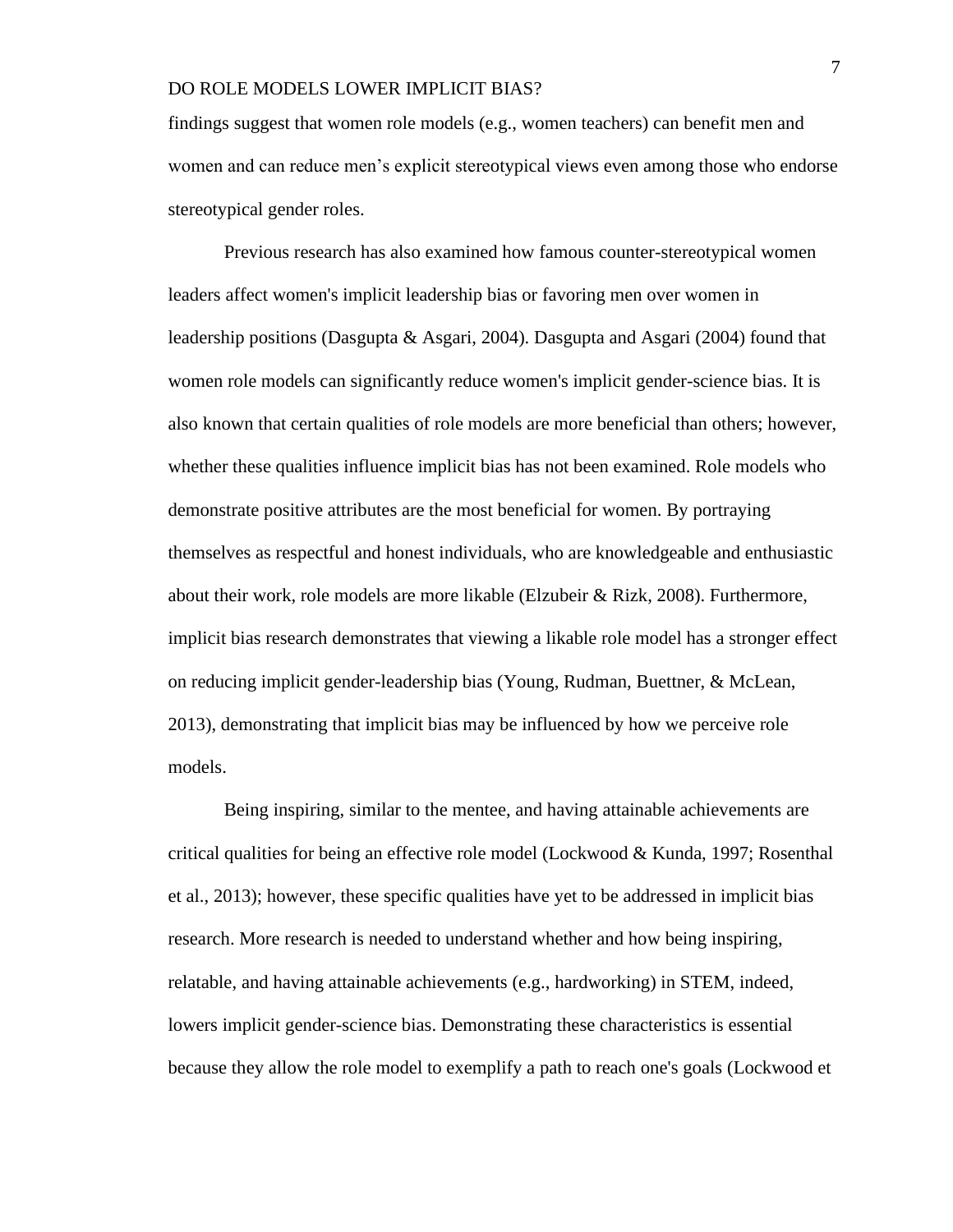al., 2002); which, in turn, may help women in STEM to develop an attachment to the role model and to STEM.

**Possible selves' theory.** The possible selves' theory states that individuals strive to attain or shy away from positive or negative imagined future versions of themselves (Beier, Miller, & Wang, 2012; Markus & Nurius, 1986; Oyserman & Fryberg, 2006). A possible self refers to the future individual one wishes to become or wants to avoid becoming, based on an individual's aspirations, ideals, and values (Beier et al., 2012). Positive possible selves are images of a person one wishes to become in the future, whereas negative possible selves are images that one works to avoid becoming. Research has shown that a strong science possible self promotes a desire for a career in science, demonstrating that possible selves can influence career choices (Wonch Hill et al., 2017).

Role models often influence possible selves by demonstrating a path that can be taken to reach one's goals. People perceive a role model's behaviors as a roadmap to reach their possible selves, and they often develop similar behavioral strategies necessary to meet their specific goals (Lockwood, Jordan, & Kunda, 2002). For example, if a role model gained professional connections by completing an internship, the individuals influenced by the role model would be more likely to take a related path, such as completing an internship to make similar professional connections. This successful behavioral strategy allows the individual to identify a track they can follow to make progress towards and eventually reach their goals. This increases the likelihood that the individual may attain success, which strengthens their possible selves (Markus & Nurius, 1986).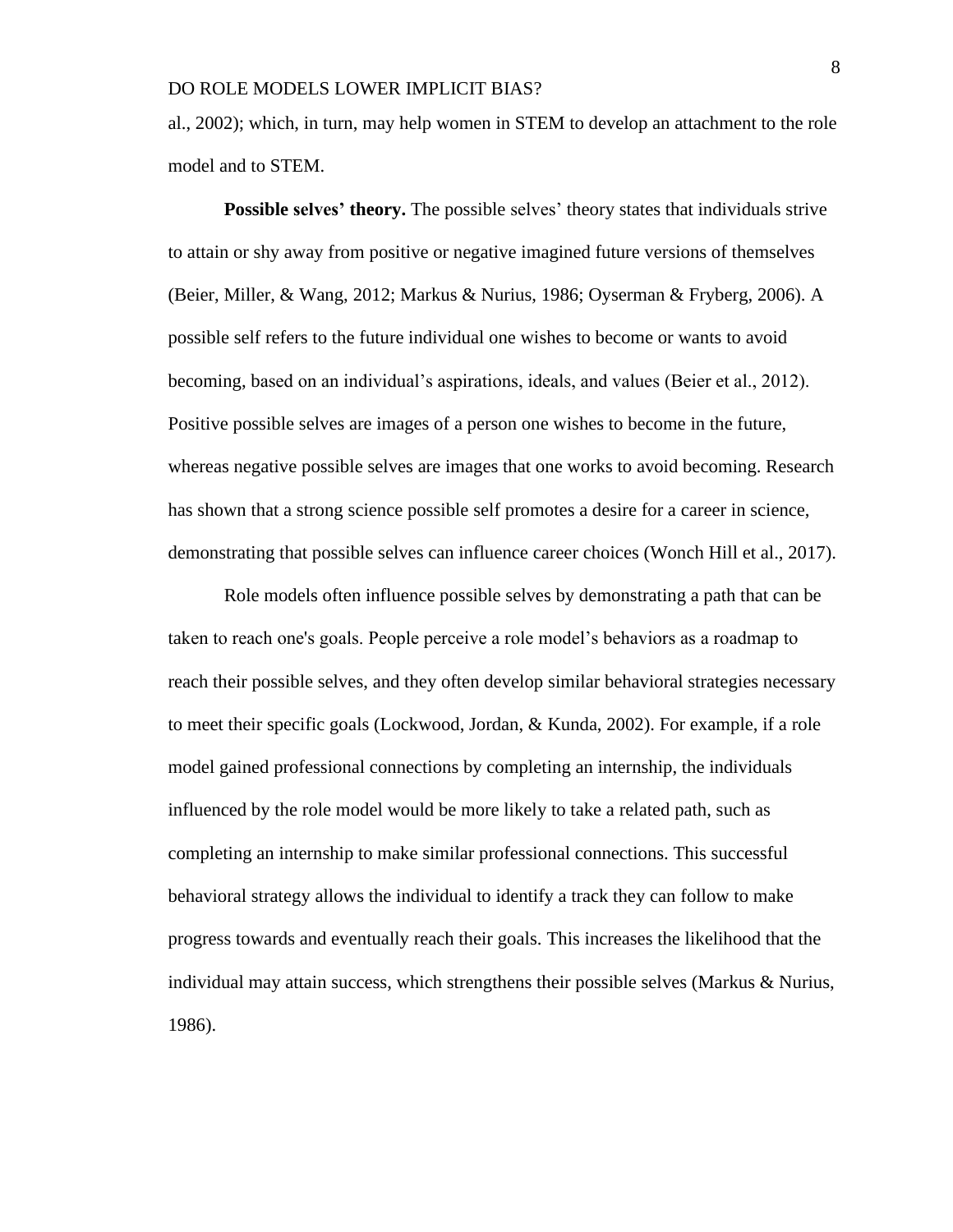Role models who demonstrate successful behaviors are more influential in developing other people's possible selves (Lockwood et al., 2002). Individuals who have stronger science possible selves might be more inclined to follow their role model's behavioral strategies. This may lead to a stronger attachment with the role model, increasing the role model's effectiveness in reducing implicit gender-science biases. Associating successful women role models in STEM with one's own possible selves has the potential to affect individuals regardless of gender. As a result, women role models set the example that women can succeed in STEM (Bagès et al., 2016). Individuals may see that being successful in STEM has more to do with a person's qualities than with their gender, which could result in lower implicit gender-science bias.

The current study attempted to identify characteristics of a role model that most strongly influenced implicit gender-science bias, moderated by beliefs about one's science possible selves. However, the abilities an individual believes they possess can limit the benefits received from having a successful woman role model. If an individual believes that they do not have the intelligence and ability to mimic the role model's behaviors, they may feel like their science possible selves cannot be achieved and, thus, may feel animosity toward the role model (Bagès et al., 2016).

**Drawbacks of role models.** Role models may also have negative effects on individuals with strong possible selves. Individuals look toward their role model's behaviors as roadmaps for reaching their future goals, usually following similar steps to reach similar achievements. If a role model's achievements seem unattainable, the individual may feel like they can never reach their desired goals and have the same success as the role model. This feeling of unattainability can create negative attitudes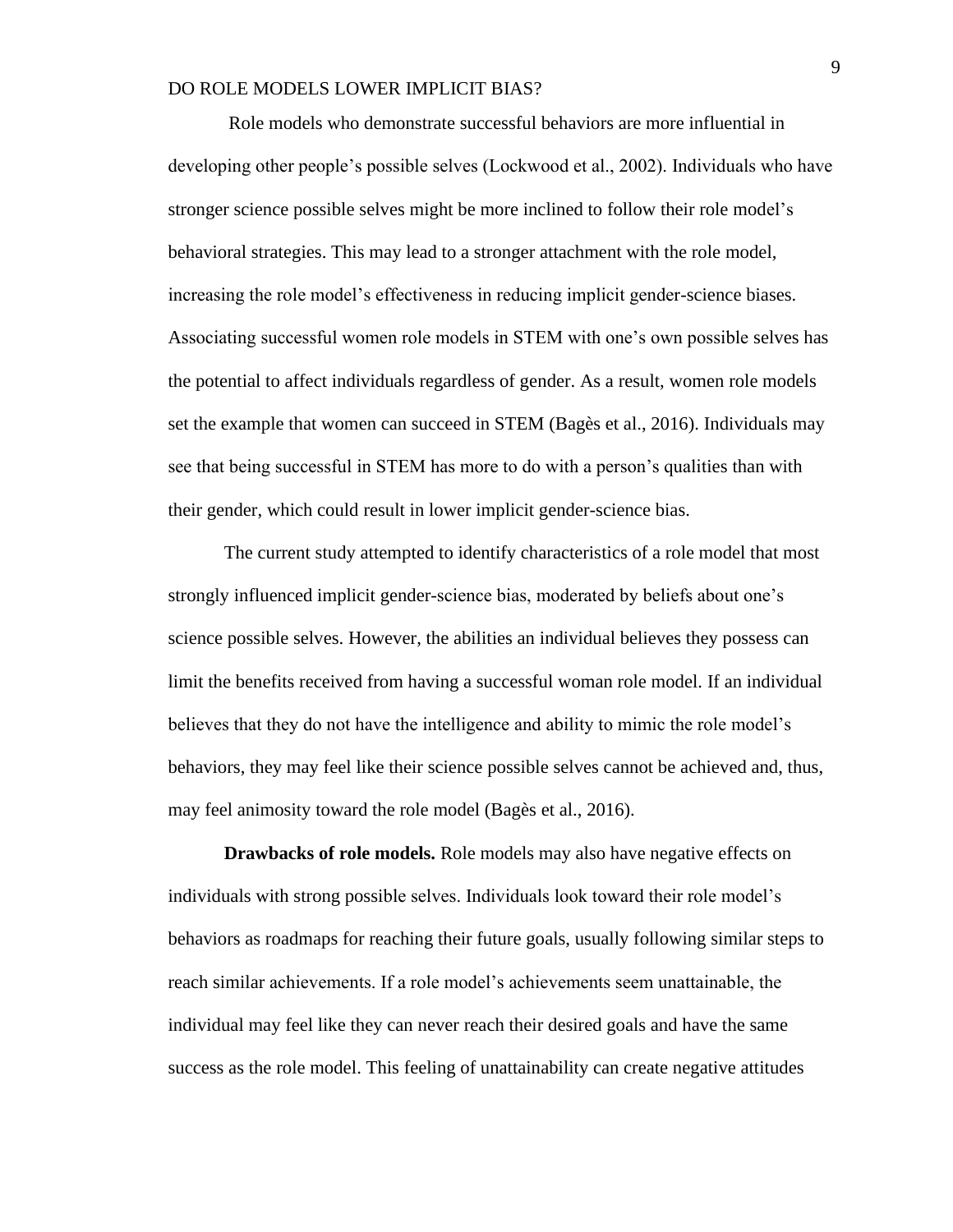toward the role model, and such negative feelings can lead to inadequate performance, disinterest in the role model's subject of study, and higher attrition within the mentee's chosen field (Lesko & Corpus, 2006). These feelings can arise when role models are perceived as gifted, easily achieving their success because of their innate, natural abilities and intelligence, rather than through hard work and effort. Individuals may then see themselves as inferior to their role models because they do not have the same innate intelligence or skill.

**Implicit intelligence theories.** Implicit intelligence theories state that intelligence can be perceived as a fixed entity or as malleable (Dweck, 1975). Achievement is flatlined when one views intelligence as fixed. That is, people who endorse a fixed view of intelligence believe that everyone is born with a certain capacity for intelligence and when it is achieved, intelligence cannot be further improved. When one sees intelligence as malleable, they view intelligence as something that can be improved, which results in hard work and effort, and increases performance and achievements. Considering these implicit intelligence theories, role models either exemplify what one cannot achieve via fixed views of implicit intelligence or demonstrate what one can achieve through malleable views of implicit intelligence. The role model's perceived path to intelligence (innate or learned) may influence how effective a role model can be at reducing others' implicit gender-science bias. Greater exposure to successful hardworking women role models in STEM who portray and communicate their belief in malleable views of implicit intelligence may increase their mentee's association of success with women in STEM. Prior research has found that educators with malleable views of implicit intelligence are more beneficial and that educators with fixed views of implicit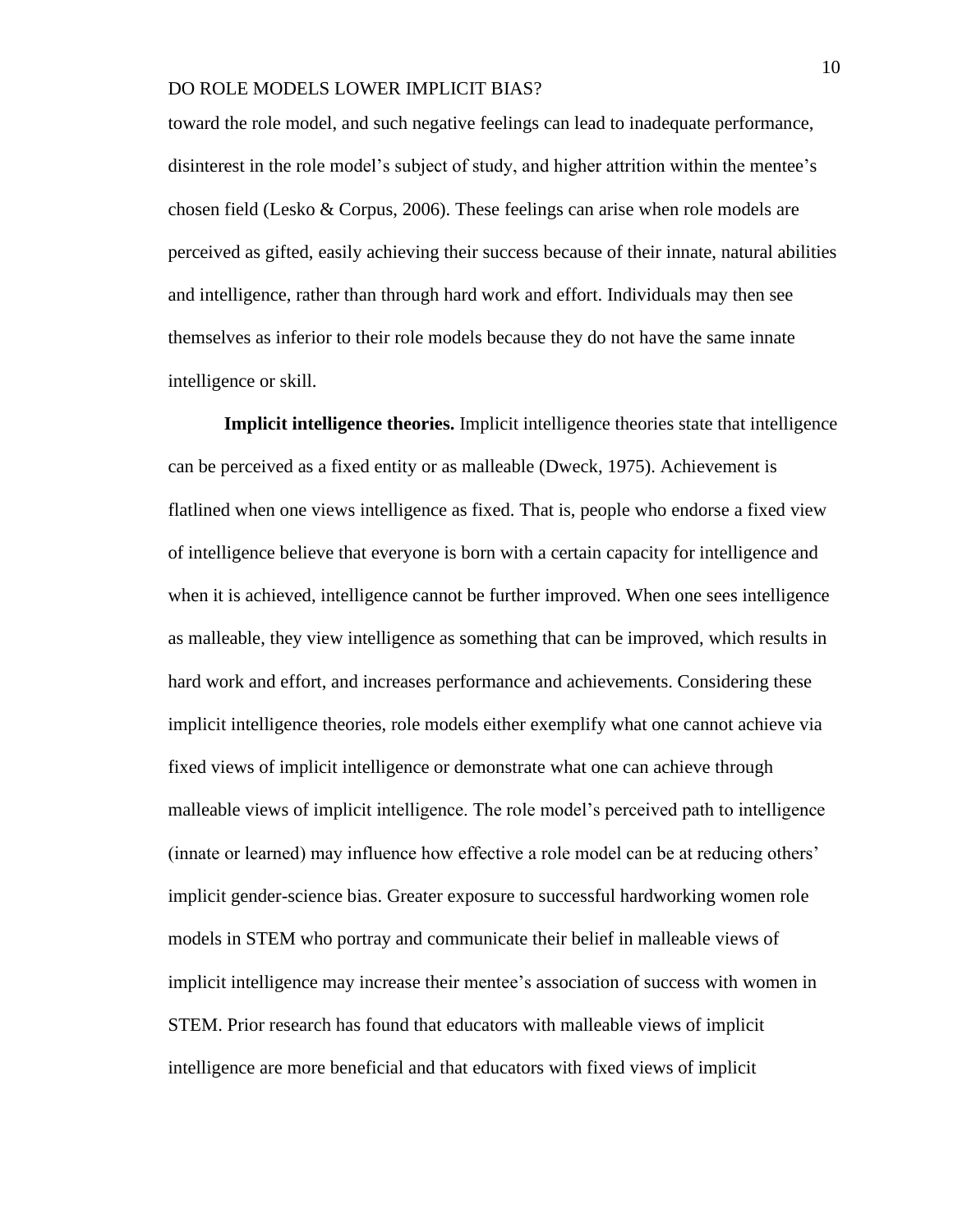intelligence inspire more fixed views of intelligence in students and less student motivation (Canning, Muenks, Green, & Murphy, 2019; Heyder, Weidinger, Cimpian, & Steinmayr, 2020). The current study sought to understand if implicit intelligence views predict whether a woman STEM role model can reduce implicit gender-science bias using priming.

## **Priming**

Priming is exposure to a stimulus that affects future performance by triggering concepts in long-term memory through perceptual, semantic, or conceptual methods (McNamara, 1994). Priming occurs in many cognitive tasks, including semantic categorizations, lexical decisions, and item recognition, and it can reflect either conscious or unconscious processes (McNamara, 1992). The most common form of priming in role model research is affective priming, where an initial subliminal stimulus affects perceptions of subsequent stimuli by creating a stronger association between new stimuli and the prime (Blair, Ma, & Lenton, 2001). This form of priming is a result of semantic priming where one category of stimuli can elicit similar responses to another category of stimuli (McNamara, 1994). For example, exposure to physically strong Amazonian women increases the unconscious association that women are strong (Blair et al., 2001).

Repeated exposure to a prime and the retrieval process for that information affects future performance (McNamara, 1994). Exposure strengthens associations by pruning superfluous neuron connections to achieve higher selective activation of cognitive areas in the brain (Moldakarimov, Bazhenov,  $\&$  Sejnowski, 2010). In daily life, individuals are continuously primed by exposure to stereotypes. This unconscious exposure often strengthens an association of a minority group (e.g., women) with an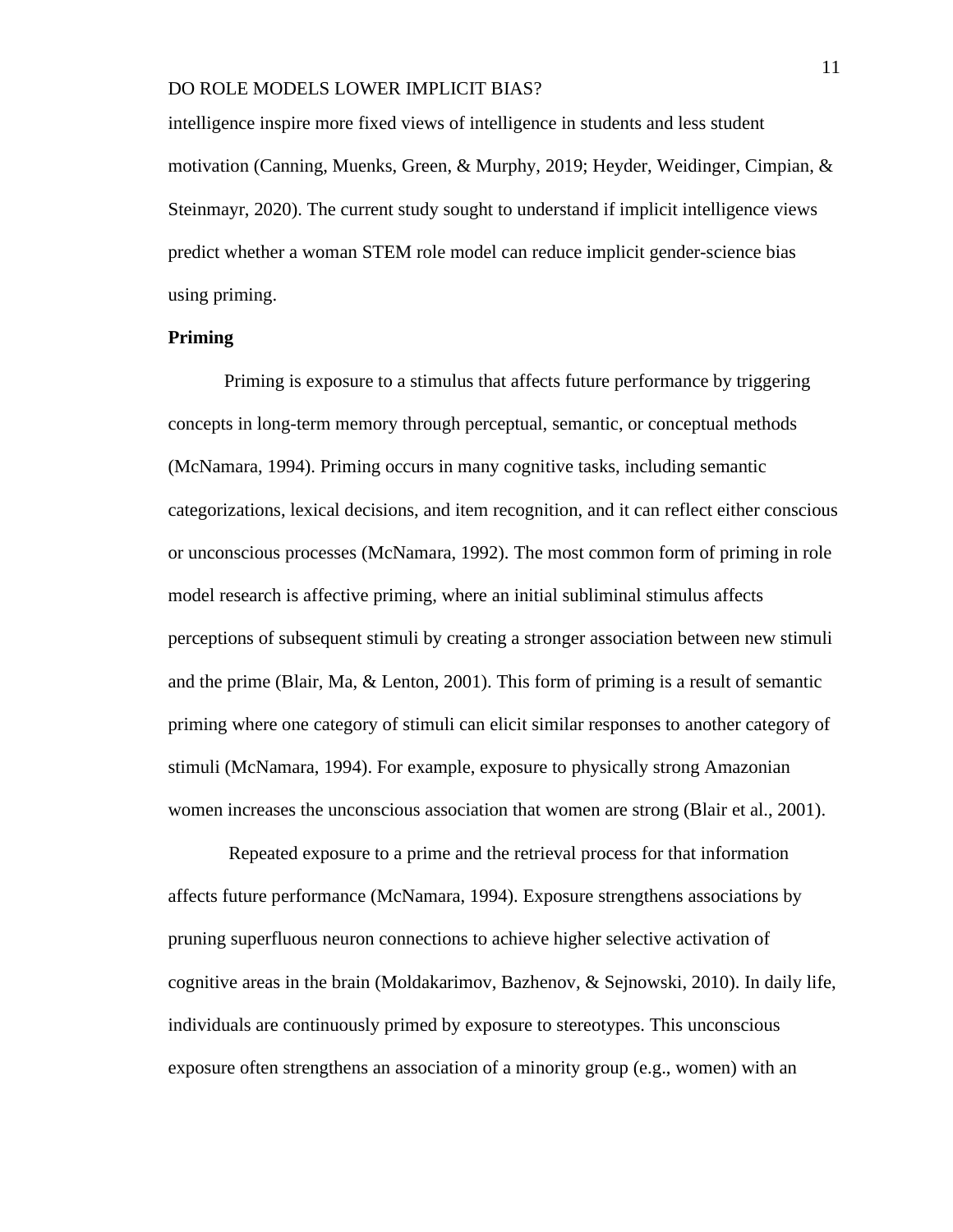undesirable trait, for example, that women are dependent and therefore do not possess characteristics needed to be successful in STEM (e.g., independence).

Given the malleability of implicit bias, affective priming can influence an individual's biases (Fazio & Olson, 2003; Gawronski & Bodenhausen, 2006). As a minority group in STEM, women are often at a disadvantage due to implicit beliefs that men are superior. Exposure to women role models in STEM could prime individuals and promote the belief that women are just as capable of success in STEM as men. It is important, then, to determine whether the presence, or priming, of women role models in STEM can result in lower implicit gender-science bias and develop and strengthen the association of positive traits (e.g., competence) with women in STEM. This study aimed to prime individuals with a successful woman scientist role model to combat gender stereotypes and subsequently reduce implicit gender-science bias.

#### **Assessing Implicit Bias**

**Implicit Association Test.** Several methods can be used to measure implicit biases. The most common is the Implicit Association Test (IAT), which measures the strength of associations between an attitude object and a concept to assess implicit stereotypes. The task instructs participants to assign stimuli (e.g., words or images) to contrasting concepts (e.g., science and liberal arts) paired with an attitude object (e.g., male and female) as quickly and as accurately as possible (Gawronski, 2002; Greenwald, McGhee, & Schwartz, 1998; Nosek, Banaji, & Greenwald, 2002). Stimuli are sorted into contrasting concept categories (e.g., science and liberal arts) using two computer keys (e.g., *e* for science and *i* for liberal arts). Next, participants sort stimuli reflecting the attitude object (e.g., male or female names) into the appropriate categories (e.g., *e* for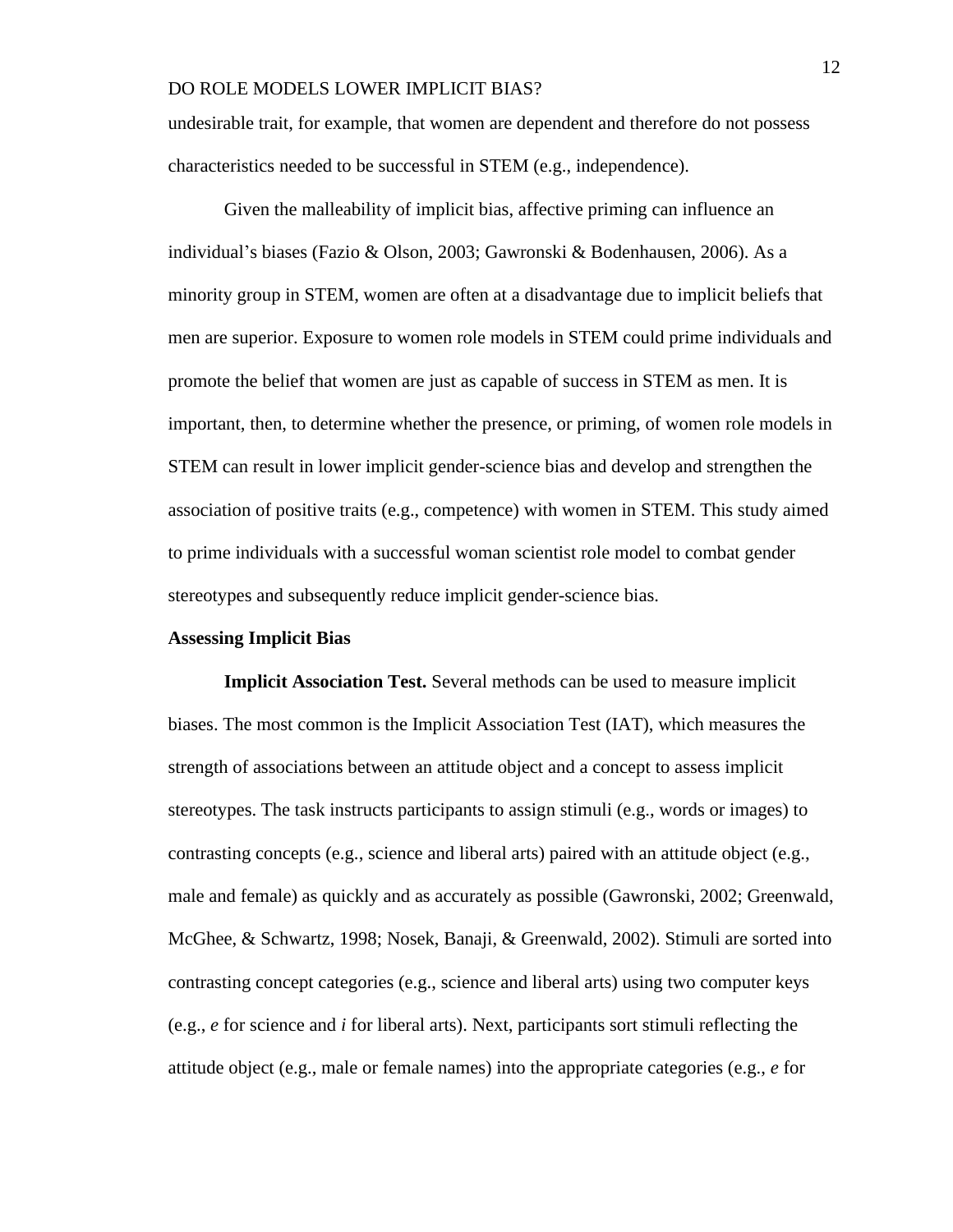male and *i* for female). The concepts and attitude objects are then combined, where all attitude/concept pairs are assigned to the same key (e.g., *e* for male or science and *i* for female or liberal arts; see Appendix). This is an example of a stereotype congruent pairing and people with implicit gender-science bias will be faster and more accurate at categorizing stimuli when "male" is paired with "science" and "female" is paired with "liberal arts". The second part of the combined trials uses stereotype incongruent pairing (e.g., *e* for male or liberal art words and *i* for female or science words). In these incongruent trials, or when "male" words are categorized using the same key as "liberal arts" words and "female" words are categorized using the same key as "science" words (e.g., *e* for male or literature and *i* for female or physics), people with implicit genderscience biases will have longer response times and make more errors.

An individual's D score, or the difference between response latencies of stereotype congruent and incongruent trials, is an individual's predisposition to favor specific pairings, interpreted as implicit bias. Implicit bias D scores range from  $-2$  to  $+2$ (Sriram, Greenwald, & Nosek, 2010; Nosek & Sriram, 2007) . When presented with incongruent stimuli (e.g., woman and chemistry), one who has an association with stereotypical gender roles will have shorter response latencies to the stereotypical trials compared to counter-stereotypical trials, more errors on incongruent trials, and have a stronger, positive D score. The incongruence of counter-stereotypical ideas is less strongly associated in memory and requires additional inhibitory processes to override automatic responses, making them less accessible, thus increasing one's D score. When presented with incongruent stimuli (e.g., women and chemistry), one who has a strong association with counter-stereotypical gender roles will have faster response times and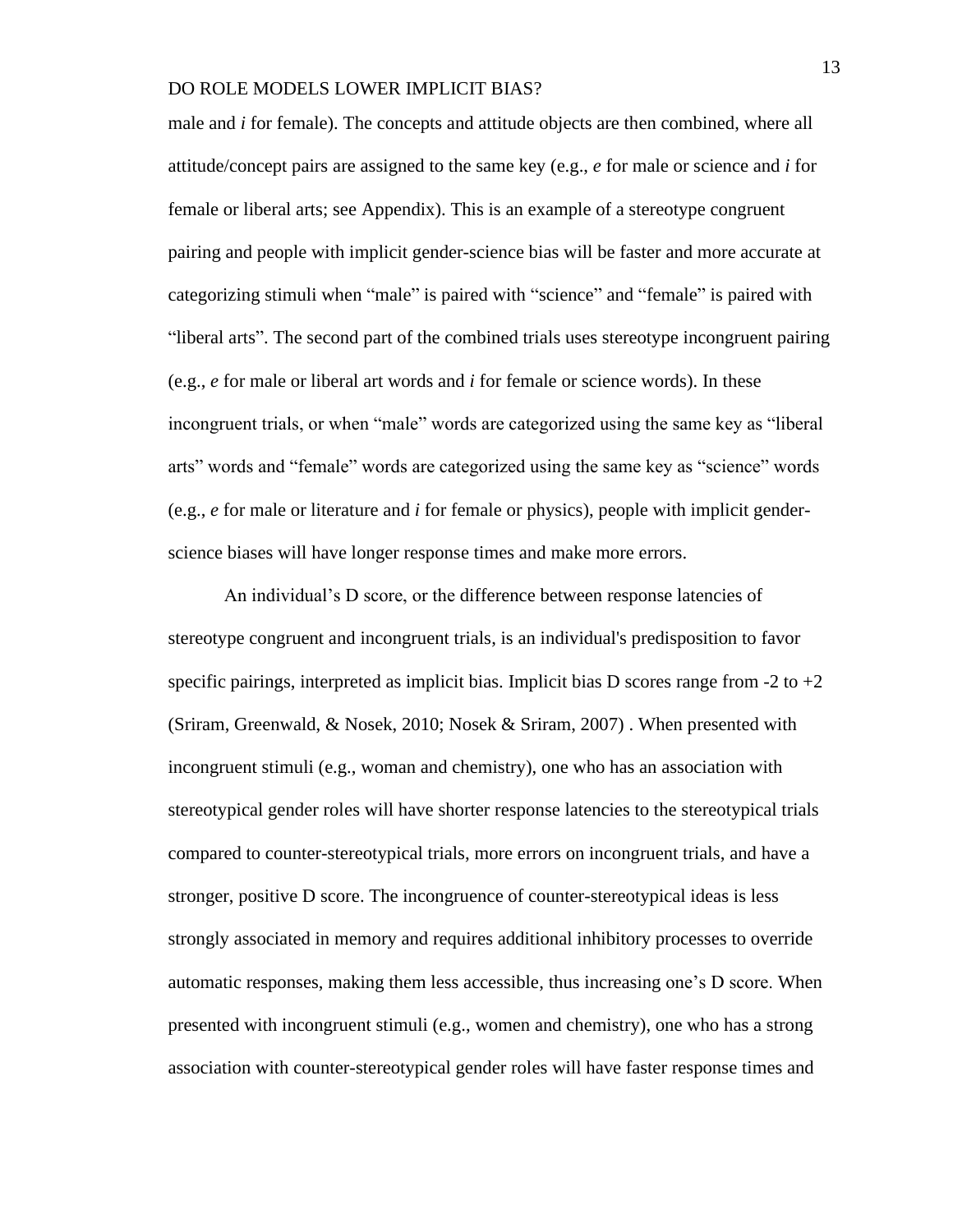greater accuracy for incongruent stimuli and weaker positive D scores, or negative D scores. In this instance, the incongruence of counter-stereotypical ideas is more strongly associated in memory, reflected in automatic responses, making them more easily accessible (Hehman, Volpert, & Simons, 2013), thus decreasing one's D score.

Although the IAT is a widely used measure of implicit bias, it has limitations, and additional methods can be used to provide convergent validity. For example, electroencephalography (EEG) can be used to examine event-related potentials (ERPs) related to implicit cognitive processes. ERPs are electrical signals in the brain stimulated by a specific sensory, motor, or cognitive event, reflecting the sum of activity from postsynaptic potentials of pyramidal neurons (Sur & Sinha, 2009). ERPs can be divided into components that can be separately analyzed to understand how individuals respond to specific stimuli. ERP components, particularly the N400 and N200, can provide convergent validity and supplement the IAT, which can make novel contributions to understanding the effects of role models on implicit gender-science bias.

**N400.** The N400 is an ERP component associated with implicit bias through the strength of reactions to novel stimuli. The N400 is a stimulus-locked component characterized by a sharp, negative voltage deflection occurring at the central-parietal regions of the scalp around 300-600 milliseconds after stimulus onset (Ferguson, Cane, Douchkov, & Wright, 2015). Higher amplitudes of the N400 represent greater stimulus novelty. If perceivers demonstrate greater N400 amplitudes when exposed to stimuli that pair female words with science words, compared to female words with liberal arts, this reflects novelty and indicates greater stereotypical preferences.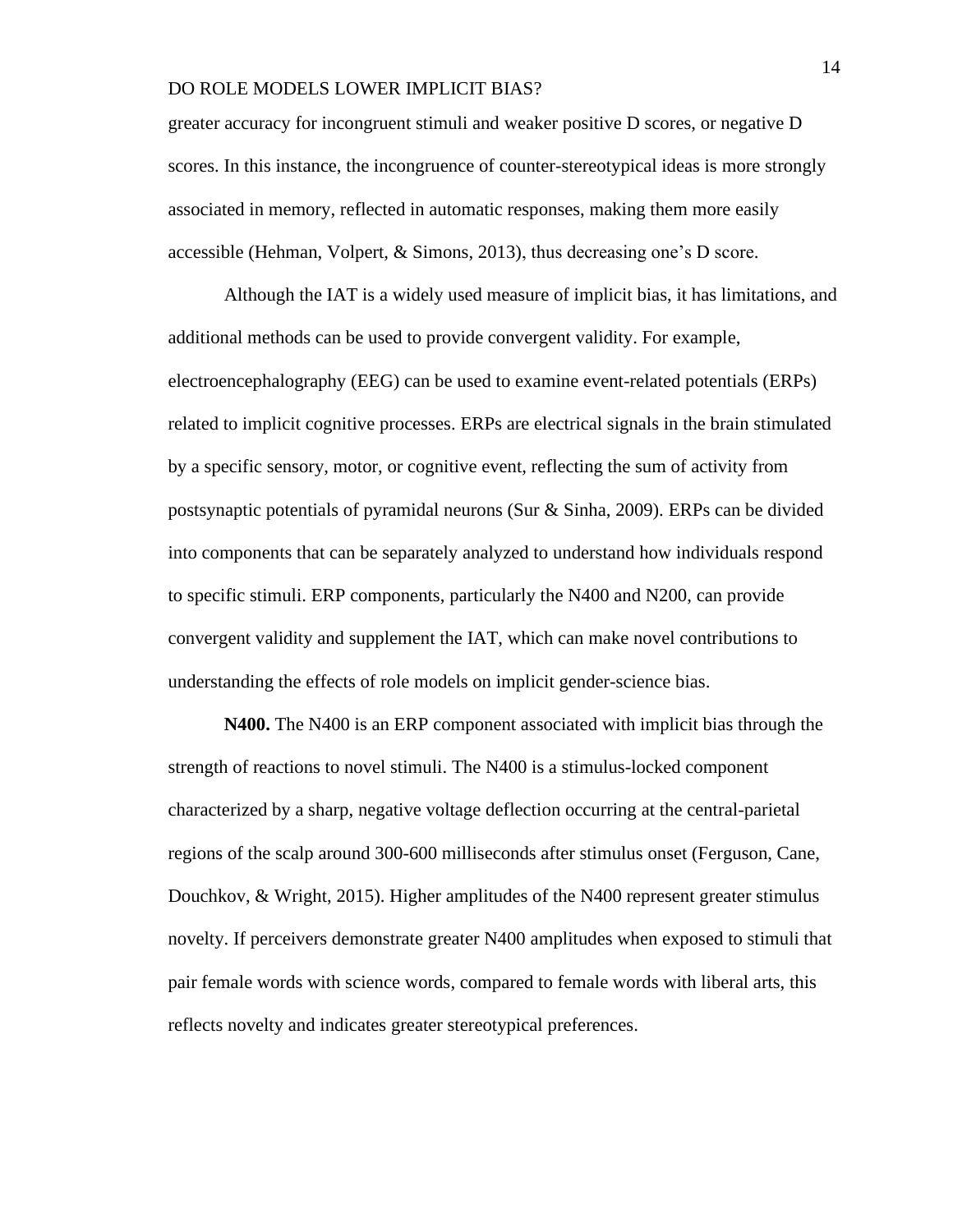**N200.** The N200 is another ERP component associated with implicit bias through the strength of conflict monitoring reactions to incongruent trials. The N200 is a stimulus-locked component characterized by a sharp, negative voltage deflection occurring at the central and frontal regions of the scalp approximately 200 milliseconds after the onset of a stimulus (e.g., female and physics; Healy, Boran, & Smeaton, 2015). Higher amplitudes of the N200 reflect greater conflict towards incongruent stimuli (Healy et al., 2015). If perceivers demonstrate greater N200 amplitudes when exposed to stimuli that pair female words with science words, compared to female words with liberal arts, this reflects greater conflict when processing counter-stereotypical stimuli and indicates stronger stereotypical preferences. Using the N400 and the N200 ERPs in addition to the gender-science IAT provides methodological triangulation and therefore a fuller understanding of the influence role models have on implicit gender-science biases.

#### **The Present Study**

The current study examined which qualities of the role model (hardworking, gifted) have the greatest influence on implicit gender-science bias. The study also used ERP data during the gender-science IAT as measures of implicit bias to investigate the influence role model priming has on implicit gender-science biases. While we expected implicit biases to be lower for all participants who were exposed to a gifted or hardworking role model, we predicted that those who were exposed to a hardworking role model would show the lowest implicit gender-science bias compared to those who were exposed to a gifted role model. Individual differences (e.g., science possible selves and implicit intelligence theories) were also examined to understand how they moderate the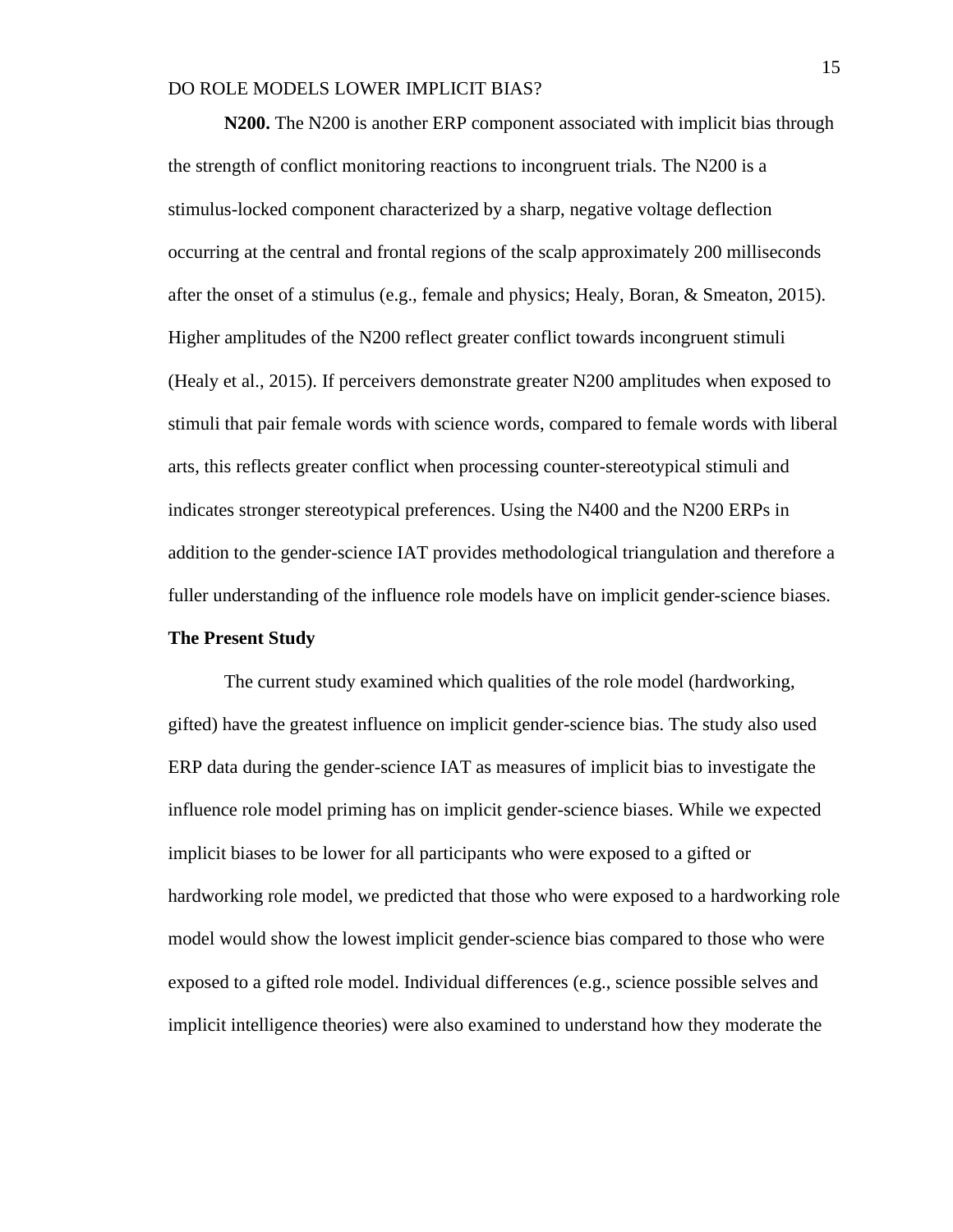relationship between the role model's characteristics (hardworking, gifted) and implicit gender-science bias.

Hypothesis 1. Participants primed with a hardworking woman role model would have lower implicit gender-science bias (D score) after the role model manipulation, compared to participants who were primed with a gifted woman role model.

Hypothesis 2. Participants primed with a hardworking woman role model would have smaller differences in a) stimulus novelty (N400) and b) conflict monitoring (N200), between incongruent and congruent trials of the IAT compared to participants primed with a gifted role model, suggesting weaker stereotypical preferences.

Hypothesis 3. Participants primed with a hardworking woman role model would have lower implicit gender-science bias (D score) after the role model manipulation, compared to participants who were primed with a gifted woman role model, and this relationship will be moderated by science possible selves. Specifically, participants who have stronger science possible selves would have significantly lower implicit genderscience biases (D score) after exposure to a hardworking role model than individuals who had weaker science possible selves, and those exposed to a gifted role model.

Hypothesis 4. Participants primed with a hardworking woman role model would have smaller differences in a) stimulus novelty (N400) and b) conflict monitoring (N200), between incongruent and congruent trials of the IAT compared to participants who were primed with a gifted woman role model, and this relationship will be moderated by science possible selves. Specifically, participants who had stronger science possible selves would have significantly smaller differences in a) N400 and b) N200 amplitudes between incongruent and congruent trials, suggesting weaker stereotypical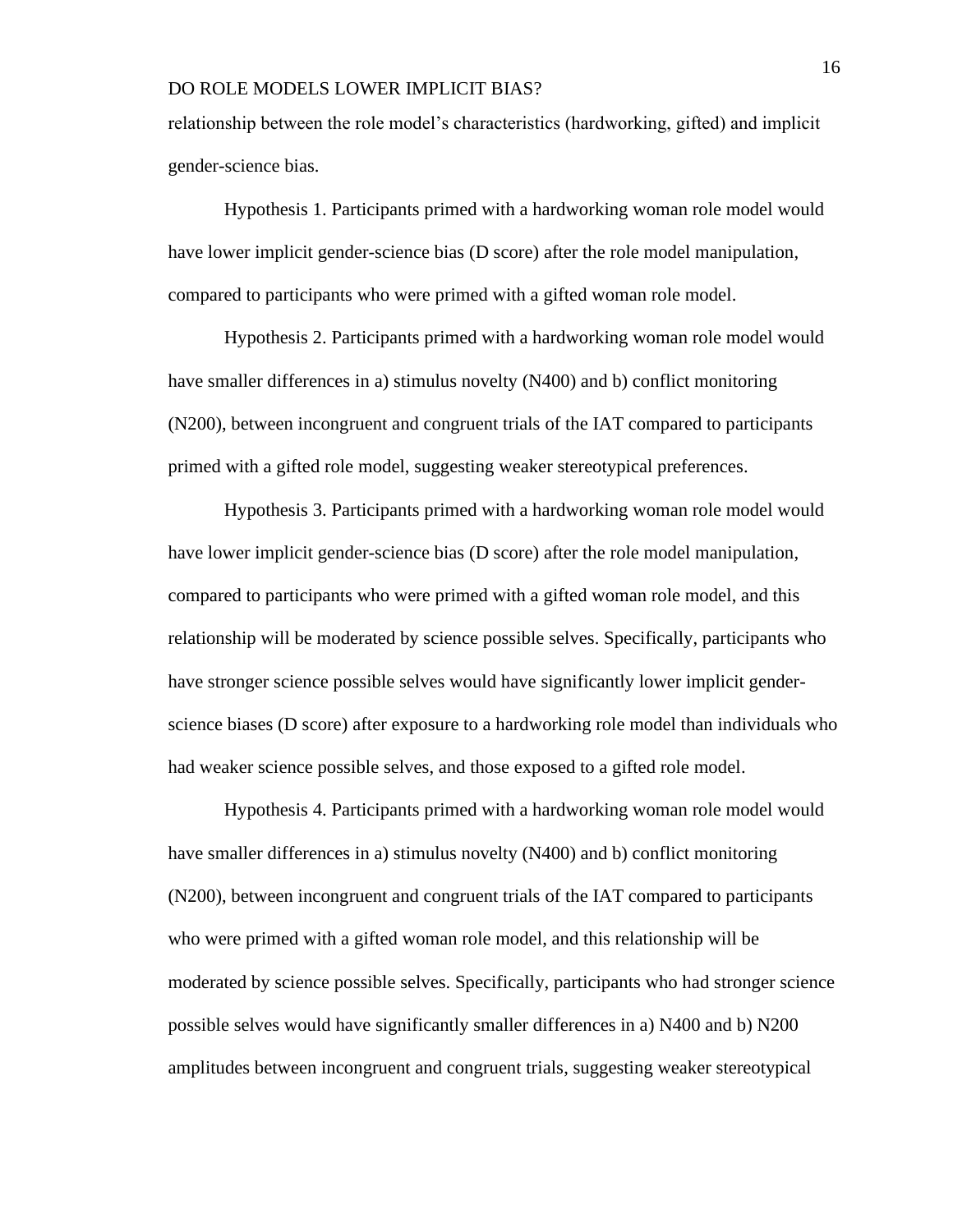preferences, after exposure to a hardworking role model than individuals who had weaker science possible selves, and those exposed to a gifted role model.

Hypothesis 5. Participants primed with a hardworking woman scientist role model would have lower implicit gender-science bias (D score) after the role model manipulation, compared to participants who were primed with a gifted woman role model, and this relationship would be moderated by implicit intelligence theories. Specifically, participants who endorse more malleable views of implicit intelligence would have significantly lower implicit gender-science biases (D score), after exposure to a hardworking role model than individuals who had more fixed views of implicit intelligence, and those exposed to a gifted role model.

Hypothesis 6. Participants primed with a hardworking woman role model would have smaller differences in a) stimulus novelty (N400) and b) conflict monitoring (N200), between incongruent and congruent trials of the IAT compared to compared to participants who were primed with a gifted woman role model, and this relationship would be moderated by implicit intelligence theories. Specifically, participants who endorse more malleable views implicit intelligence would have significantly smaller differences in a) N400 and b) N200 amplitudes between incongruent and congruent trials, suggesting weaker stereotypical preferences, after exposure to a hardworking role model than individuals who endorsed more fixed views of implicit intelligence and those exposed to a gifted role model, suggesting weaker stereotypical preferences.

#### **Method**

## **Participants**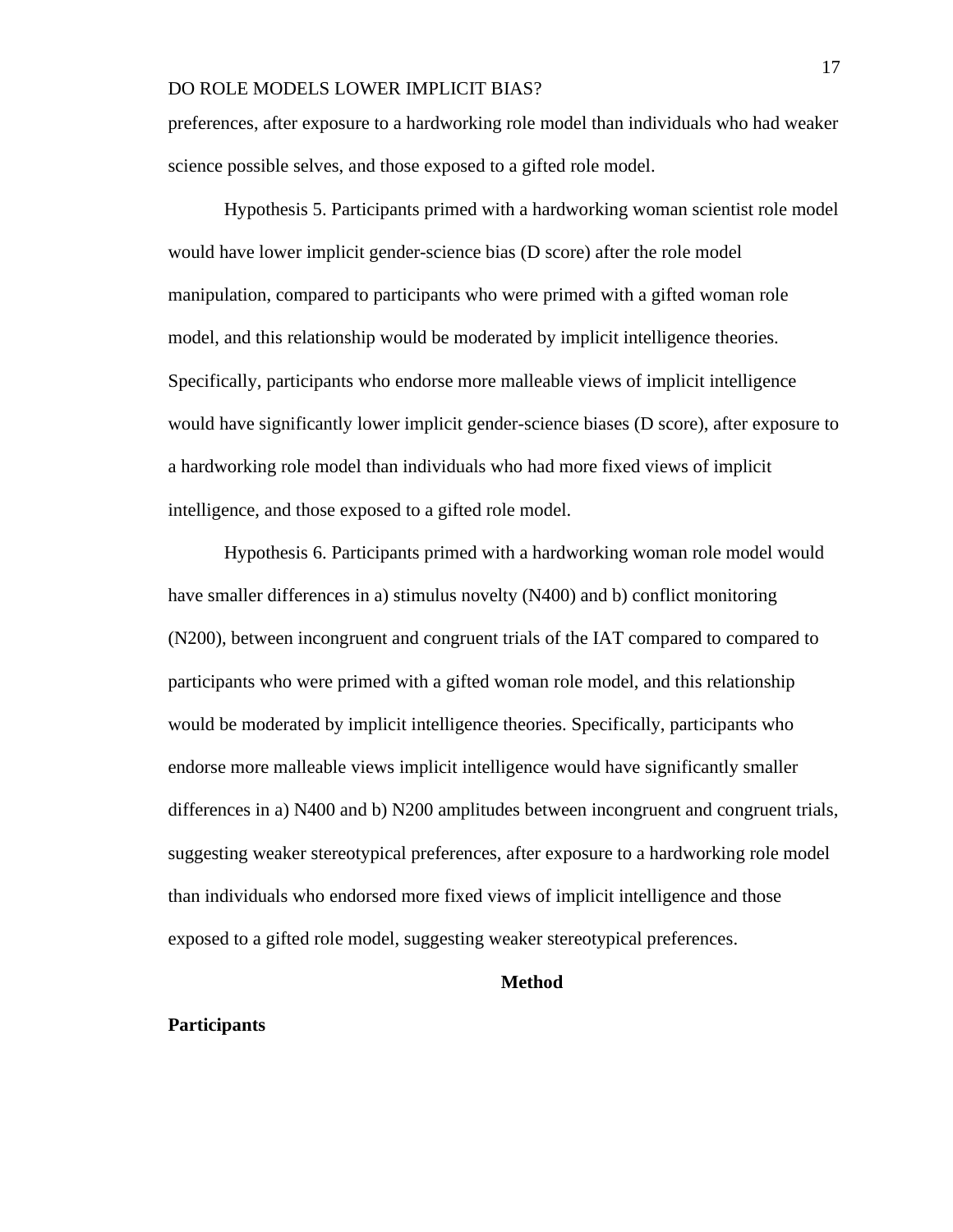Participants were recruited from the University of Missouri-St. Louis through flyers, emails, classroom recruitment, and the Department of Psychological Sciences Sona System (Bethesda, Maryland). Research Match (Nashville, Tennessee) was also used to reach participants within the St. Louis area. Participants were compensated with 2.5 Sona credits or \$20 for completion of the online questionnaire, IAT, and the experiment.

Participants  $(N = 42)$  included individuals from psychology, biology, and other STEM majors, all non-STEM majors were excluded because they are unlikely to relate to a scientist role model or have science possible selves. Additionally, inclusion criteria required participants to be between 18 to 40 years of age, right-handed, with no history of traumatic brain injury, neurological disorders, or taking any psychotropic medications. Left-handed individuals were excluded due to the potential neurological differences between left-handed and right-handed people (Willems, Haegen, Fisher, & Francks, 2014). Due to changes in brain activity caused by aging, participants who were 41 years or older were excluded from the study. Because of the influences of psychotropic drugs on brain activity, individuals taking any psychotropic medications were excluded.

Due to participant attrition, 66 participants completed the online questionnaire and IAT, while only 41 of those participants completed the online questionnaire, IAT, and experiment. The final sample  $(N = 41, 62\%$  retention) reflected the demographics of UMSL and the Department of Psychological Sciences. The participants were mostly women (63%) between the ages of 18-39 ( $M = 23.61$ ,  $SD = 4.53$ ). Participants were 51% White, 17% African American, 10% multiracial, 7.4% Asian, 7.3% Latinx, and 7.3%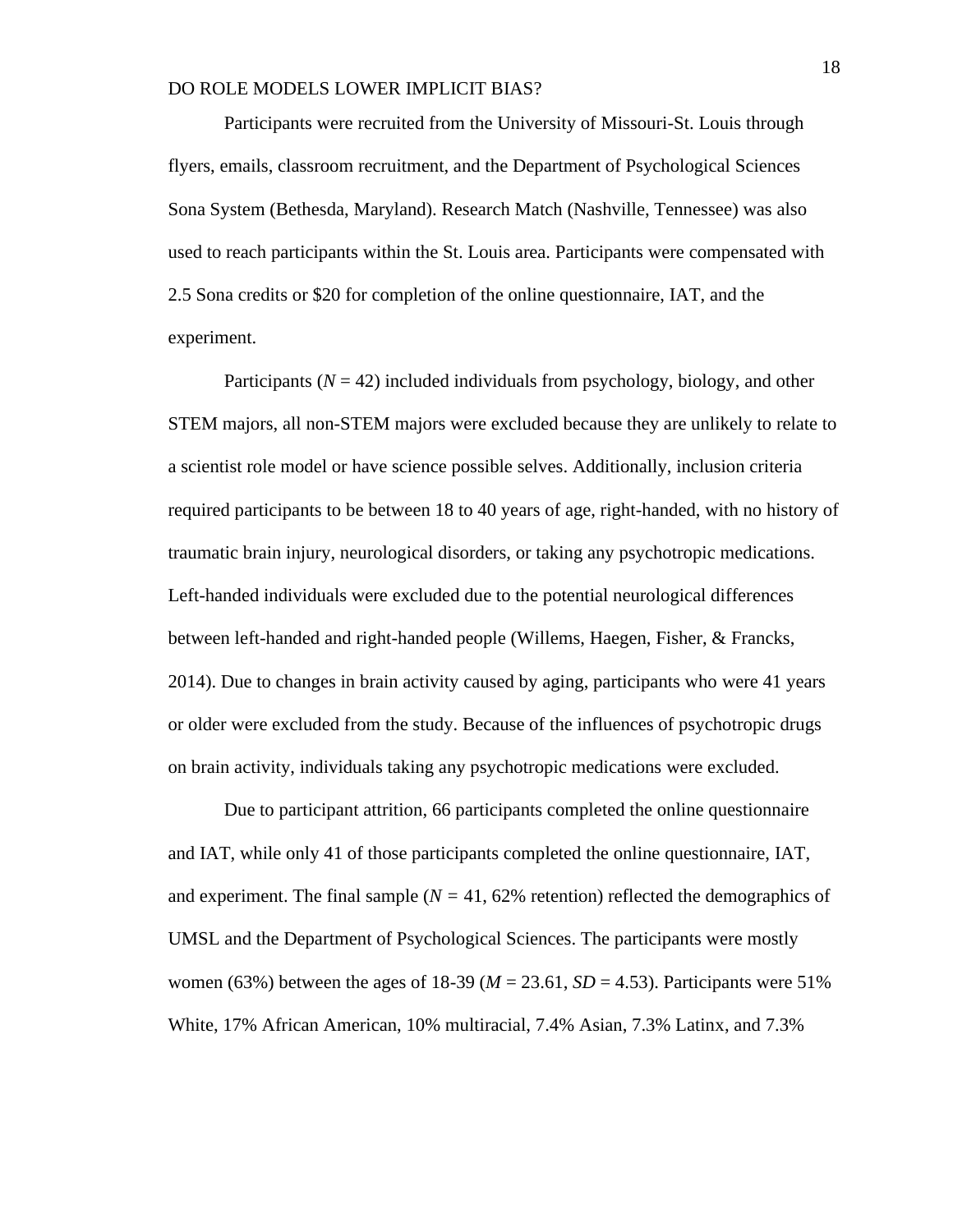Middle Eastern. Additionally, participants were 44% psychology majors, 22% biology majors, 17% engineering majors, 12% math majors, and 5% chemistry majors.

# **Design**

This study was a 2 X continuous between-subjects design with the first factor manipulated between subjects (role model: hardworking or gifted) and the second factor, quasi-independent variables (possible science selves, implicit intelligence theories) that were assessed continuously but analyzed at lower (-1 SD), moderate (mean), and higher (+1 SD) values to test for simple effects. A power analysis indicated 60 participants were needed to detect interaction effects if there was a medium effect size, .5.

## **Measures**

**Science possible selves.** Items in the science possible selves scale are based on the possible selves as defined by Markus and Nurius (1986). The science possible selves scale was designed to evaluate the participant's image as a future scientist on a 6-point Likert scale ranging from 1 (*not at all confident*) to 6 (*very confident*). A sample item includes, "I will graduate with a college degree in the major needed for a science-related career." Higher scores indicate more positive science-related possible selves (Stake & Mares, 2001). Overall, this scale displayed good internal reliability, Cronbach's  $\alpha = .935$ .

**Implicit intelligence theories.** The 8-item Implicit Theories of Intelligence Scale (Dweck, 1975) was used to measure participants' implicit intelligence theories, with items rated from 1 (*very strongly disagree*) to 6 (*very strongly agree*). The scale assessed the general beliefs about the fixed and malleable nature of intelligence. Four fixed items were reverse-scored, and all eight items were averaged. Higher scores indicate greater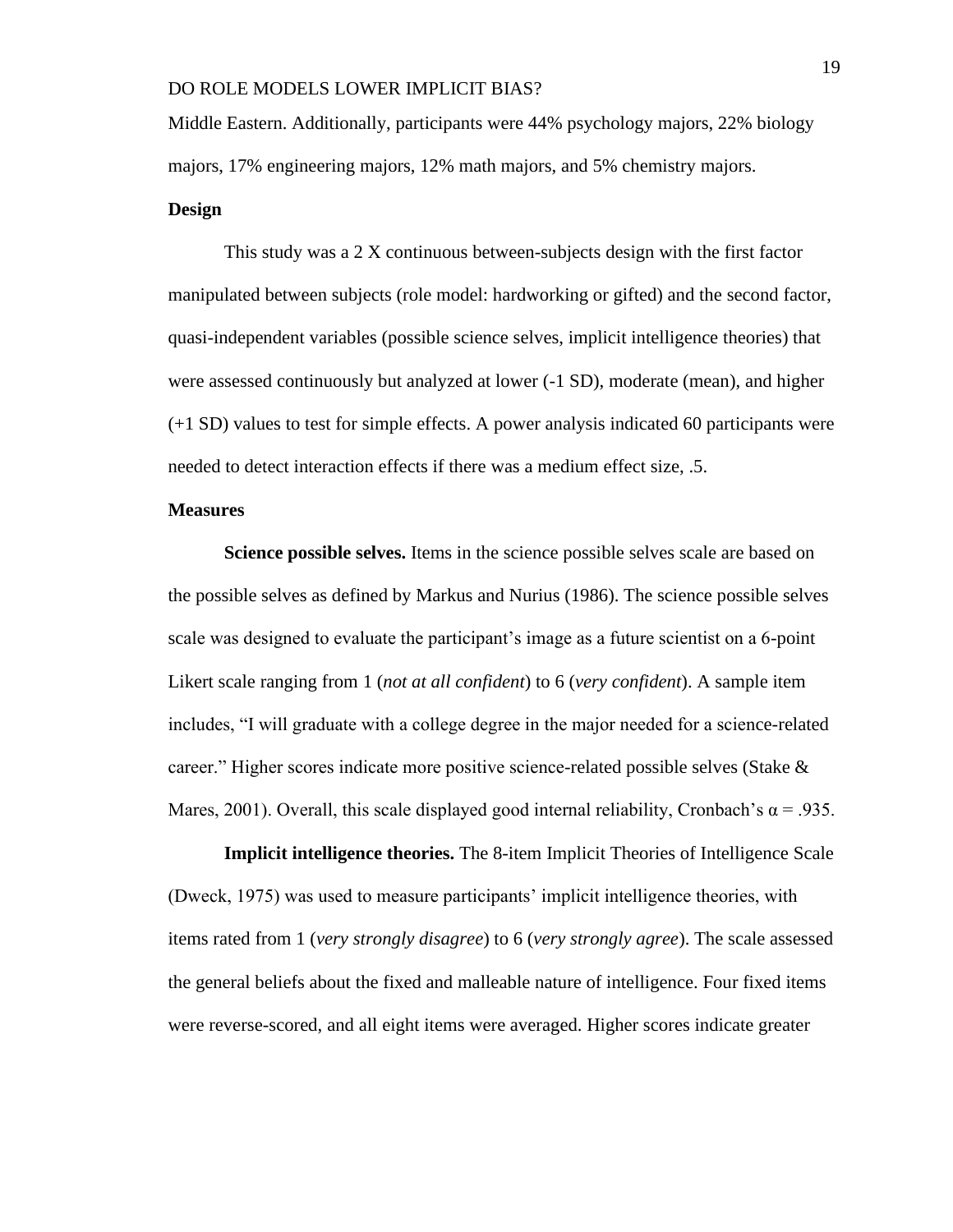belief that intelligence is malleable. Overall, this scale displayed good internal reliability, Cronbach's  $\alpha$  = .927.

**Gender-science bias.** A gender-science word IAT was used as a measure of implicit gender-science bias. The IAT used a procedure adapted from Greenwald et al. (1998). The categories were "male" and "female," and the attributes were "science" and "liberal arts," a common method to assess implicit gender-science bias (Nosek et al., 2012). Stimuli included liberal arts and science words, in addition to male and female words. Congruent trials required participants to pair "liberal arts" words with "female" words while pairing "science" words with "male" words (see Appendix). In incongruent trials, these pairings were switched. The order of the congruent and incongruent pairs was counterbalanced and randomly assigned for each participant.

The task contained training and test blocks, totaling 180 trials presented in 7 blocks. Training blocks (blocks 1, 2, 5, 6) consisted of 20 trials each, and test blocks (blocks 4 and 7) consisted of 40 trials each (Van Nunspeet, Ellemers, Derks, & Nieuwenhuis, 2012). Each trial presented a jittered fixation cross (400-600 ms), a stimulus (3000 ms), and feedback that was presented immediately after a response and stayed on the screen throughout the duration of the stimulus. Feedback was displayed as a red "X" for incorrect answers and a green "✓" for correct answers. A blank screen was presented for 1000 milliseconds at the end of each trial. Trials where participants did not respond in the 3000-millisecond response window were excluded from analyses. While participants were not notified that the training blocks were indeed only used for training, only scores for the test blocks of the gender-science IAT were used to calculate D scores using the D score algorithm developed by Greenwald, Nosek, and Banaji (2003), which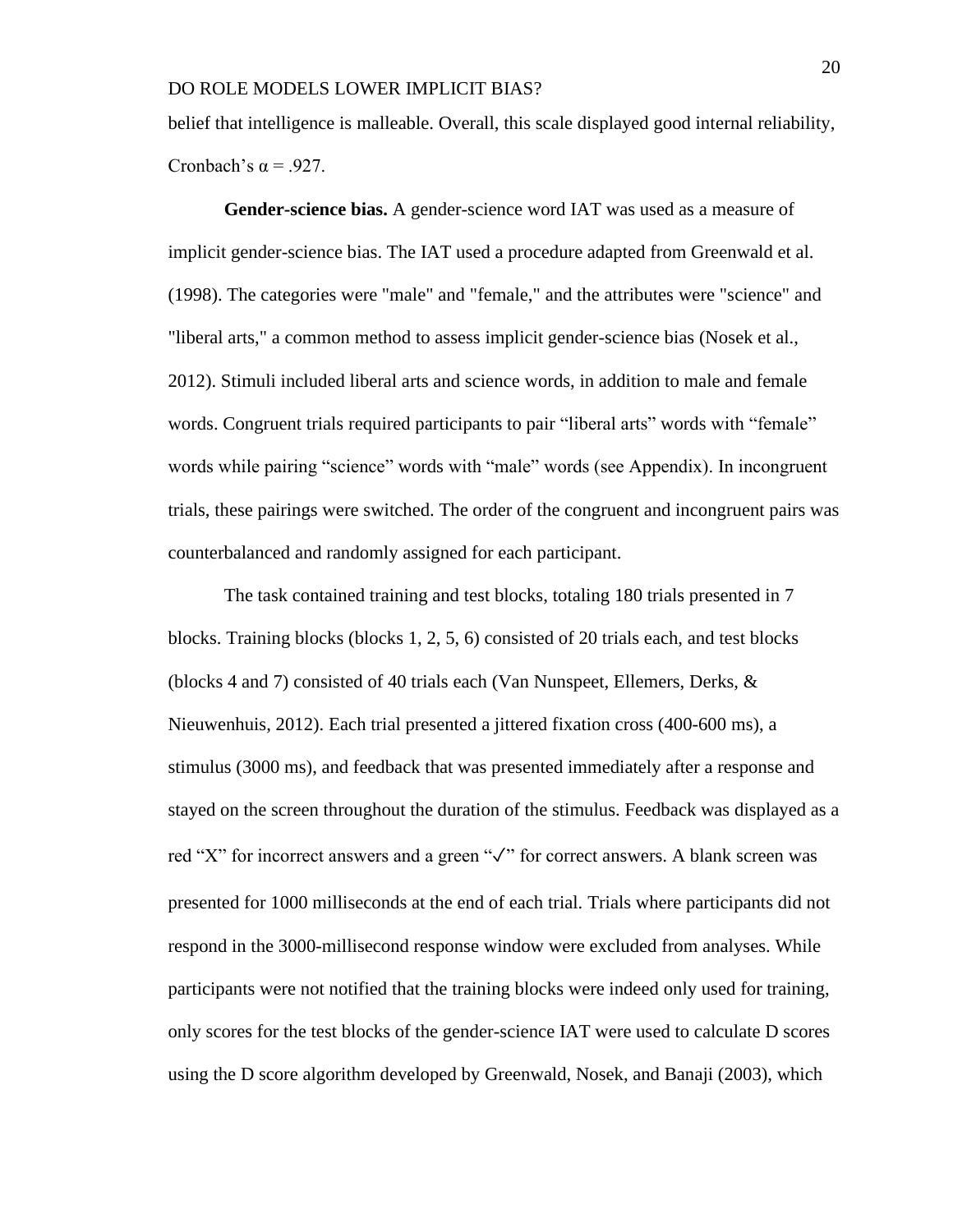accounts for excessive errors and response latency. D scores were calculated by taking the average response latency per participant and dividing each score by pooled standard deviation for each test block. Scores of each block were then averaged (Greenwald et al., 2003). Implicit bias D scores range from  $-2$  to  $+2$  (Sriram et al., 2010; Nosek & Sriram, 2007). An individual who has a greater association with stereotypical gender roles will have slower response latencies to the counter-stereotypical trials compared to stereotypical trials, will have more errors on counter-stereotypical pairings, and will have a stronger, positive D score. An individual who has a greater association with counterstereotypical gender roles will have faster response latencies to the counter-stereotypical trials compared to stereotypical trials, will have fewer errors on counter-stereotypical pairings, and will have a stronger, negative D score.

**Attention checks.** Three free-response questions were used to assess participant attention to the role model manipulation. The questions inquired where the role model worked, what colleges the role model attended, and what game the role model played when she was a child (see Appendix). The correct answers to the free-response questions were identical for each condition (hardworking, gifted). Participants who accurately answered the two single response attention checks and included at least one correct answer to the multiple response attention check (i.e., colleges attended) were included in the analyses. No participants were excluded using this criterion.

**Manipulation check.** One multiple-choice question was used to assess the role model manipulation's success at depicting hardworking or gifted qualities. The question inquired which statement most accurately described the role model, using hardworking or gifted language (see Appendix). The correct answer to the manipulation check question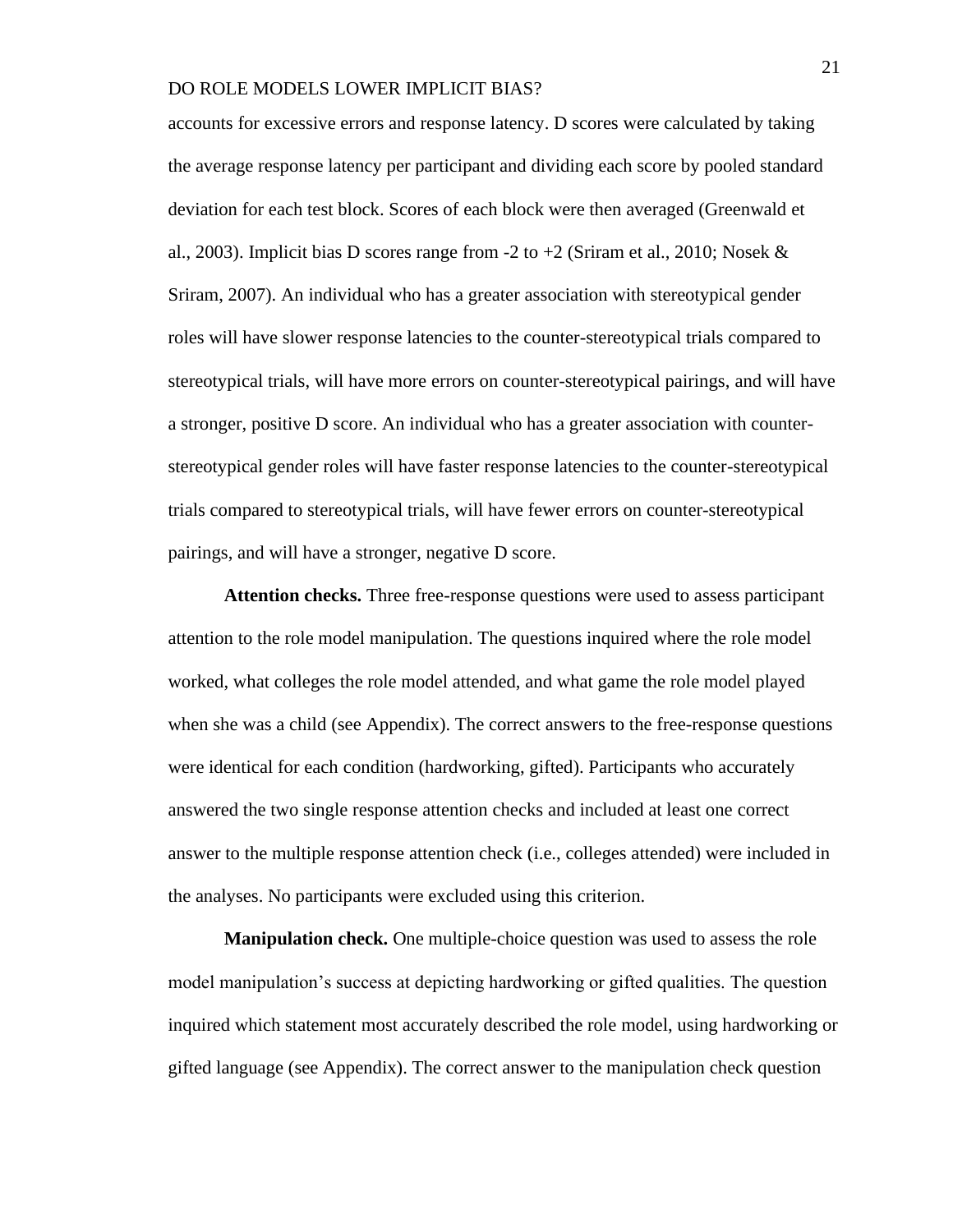differed for each condition (hardworking, gifted). Participants who accurately answered the manipulation check were included in the analyses. No participants were excluded using this criterion.

**Perceptions of the role model.** Six questions were used to assess participants' perceptions of the role model, with items rated from 1 (*very strongly disagree*) to 6 (*very strongly agree*). The questions inquired whether the role model was perceived as being inspiring and similar to the participant, and whether the role model's success seemed attainable. The inspiring perception addressed the ability of the role model to motivate the participant to achieve similar achievements. The similarity perception addressed the resemblance the participant felt between themself and the role model. Lastly, the attainability perception addressed how capable the participant believed they were in obtaining the same success as the role model. Two items each represented the inspiring, similarity, and attainability perceptions (see Appendix). All inspiring items,  $r(39) = .461$ ,  $p = .002$ , similarity items,  $r(39) = .383$ ,  $p = .014$ , and attainability items,  $r(39) = .483$ ,  $p = .014$ *=* .006, correlated with their respective pair. Items for each perception were averaged. Higher scores indicate more positive perceptions of the role model.

**Electrophysiological recording**. BioSemi's 16-channel acquisition software (ActiveTwo System, BioSemi, Amsterdam, The Netherlands) and amplifier were used to acquire EEG recordings. Using a nylon electrode cap, sixteen Ag/AgCl active electrodes were placed on the participant's scalp (O1, Oz, O2, P3, Pz, P4, T7, T8, C3, Cz, C4, F3, Fz, F4, Fp1, Fp2). Two electrodes were attached to the left and right mastoids (M1/2) and vertical electrooculogram (VEOG) and horizontal electrooculogram (HEOG; UltraFlat active electrodes, BioSemi) were attached below the left eye and outside of the right eye.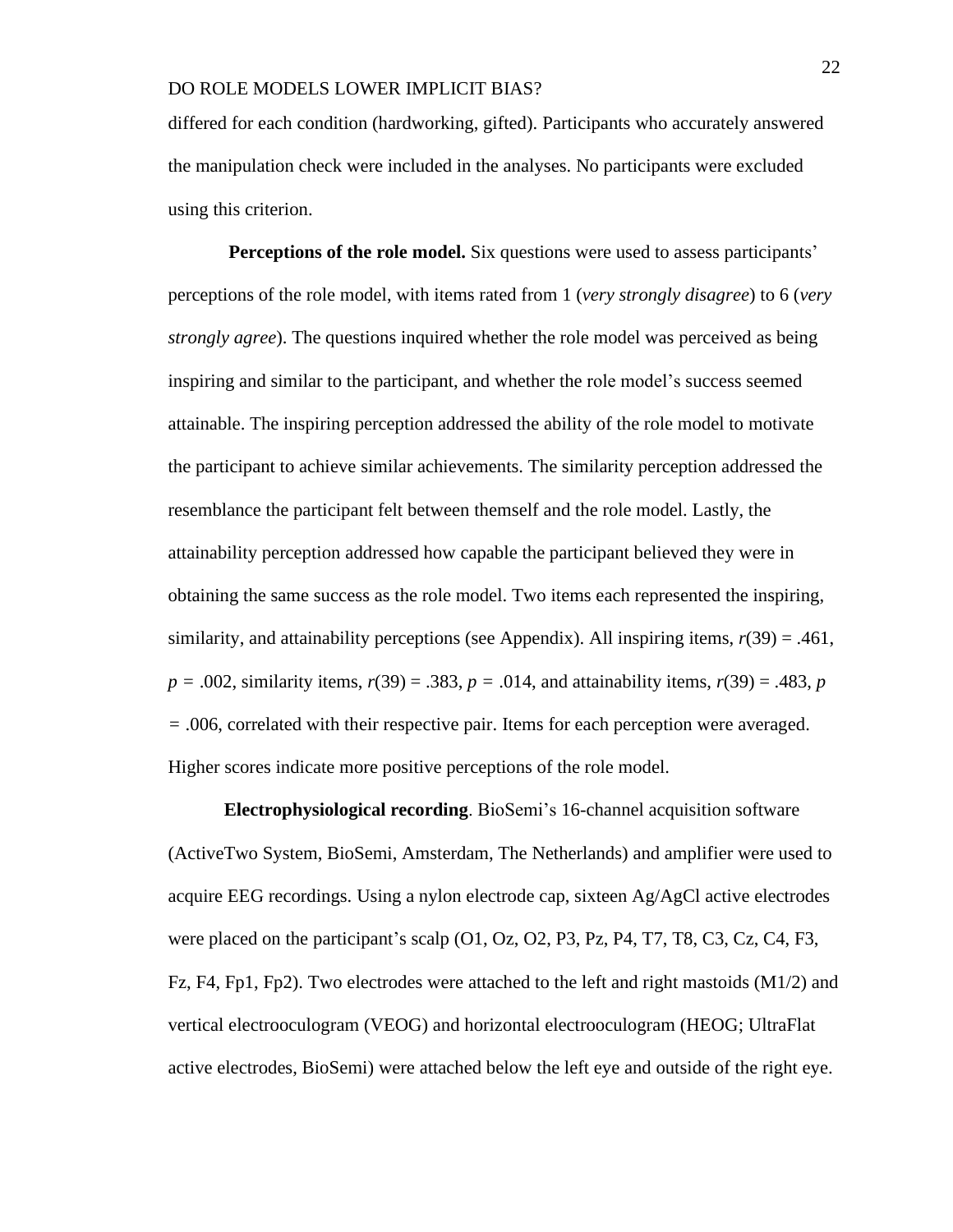All voltages were digitized with a sample rate of 512 Hz and recorded relative to a common mode voltage derived from the ActiveTwo's common mode sense/driven right leg feedback loop.

**ERP measures.** Differences in amplitudes of a) N400 and b) N200 were used to assess novelty and conflict monitoring, respectively. N400 difference scores were computed by subtracting the N400 amplitudes for congruent trials from incongruent trials. Due to the negative amplitude of the N400, negative difference scores denote stronger novelty towards incongruent stimuli (e.g., women and science) compared to congruent stimuli (e.g., men and science). This greater novelty towards incongruent stimuli indicates a weaker association between women and science, suggesting stronger stereotypical preferences. More positive difference scores denote a stronger novelty towards congruent stimuli (e.g., men and science) compared to incongruent stimuli (e.g., women and science). This novelty toward congruent stimuli, as opposed to incongruent stimuli, indicates stronger associations between women and science, suggesting stronger counter-stereotypical preferences. Therefore, a larger, negative difference score suggests stronger stereotypical preferences, while a smaller, negative difference score suggests weaker stereotypical preferences. Additionally, a larger, positive difference score suggests stronger counter-stereotypical preferences, while a smaller, positive difference score suggests weaker counter-stereotypical preferences. No or little significant difference between congruent and incongruent trials indicates no difference in novelty between congruent and incongruent trials, signifying little to no stereotypical or counterstereotypical preferences.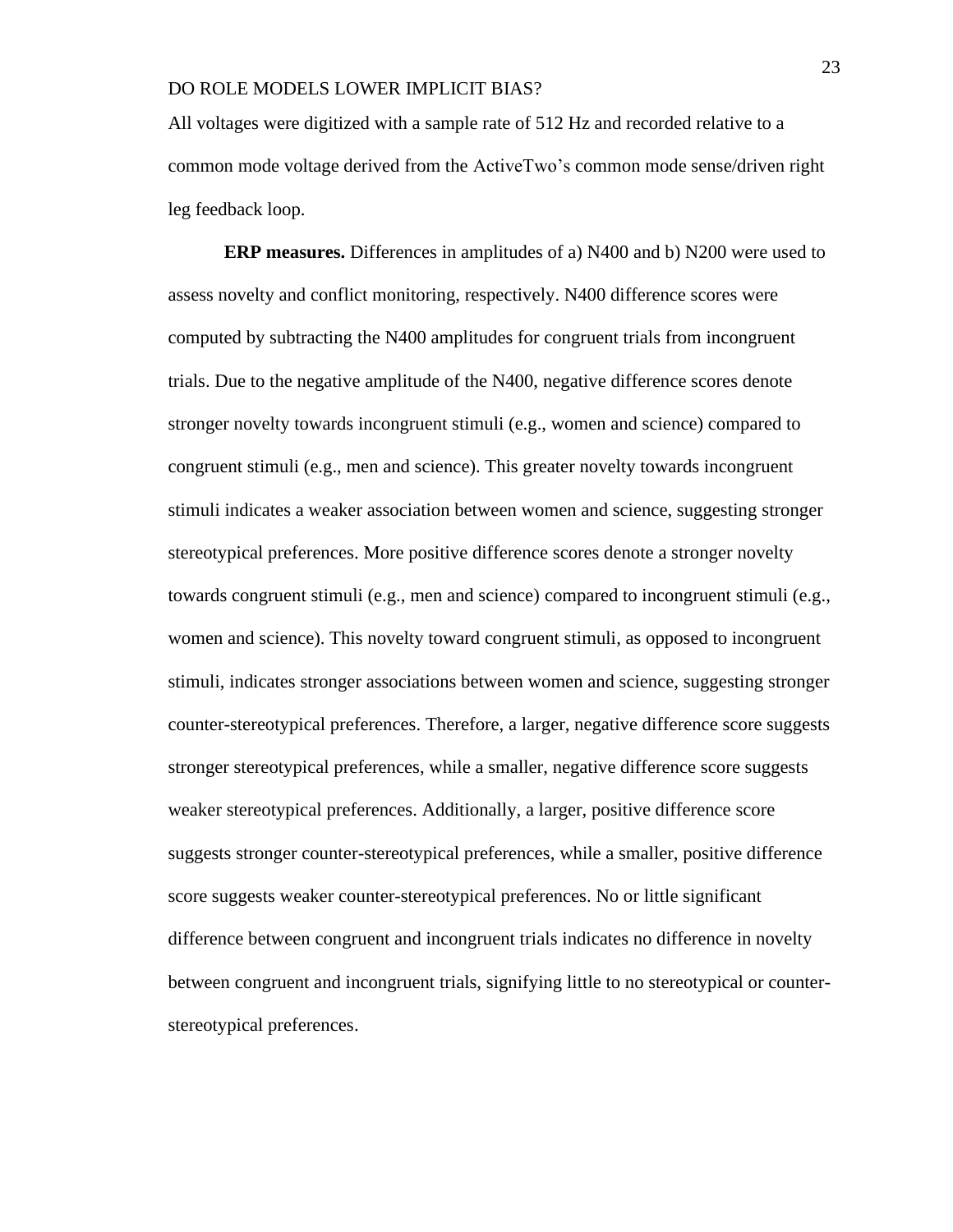N200 amplitude difference scores were similarly computed, where N200 amplitudes for congruent trials were subtracted from incongruent trials. Due to the negative amplitude of the N200, negative difference scores denote greater conflict when processing incongruent stimuli (e.g., women and science) compared to congruent stimuli (e.g., men and science). This greater conflict monitoring towards incongruent stimuli indicates a weaker association between women and science, suggesting greater stereotypical preferences. More positive difference scores denote greater conflict when monitoring congruent stimuli (e.g., men and science) compared to incongruent stimuli (e.g., women and science). This greater conflict monitoring toward congruent stimuli, as opposed to incongruent stimuli, indicates a stronger association between women and science, suggesting stronger counter-stereotypical preferences. Therefore, a larger, negative difference score suggests stronger stereotypical preferences, while a smaller, negative difference score suggest weaker stereotypical preferences. Additionally, a larger, positive difference score suggests stronger counter-stereotypical preferences, while a smaller, positive difference score suggests weaker counter-stereotypical preferences. No or little significant difference between congruent and incongruent trials indicates no difference in conflict processing between congruent and incongruent trials, signifying little to no stereotypical or counter-stereotypical preferences.

#### **Procedure**

**Online questionnaire.** Before participating in the experiment, participants completed online self-report measures, hosted by Qualtrics (Provo, Utah), to determine eligibility. Once participants completed the eligibility questionnaire (see Appendix), they were directed to the online questionnaire, hosted by Qualtrics, in which they reported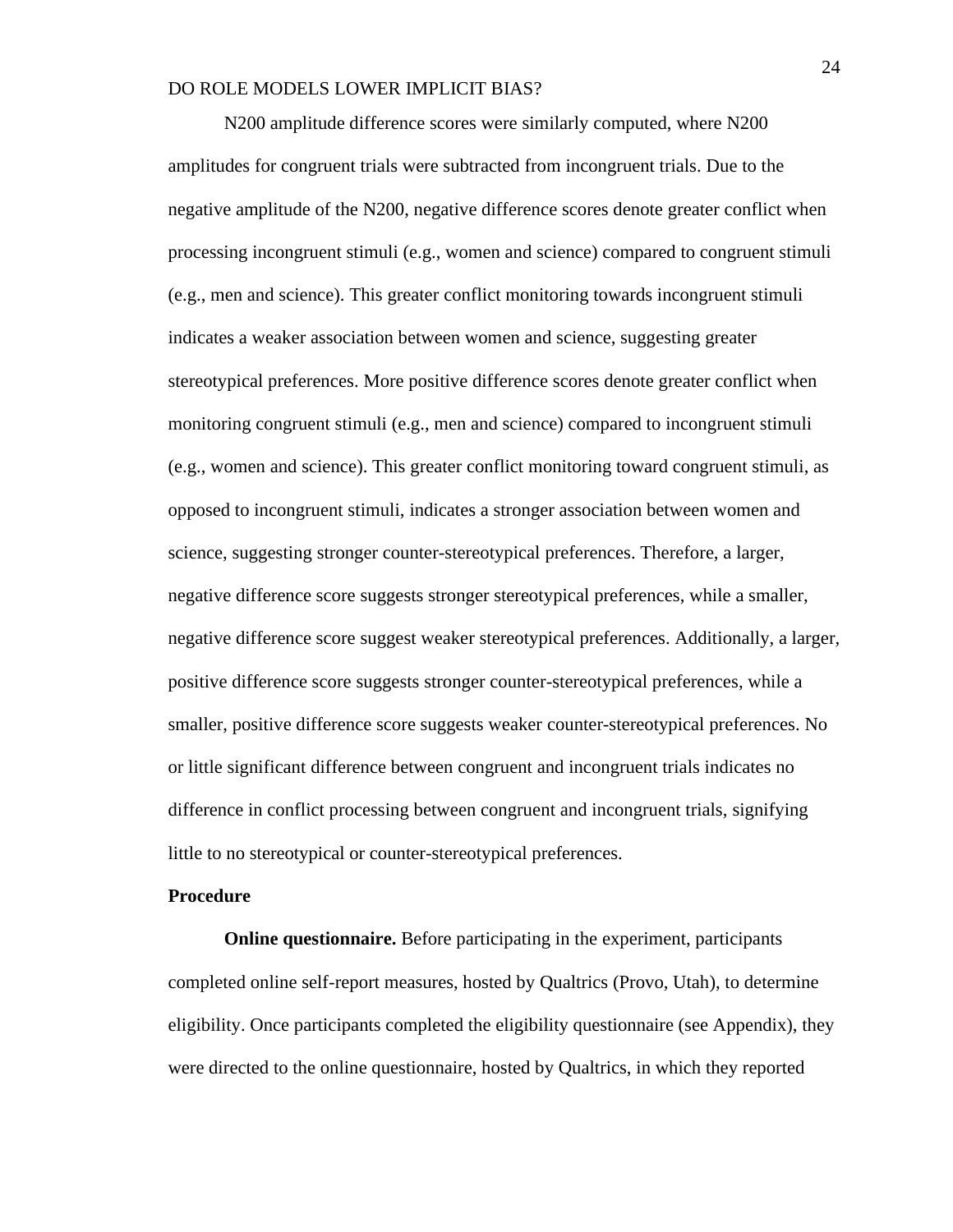individual differences of science possible selves and implicit intelligence theories (see Appendix). Once finished, participants were directed to the gender-science IAT, hosted by Millisecond using Inquisit Web 5.0 software (Inquisit 5 Lab, Millisecond Software, Seattle, WA, USA). After completion of the IAT, the participants were directed to a Doodle poll where they indicated their availability for completing the experimental portion of the study. Participants were then contacted and were schedule for the experimental session.

**Experiment.** When participants arrived at the lab, they completed an informed consent form. Once informed consent had been obtained, an EEG cap and sensors were connected to the participant to record eye movements and blinks, and electrophysiological activity during the IAT.

*Manipulation***.** After setup, participants watched a 5-minute video featuring a documentary style video of a successful woman scientist role model. Participants were randomly assigned to watch one of two video clips portraying the role model as hardworking or as gifted. The videos included a voice-over of the woman's work life, her childhood to demonstrate her abilities, and her current accomplishments. The content of the two videos was identical except the language used in the voice-over was manipulated to present the role model's qualities (hardworking, gifted; see Appendix).

Once the participants viewed the 5-minute video, they were asked to complete self-report measures in which they answered questions about the video, noted their perceptions of the role model, and reported their science possible selves and implicit intelligence theories. After completion of the self-report measures, participants took the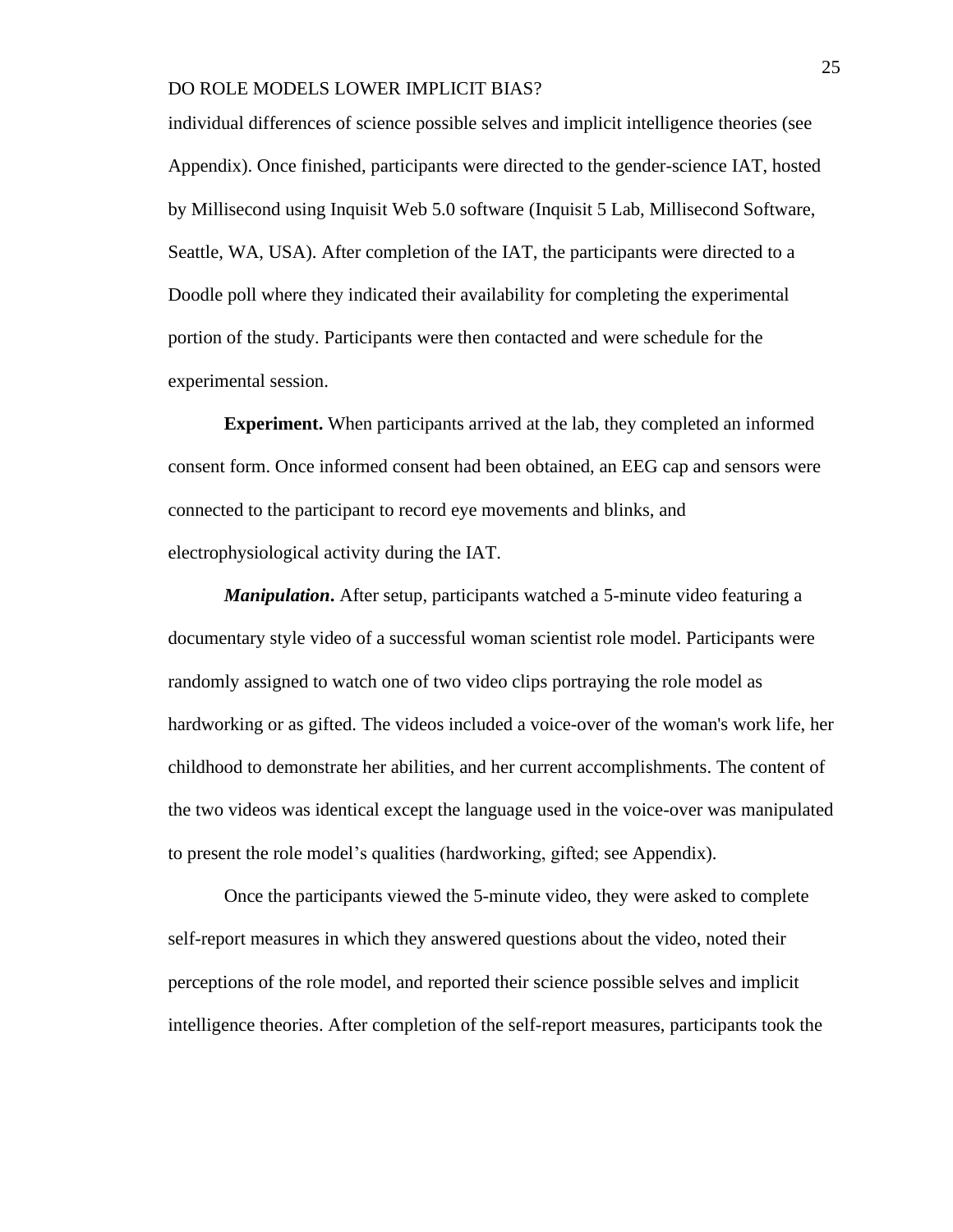gender-science IAT, identical to the one they completed online before the experiment session.

*Post-manipulation*. At the completion of the IAT, participants were unhooked from the EEG and facial sensors. The researcher debriefed the participant and granted compensation. The entire procedure took 50 minutes (see Figure 1).

Figure 1. Experiment Timeline



#### **Data Preparation**

All scalp electrodes were referenced to an averaged mastoid reference. VEOG and HEOG signals were used to correct for ocular artifacts via Independent Component Analysis (ICA; Makeig, Bell, Jung, & Sejnowski, 1996) using BrainVision Analyzer 2 (Brain Vision LLC; Morrisville, NC). Segments were rejected based on a maximum allowed voltage gradient of 50  $\mu$ V and a maximum absolute difference threshold of 75  $\mu$ V (Hehman et al., 2013). ERP data were filtered offline with a 0.01-30 bandpass filter and a 60 Hz notch filter (Hehman et al., 2013). The data was then segmented into 1s epochs after the onset of each stimulus using BrainVision Analyzer 2 (Brain Vision LLC; Morrisville, NC). All segments were baseline-corrected by subtracting the average voltage during the 100ms before stimulus presentation.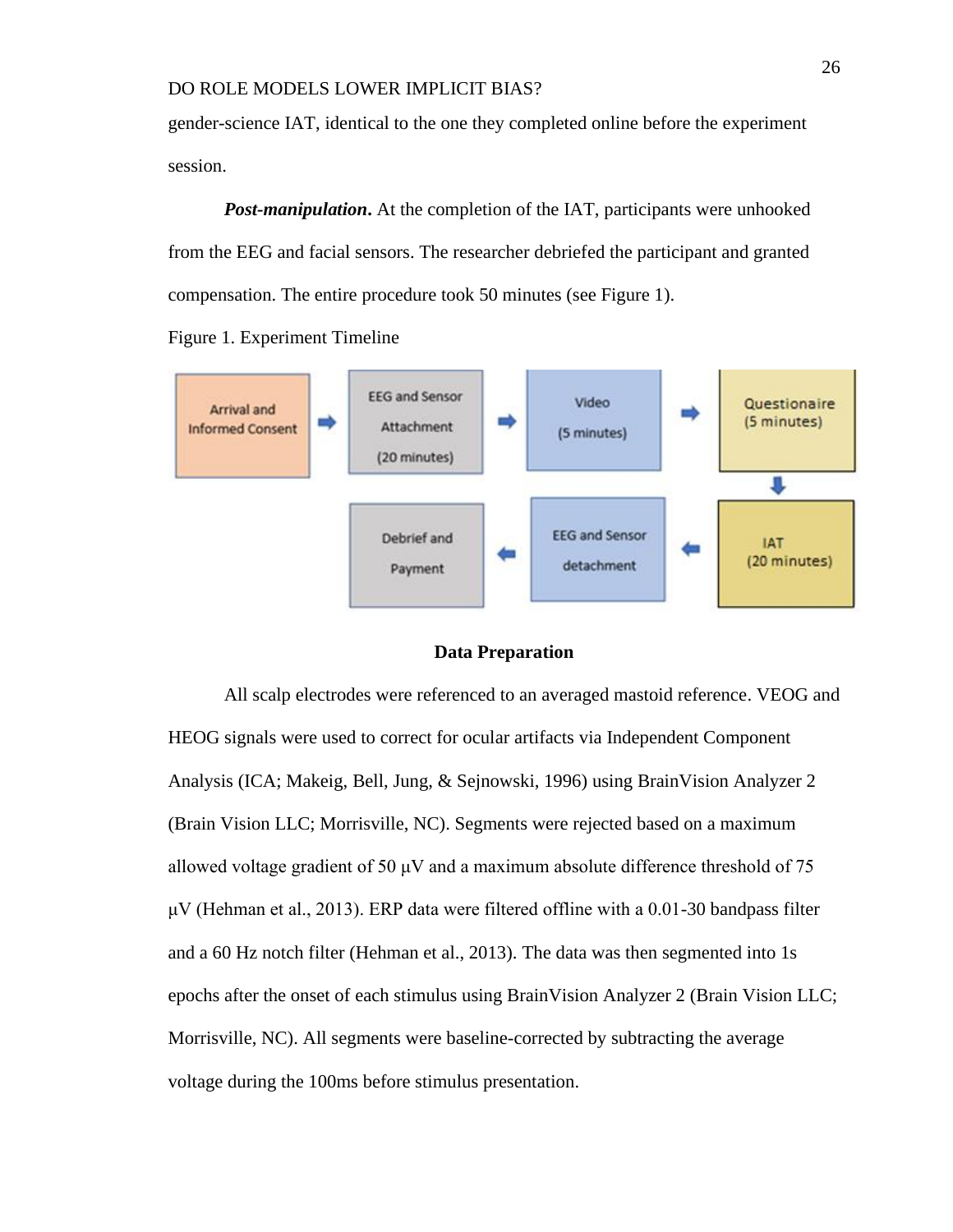ERPs were averaged based on stimuli (incongruent, congruent) within each participant. Peaks of the averaged waveforms were then labeled on all scalp locations for amplitudes within respective time windows for the N400 (300-500ms after stimuli; Ferguson et al., 2014) and N200 (100-300ms after the stimuli; Graham et al., 2015). N400 amplitudes were assessed at the parietal midline electrode (i.e., Pz) and N200 amplitudes were assessed at the frontal midline electrode (i.e., Fz; Kopp et al., 1996).

All data were screened for multivariate outliers using Mahalanobis' Distance (Howell, 2013); no multivariate outliers were found. All data were screened for accuracy on attention and manipulation checks. Participants who accurately answered the manipulation check were included in the analyses. Additionally, participants who correctly answered the two single response attention checks and listed at least one correct answer to the multiple response attention check were included in the analyses (see Appendix). No participants were excluded using this criterion. Assumptions of normality, residuals, linearity, and homoscedasticity for regression were met.

Prior research has shown that being similar, inspiring, and having attainable success are essential characteristics for influential role models (Lockwood & Kunda, 1997; Rosenthal et al., 2013), thus, differences in role model perceptions were analyzed. No significant differences in the inspiring and similarity perceptions were found based on gender, major, age, or race. Significant gender differences in the attainability perception were found, showing that women ( $M = 4.049$ ,  $SD = .761$ ) were more confident they could achieve the same success as the role model compared to men (*M =* 3.433, *SD =*  .821),  $t(39) = -2.383$ ,  $p = .022$ ,  $d = .783$ ). No significant differences on the attainability perception were found based on major, age, or race. Additional analyses were conducted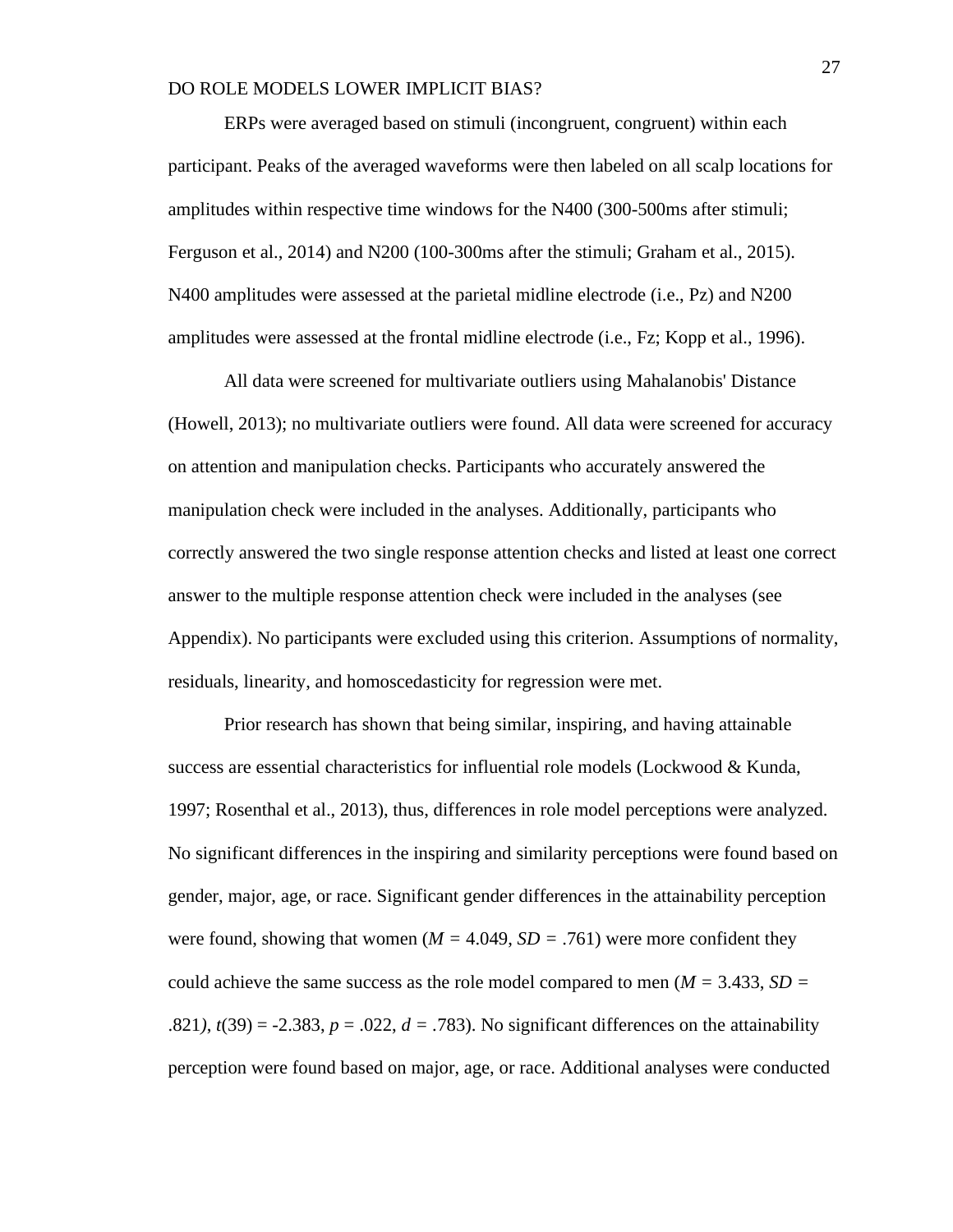to assess if differences in each role model perception (i.e., inspiring, similarity, and attainability) affected implicit gender-science bias (D score, N400, N200), the study's outcome variables. No significant differences in implicit gender-science bias (D score, N400, N200) were found among any of the role model perceptions. Therefore, none of the role model perceptions were used as covariates for the current study's analyses.

General linear modeling with repeated measures was used to test the relationship between role model conditions on changes in implicit bias (D score). Additionally, the PROCESS macro for SPSS 25 (model 1; Hayes, 2012) was used to test for moderating effects of individual differences (science possible selves, implicit intelligence theories) on implicit bias (D score, N400, N200) between role model conditions. All simple slopes for significant or trending results are graphed at  $+1$ , mean, and  $-1$  standard deviations. Role model condition was entered as a dichotomous independent variable and individual difference variables (science possible selves, implicit intelligence theories) were individually entered as continuous moderators of differences in implicit bias (D scores, N400, N200) between role model conditions. Age, gender, race, and major were all analyzed for differences in the outcome variables. Age showed a significant difference in implicit gender-science bias (D score),  $F(1, 39) = 6.771$ ,  $p = .013$ ,  $b = -.039$ ,  $\Delta R^2 = .148$ , where older participants showed stronger preferences for counter-stereotypical stimuli compared to younger participants. Major showed a significant difference in implicit gender-science bias (D scores),  $F(4, 36) = 2.737$ ,  $p = .044$ ,  $\eta^2 = .232$ . Post hoc comparisons using the Tukey HSD test indicated that chemistry majors (*M =* .804*, SD =*  .044) had significantly higher implicit gender-science bias compared to math majors (*M =* -.281, *SD* = .147). No other differences between majors were found. Race showed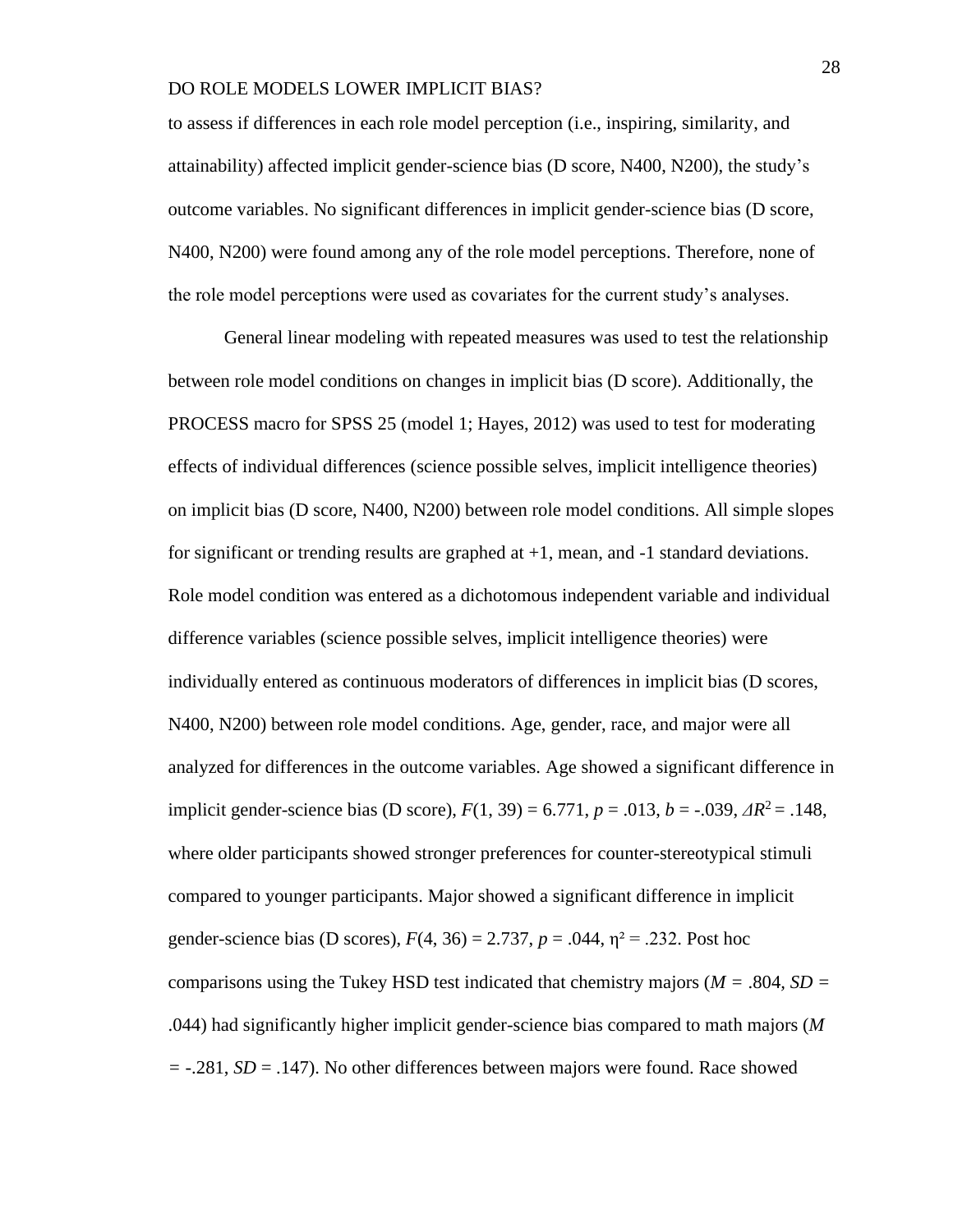significant differences in N200 amplitudes  $F(5, 35) = 3.558$ ,  $p = .010$ ,  $\eta^2 = .270$ . Post hoc comparisons using the Tukey HSD test indicated that Middle Eastern participants (*M*  = *-* 1.174, *SD =* 1.463) had stronger electrophysiological indices of implicit genderscience bias compared to Asian ( $M = .159$ ,  $SD = .454$ ), African American ( $M = .033$ , *SD =* .199), White (*M* = .028, *SD =* .183), Latinx (*M* = .827, *SD =*.766), and Multiracial (*M*  = -.115, *SD =* .617) participants. No other differences were found between racial groups. As stated previously, no significant differences in implicit gender-science bias were found among any of the role model perception variables (i.e., inspiring, similarity, and attainability). Due to the differences described previously, all general linear modeling with repeated measures analyses with task implicit bias (D score) controlled for age and major. All moderation analyses with task-based implicit bias (D score) analyses controlled for age, major and baseline implicit bias, while using post-manipulation implicit bias for the dependent variable. All ERP analyses controlled for race and age.

#### **Results**

#### **Hypothesis Testing**

To test Hypothesis 1, general linear modeling with repeated measures was conducted to analyze the relationship between role model condition and implicit genderscience bias (D score). These analyses were computed to investigate if differences in role model quality (hardworking or gifted) predicted changes in implicit gender-science bias when controlling for major and age. Hypothesis 1 stated participants primed with a hardworking woman role model would have lower implicit gender-science bias (D score) after the role model manipulation, compared to participants who were primed with a gifted woman role model. Results showed that the main effect of role model condition on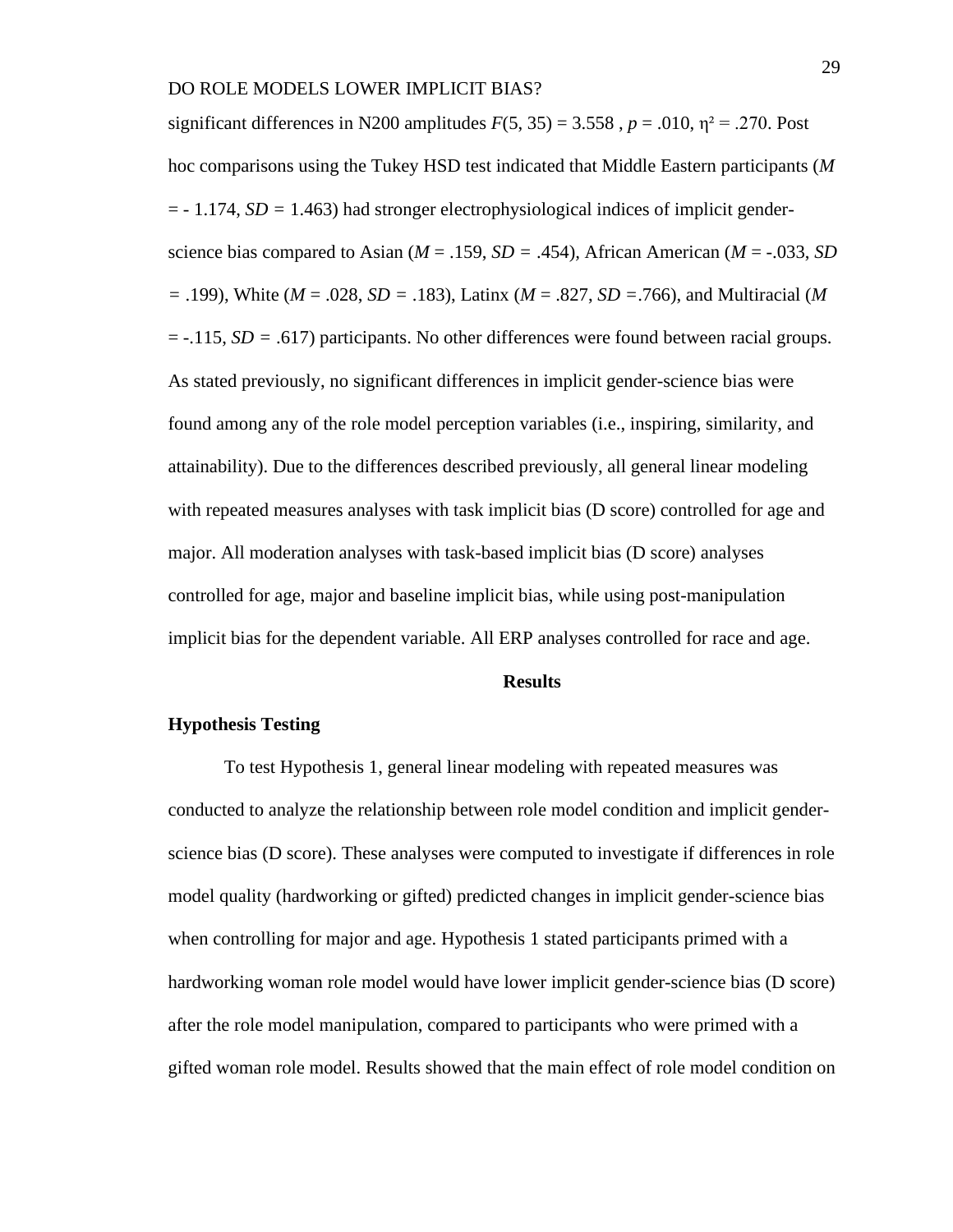implicit bias (D score) after the manipulation was not significant,  $F(1, 37) = .677$ ,  $p =$ .418,  $\eta^2$ <sub>p</sub> = .103, contrary to Hypothesis 1. Implicit bias did not decrease from baseline after role model exposure for participants in either condition,  $F(1, 39) = .669$ ,  $p = .418$ ,  $\eta^2$ <sub>p</sub> = .017.

To test Hypothesis 2, linear regressions were conducted to investigate if differences in role model quality (hardworking, gifted) predicted electrophysiological indices of implicit gender-science bias when controlling for race and age. Hypothesis 2 stated that participants primed with a hardworking woman role model would have lower a) stimulus novelty (N400) and b) conflict monitoring (N200) compared to participants who were primed with a gifted role model.

No significant differences in N400 amplitudes were found between incongruent and congruent trials of the IAT,  $t(40) = 1.582$ ,  $p = .122$ ,  $d = .317$ . Furthermore, no significant differences in N200 amplitudes were found between incongruent and congruent trials of the IAT,  $t(40) = 1.764$ ,  $p = 0.172$ ,  $d = 0.267$ . Given that no significant differences in ERP amplitudes were found between incongruent and congruent trials of the IAT, the ability to test hypotheses involving ERPs may be affected. The main effect of role model condition on N400 amplitude difference scores, electrophysiological indices of novelty, was not significant,  $F(3, 37) = .779$ ,  $p = .513$ ,  $b = -1.084$ ,  $\Delta R^2 = .059$ . Additionally, the main effect of role model condition on N200 amplitude difference scores, electrophysiological indices of conflict monitoring, was not significant,  $F(3, 37) =$ .810,  $p = .496$ ,  $b = .472$ ,  $\Delta R^2 = .062$ , contrary to Hypothesis 2.

Figure 2. N400 Amplitudes During Incongruent and Congruent Trials of the Gender-Science IAT.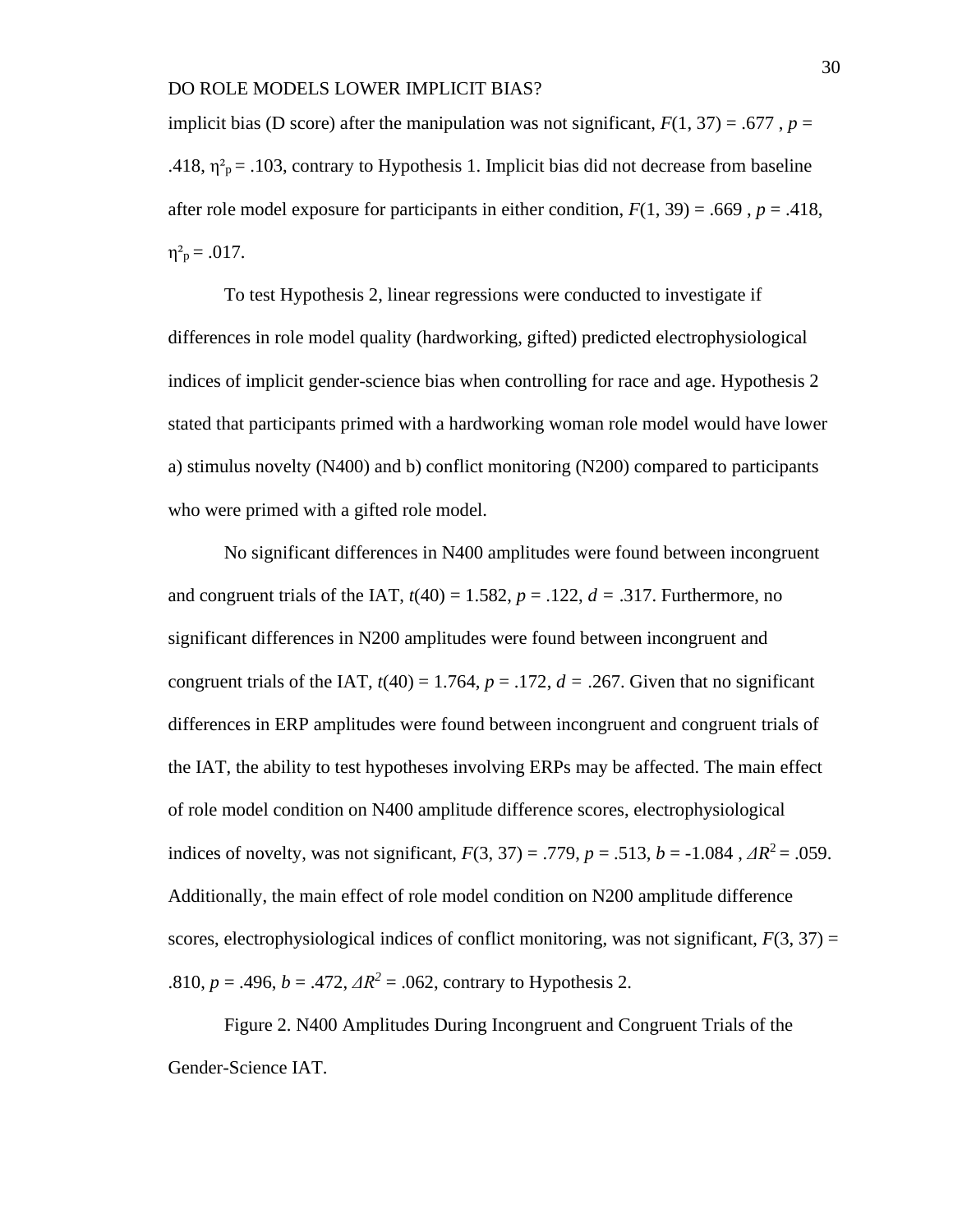

*Notes*. Averaged stimulus-locked N400 amplitude at the Fz electrode for incongruent and congruent gender-science IAT trials. Zero represents time of stimuli onset. The N400 is the negative most amplitude peaking at approximately 400 ms.

Figure 3. N200 Amplitudes During Incongruent and Congruent Trials of the Gender-Science IAT.



*Notes*. Averaged stimulus-locked N200 amplitude at Fz electrode for incongruent and congruent gender-science IAT trials. Zero represents time of stimulus onset. The N200 is the negative most amplitude peaking at approximately 200ms.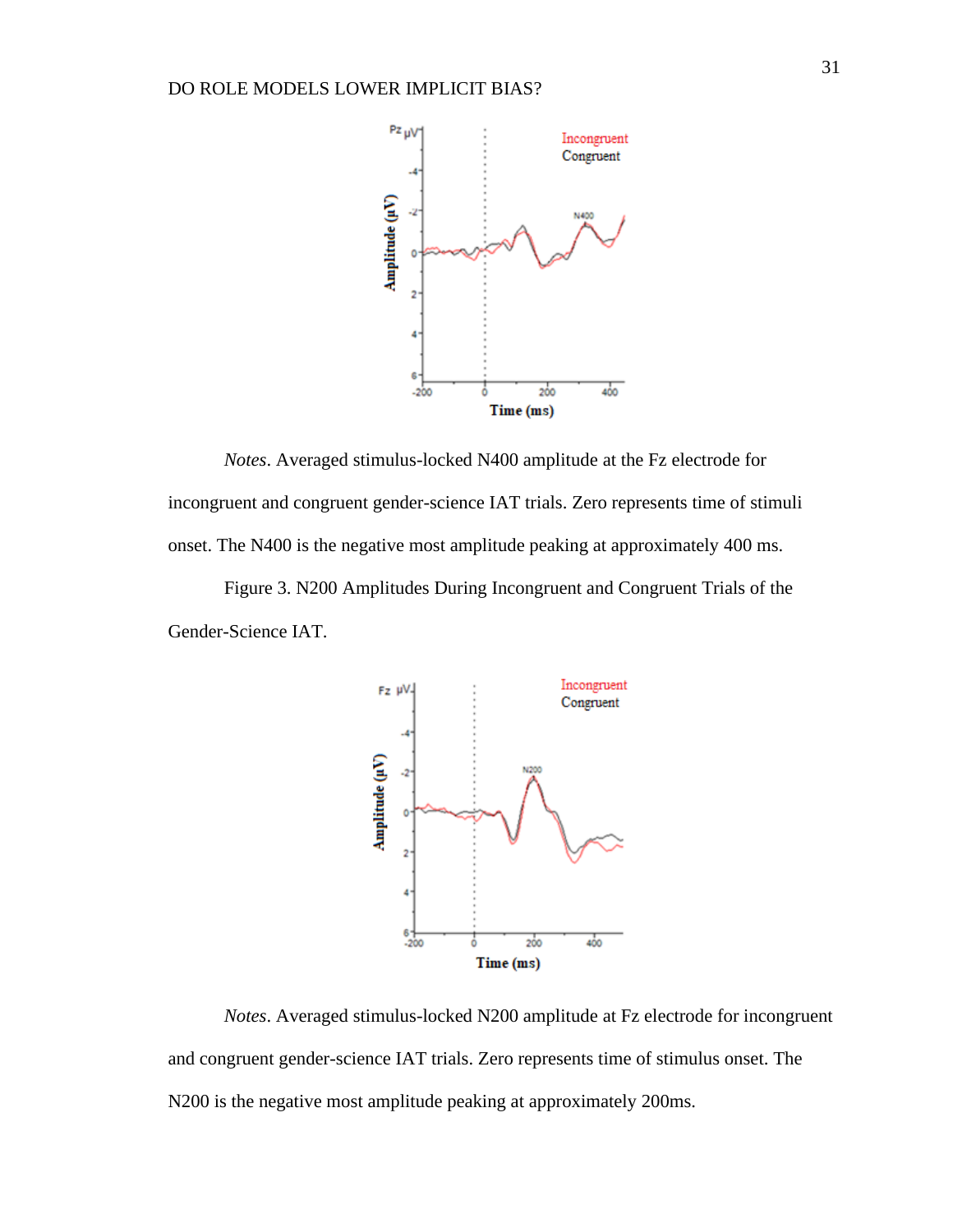To test Hypotheses 3 and 4, multiple regressions were conducted to analyze the moderating effect of science possible selves on the relationship between role model condition and implicit gender-science bias (D score, N200, N400). Hypothesis 3 stated that participants primed with a hardworking woman role model would have lower implicit gender-science bias (D score) after the role model manipulation, compared to participants who were primed with a gifted woman role model, and this relationship would be moderated by science possible selves. Specifically, participants who had stronger science possible selves would have significantly lower implicit gender-science biases (D score) after exposure to a hardworking role model than individuals who had weaker science possible selves, and those exposed to a gifted role model. Hypothesis 4 stated that participants primed with a hardworking woman role model would have lower a) stimulus novelty (N400) and b) conflict monitoring (N200) compared to participants who were primed with a gifted woman role model, and this relationship would be moderated by science possible selves. Specifically, participants who had stronger science possible selves would have significantly smaller differences in a) N400 and b) N200 amplitudes between incongruent and congruent trials after being exposed to a hardworking role model than individuals who had weaker science possible selves, and those exposed to a gifted role model.

Results showed the interaction between role model condition and science possible selves was not significant for implicit gender-science bias (D score),  $F(6, 34) = 1.648$ , *p*  $= .166$ ,  $b = .496$ ,  $\Delta R^2 = .225$ , when controlling for major, age, and baseline implicit gender-science bias, contrary to Hypothesis 3. Additionally, the interaction between role model condition and science possible selves was not significant for N400 amplitude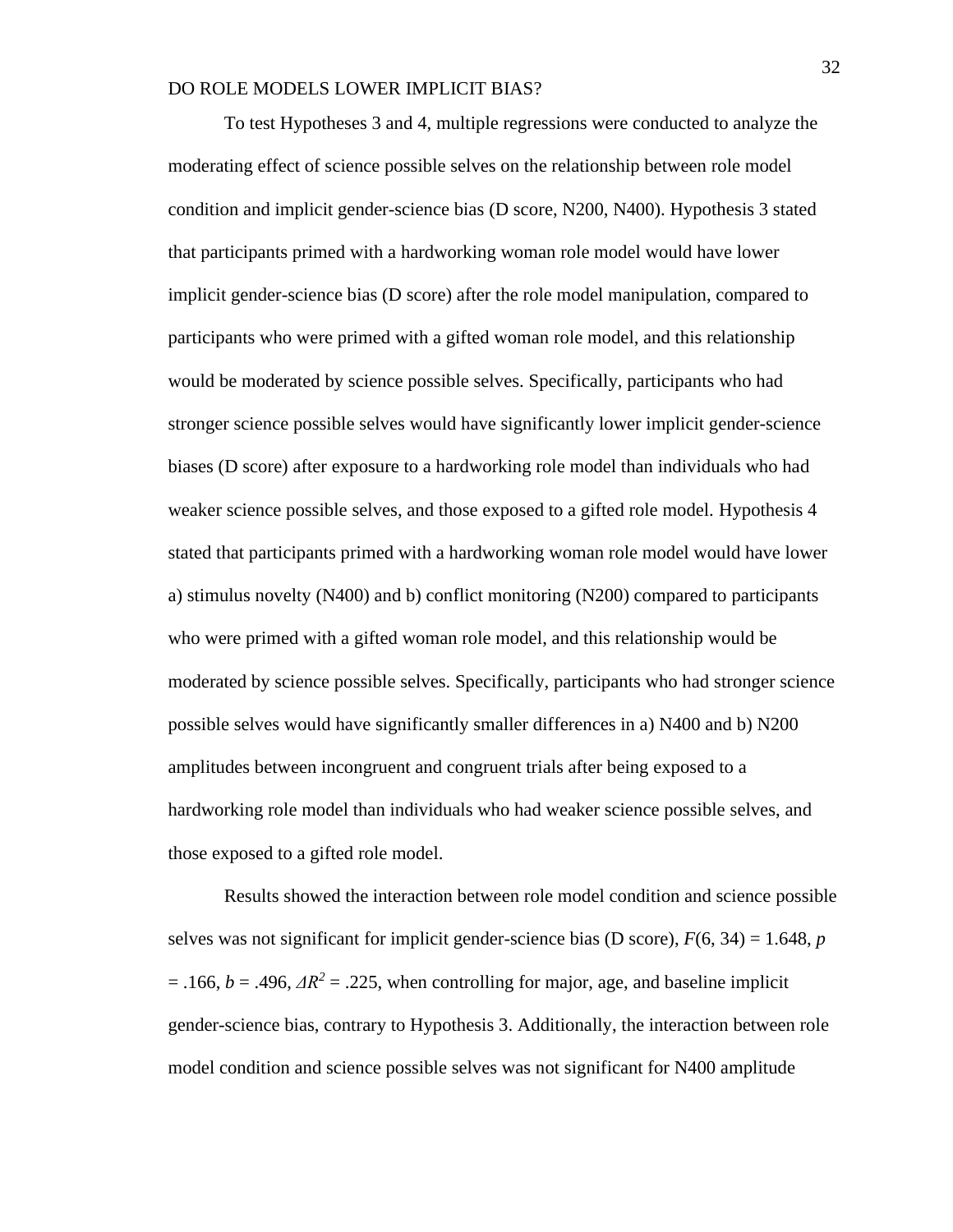difference scores,  $F(5, 35) = .670$ ,  $p = .656$ ,  $b = -.529$ ,  $AR^2 = .086$ , or for N200 amplitude difference scores,  $F(5, 35) = 1.011$ ,  $p = .422$ ,  $b = 1.192$ ,  $\Delta R^2 = .127$ , contrary to Hypothesis 4.

To test Hypotheses 5 and 6, multiple regressions were conducted to analyze the moderating effects of implicit intelligence theories on the relationship between role model condition and implicit gender-science bias (D score, N200, N400). Hypothesis 5 stated that participants primed with a hardworking woman role model would have lower implicit gender-science bias (D score) after the role model manipulation, compared to participants who were primed with a gifted woman role model, and this relationship would be moderated by implicit intelligence theories when controlling for major, age, and baseline implicit gender-science bias. Specifically, participants who endorse more malleable views of implicit intelligence would have significantly lower implicit genderscience biases (D score) after being exposed to a hardworking role model than individuals who had more fixed views of implicit intelligence, and those who were exposed to a gifted role model.

Hypothesis 6 stated that participants primed with a hardworking woman role model would have lower a) stimulus novelty (N400) and b) conflict monitoring (N200) compared to participants who were primed with a gifted woman role model, and this relationship would be moderated by implicit intelligence theories, when controlling for race and age. Specifically, participants who had more malleable views of implicit intelligence would have significantly smaller differences in a) N400 and b) N200 amplitudes between incongruent and congruent trials after exposure to a hardworking role model than individuals who had more fixed views of implicit intelligence and those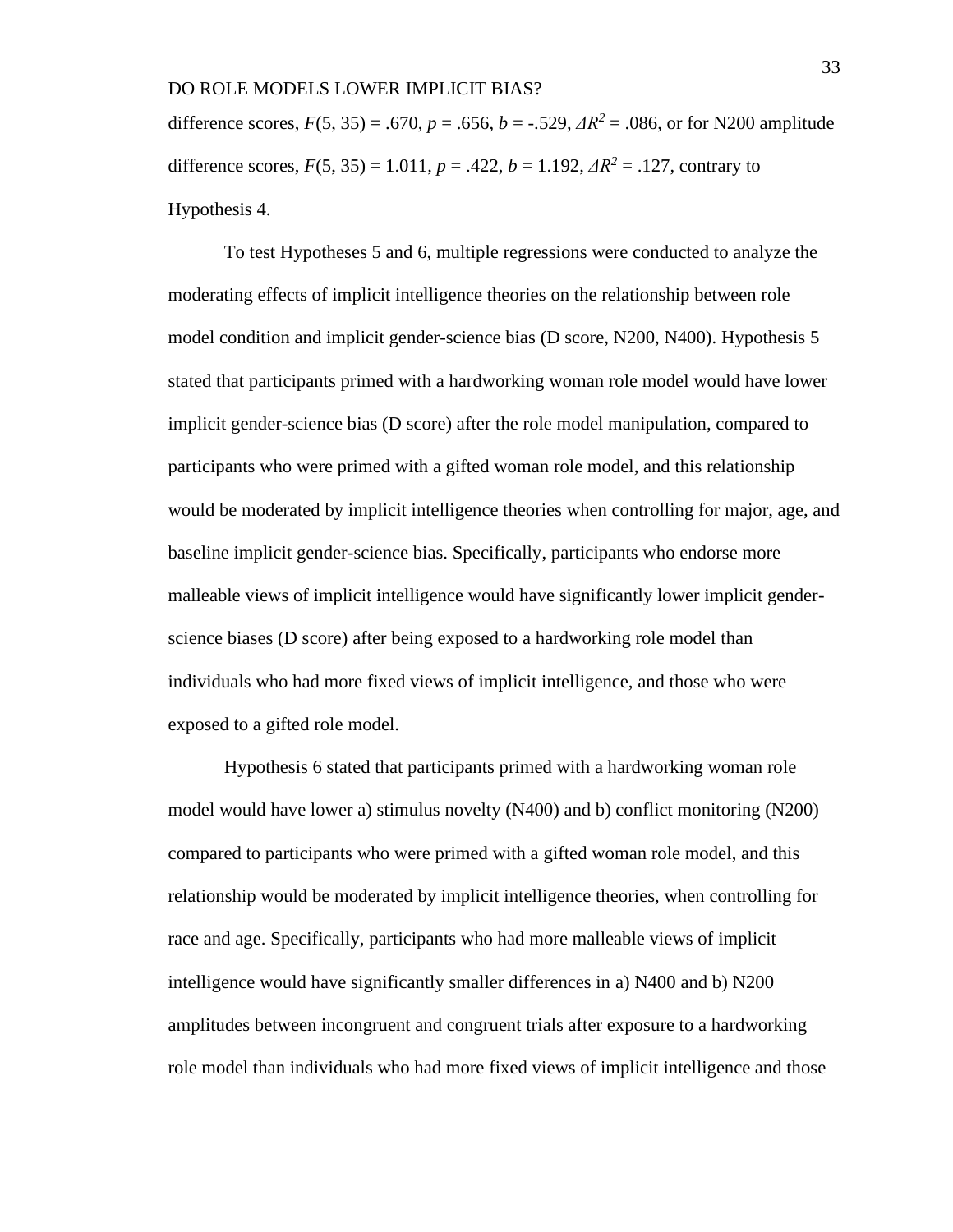exposed to a gifted role model. Results showed the interaction between role model condition and implicit intelligence theories was not significant for implicit gender-science bias scores (D score),  $F(3, 35) = 1.170$ ,  $p = .343$ ,  $b = -.318$ ,  $\Delta R^2 = .143$ , contrary to Hypothesis 5.

The interaction between role model condition and implicit intelligence theories was trending towards significance in predicting N400 amplitudes,  $F(5, 35) = 1.651$ ,  $p =$ .173,  $b = -1.592$ ,  $p = .119$ ,  $\Delta R^2 = .191$ . Conditional effects revealed that participants with more malleable views of implicit intelligence, who were exposed to a hardworking role model experienced less novelty looking at stereotype incongruent (e.g., women and science) pairs compared to stereotype congruent (e.g., women and liberal arts) pairs, as indicated by more positive N400 amplitude difference scores, demonstrating stronger counter-stereotypical preferences,  $(b = 1.873, SE = .807, p = .026, \Delta R^2 = .059)$ , compared to individuals with more fixed views of implicit intelligence (see Figure 2). No significant relationship between implicit intelligence and N400 amplitude difference scores was found among those exposed to a gifted role model,  $(b = .286, SE = .564, p = .$ .616,  $\Delta R^2$  = .059; see Figure 2), contrary to Hypothesis 6. The interaction between role model condition and implicit intelligence theories was not significant in predicting N200 amplitude difference scores,  $F(3, 35) = .565$ ,  $p = .726$ ,  $b = .508$ ,  $\Delta R^2 = .075$ , contrary to Hypothesis 6.

Figure 4. The Effect of Role Model Condition and Implicit Intelligence Theories on N400 Amplitude.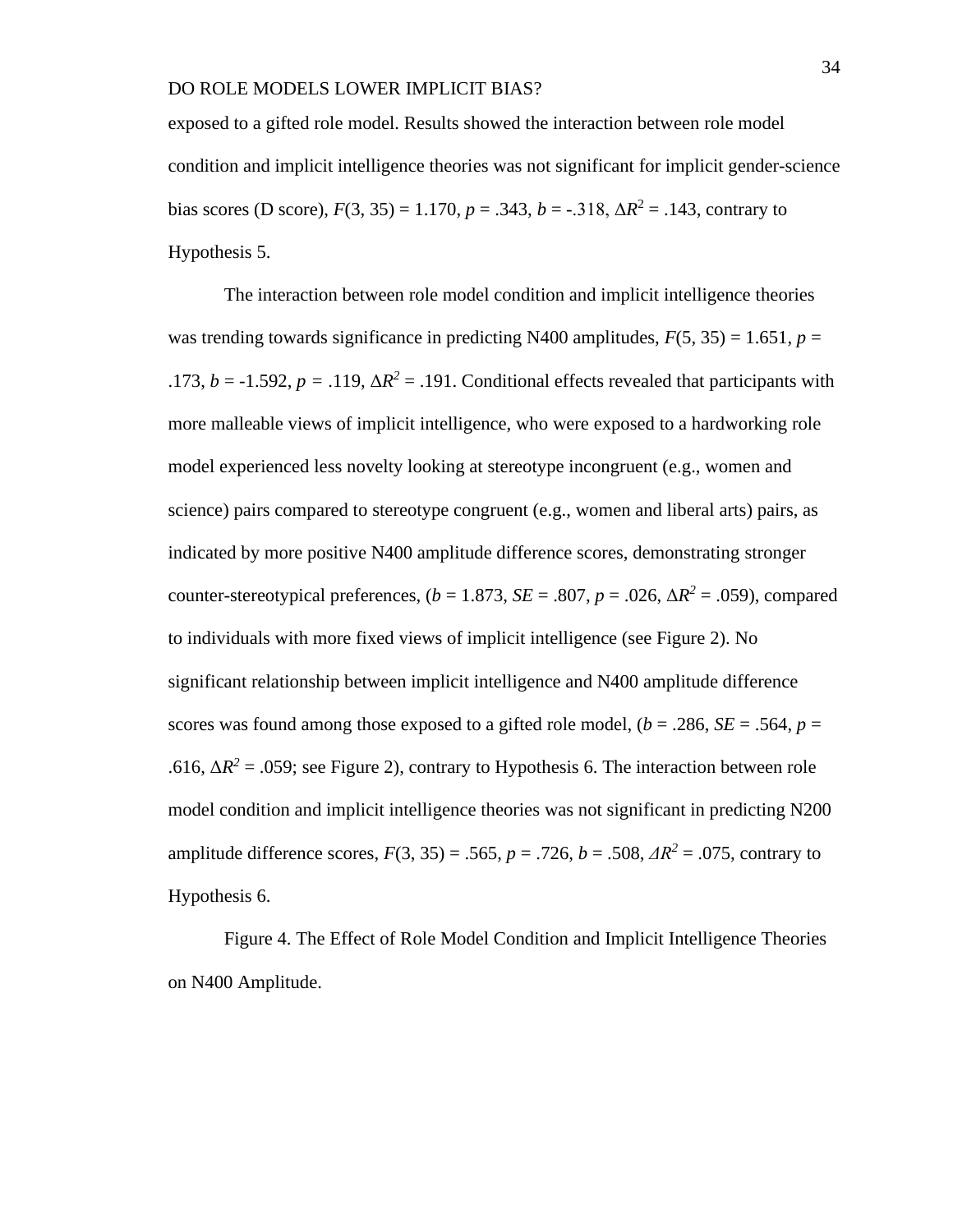

*Notes.* Interaction between role model condition and implicit intelligence theories predicting novelty, as indicated by N400 amplitude difference scores, controlling for age and major. Higher, positive values on the y-axis indicate stronger counter-stereotypical preferences, associating women and science more strongly than men and science. Lower, more negative values on the y-axis indicate stronger stereotypical preferences, associating men and science more strongly than women and science. Higher values on the x-axis indicate more malleable views of implicit intelligence. Lower values on the x-axis indicate more fixed views of implicit intelligence. \**p <* 0.05.

#### **Exploratory Analyses**

Given that the hypotheses of the current study were not supported, exploratory analyses were conducted to evaluate if other factors (i.e., role model perceptions) moderate the relationship between role model condition and implicit gender-science bias,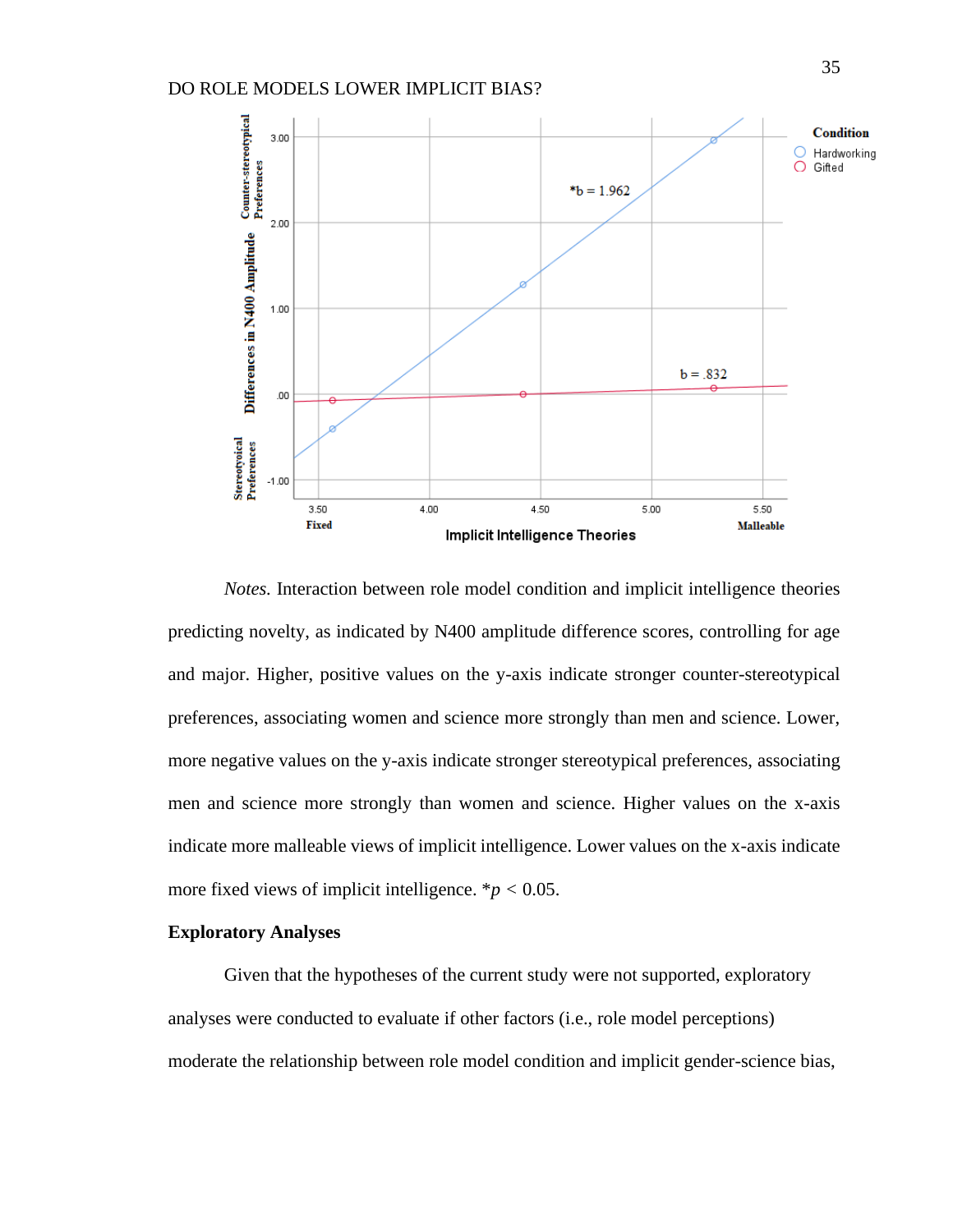if role model condition can predicts other factors (i.e., individual difference), or if other factors (i.e., individual differences) predict baseline implicit gender-science bias.

**Perceptions of the Role Model.** Multiple regressions were computed to investigate whether perceptions of the role model (i.e., inspiring, similarity, and attainability) moderate the relationship between role model condition and implicit gender-science bias (D score, N400, N200). The interaction between role model condition and the inspiring perception was not significant in predicting implicit gender-science bias (D score) when controlling for baseline implicit bias,  $F(4, 36) = .405$ ,  $p = .803$ ,  $b = .038$ ,  $\Delta R^2 = .043$ . Additionally, the interaction between role model condition and the inspiring perception was not significant in predicting electrophysiological indices of implicit bias, measure by N400 amplitude difference scores,  $F(5, 35) = .906$ ,  $p = .489$ ,  $b = .197$ ,  $AR^2 = .114$ , or N200 amplitude difference scores,  $F(5, 35) = .594$ ,  $p = .705$ ,  $b = .682$ ,  $\Delta R^2 = .078$ .

The interaction between role model condition and the similarity perception was not significant in predicting implicit gender-science bias (D score), when controlling for baseline implicit bias,  $F(4, 36) = .404$ ,  $p = .903$ ,  $b = -.016$ ,  $\Delta R^2 = .142$ . Additionally, the interaction between role model condition and the similarity perception was not significant in predicting electrophysiological indices of implicit bias, measure by N400 amplitude difference scores,  $F(5, 35) = 1.24$ ,  $p = .312$ ,  $b = -2.57$ ,  $\Delta R^2 = .150$ , or N200 amplitude difference scores,  $F(5, 35) = .864$ ,  $p = .514$ ,  $b = 1.29$ ,  $\Delta R^2 = .110$ .

The interaction between role model condition and the attainability perception was not significant in predicting implicit gender-science bias (D score), when controlling for baseline implicit bias,  $F(5, 35) = .346$ ,  $p = .845$ ,  $b = .308$ ,  $\Delta R^2 = .037$ . Additionally, the interaction between role model condition and the attainability perception was not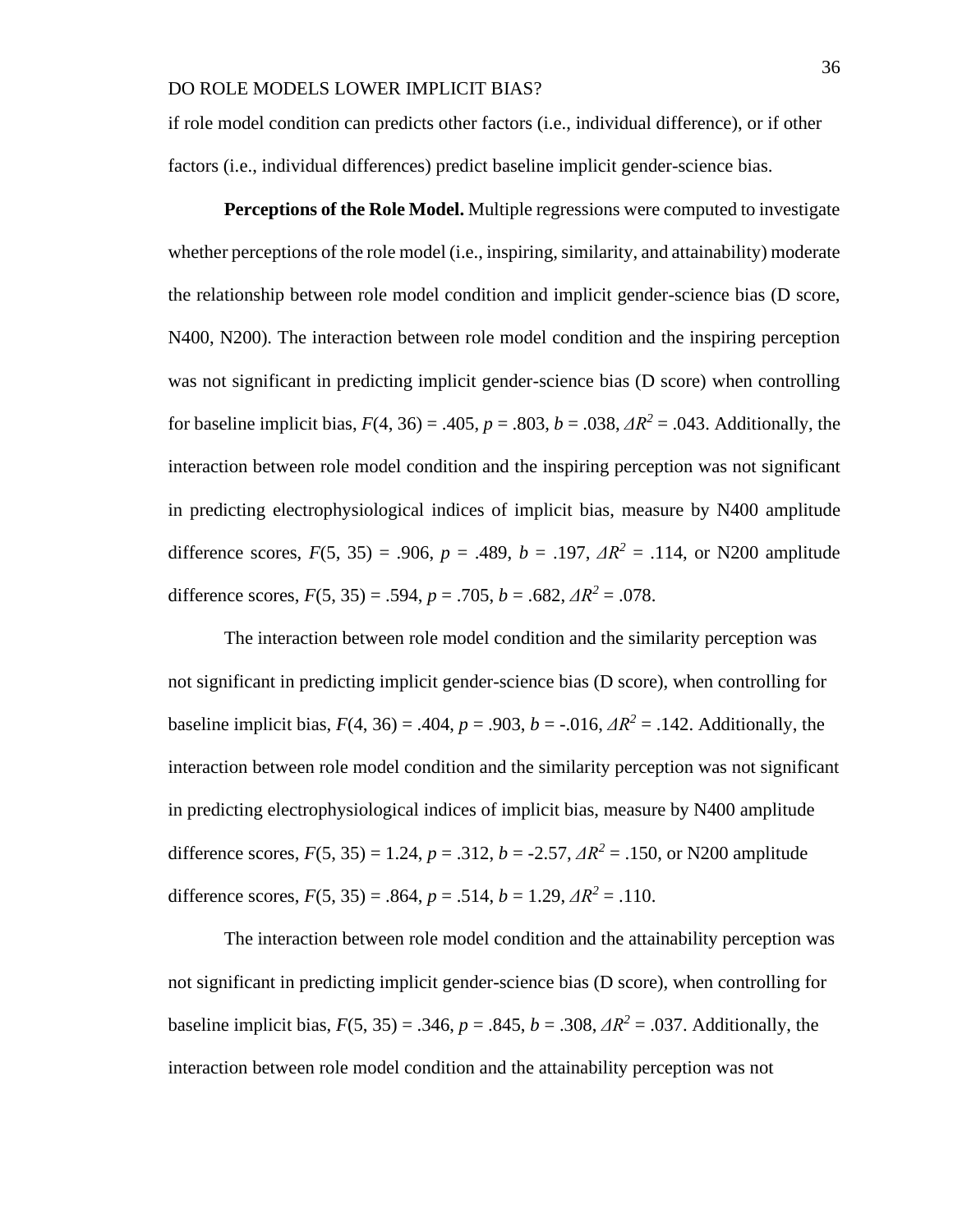significant in predicting electrophysiological indices of implicit bias, measured by N400 amplitude difference scores, *F*(5, 35) = .772, *p* = .577, *b* = -1.25, *ΔR<sup>2</sup>* = .099, or N200 amplitude difference scores,  $F(5, 35) = .558$ ,  $p = .731$ ,  $b = -.554$ ,  $\Delta R^2 = .074$ .

**Individual Differences.** Generalized linear modeling with repeated measures were analyzed to investigate whether the role model condition predicted changes in science possible selves and implicit intelligence theories after the manipulation. Age, gender, race, major, and all three role model perceptions (i.e., inspiring, similarity, and attainability) were analyzed for differences in the two outcome variables (science possible selves, implicit intelligence theories). No differences were found; thus, no covariates were used in these analyses.

To test if the role model manipulation has more influence on other factors, exploratory analyses were conducted to evaluate if the role model manipulation influences science possible selves and implicit intelligence theories. Results of a general linear modeling with repeated measures showed that the main effect of role model condition on science possible selves after the manipulation, was not significant, *F*(1, 39)  $= .616$ ,  $p = .437$ ,  $\eta^2$ <sub>p</sub> $= .016$ . Furthermore, the main effect of role model condition on implicit intelligence theories after the manipulation was not significant,  $F(1, 39) = .928$ ,  $p = .404$ ,  $\eta^2$ <sub>p</sub> = .018.

To test if other factors besides the role model condition were more predictive of lower implicit gender-science bias, exploratory analyses were conducted to evaluate if science possible selves and implicit intelligence theories predict implicit gender-science bias (D score), using a larger sample, which included all participants (*N =* 66) who completed the online questionnaire before coming into the lab for the experiment.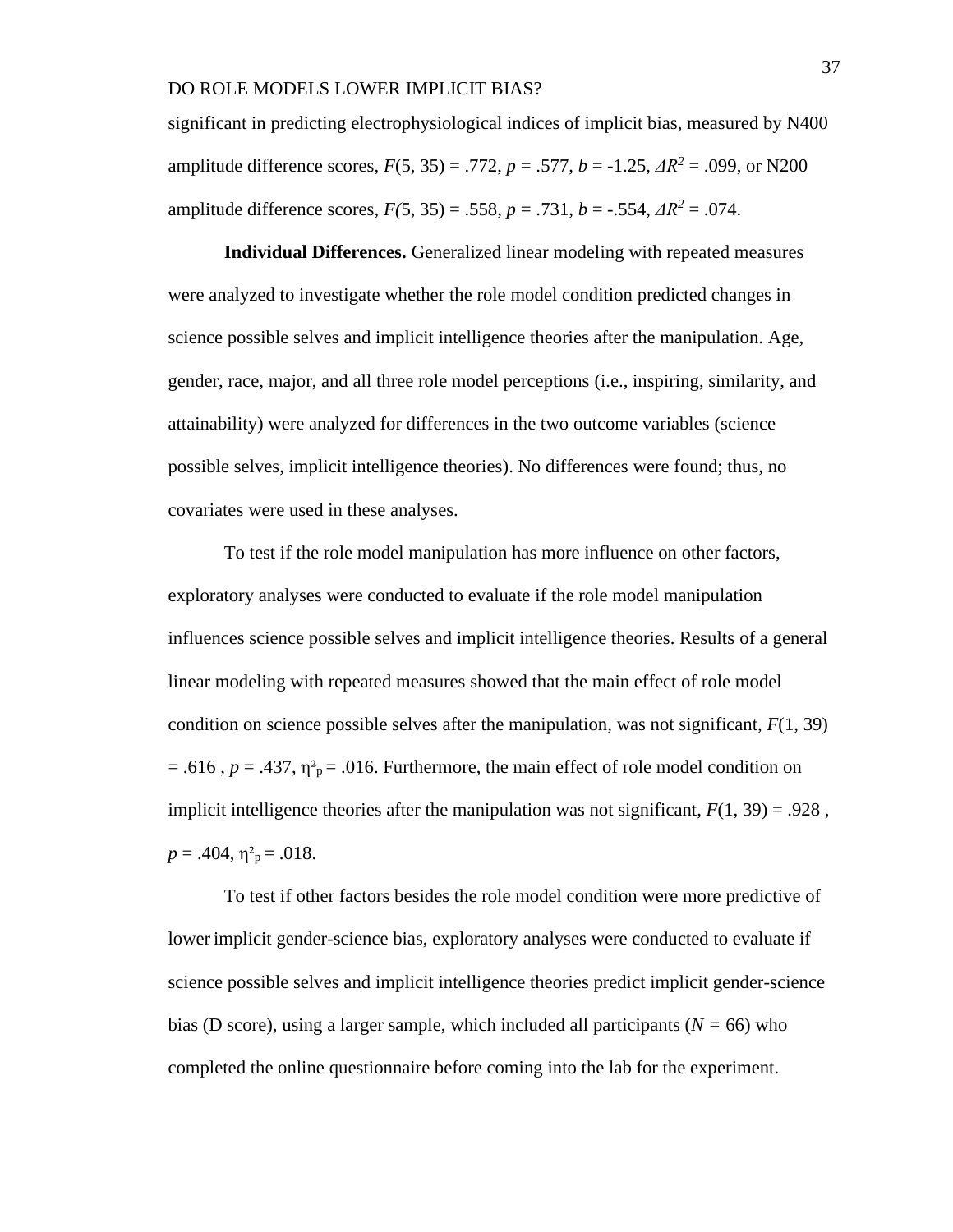Linear regressions were conducted to investigate if baseline science possible selves and implicit intelligence theories predicted baseline implicit bias (D score). Age, gender, race, and major, were analyzed for differences in implicit bias (D score) within the enlarged sample. No differences were found; thus, no covariates were used in these analyses. The main effect of baseline science possible selves on implicit bias (D score) was significant,  $F(1, 65) = 4.005$ ,  $p = .050$ ,  $b = -.118$ ,  $\Delta R^2 = .058$ , where higher science possible selves predicted lower implicit gender science bias. However, the main effect of the initial implicit intelligence theories on implicit gender-science bias (D score) was not significant,  $F(1, 65) = .344$ ,  $p = .559$ ,  $b = .037$ ,  $\Delta R^2 = .005$ .

Figure 5. The Relationship Between Science Possible Selves and Implicit Gender-Science Bias.



*Notes.* Relationship between science possible selves and implicit gender-science bias (D score). Higher, positive values on the y-axis indicate stereotypical gender-science bias associating men and science more strongly than women and science. Lower, more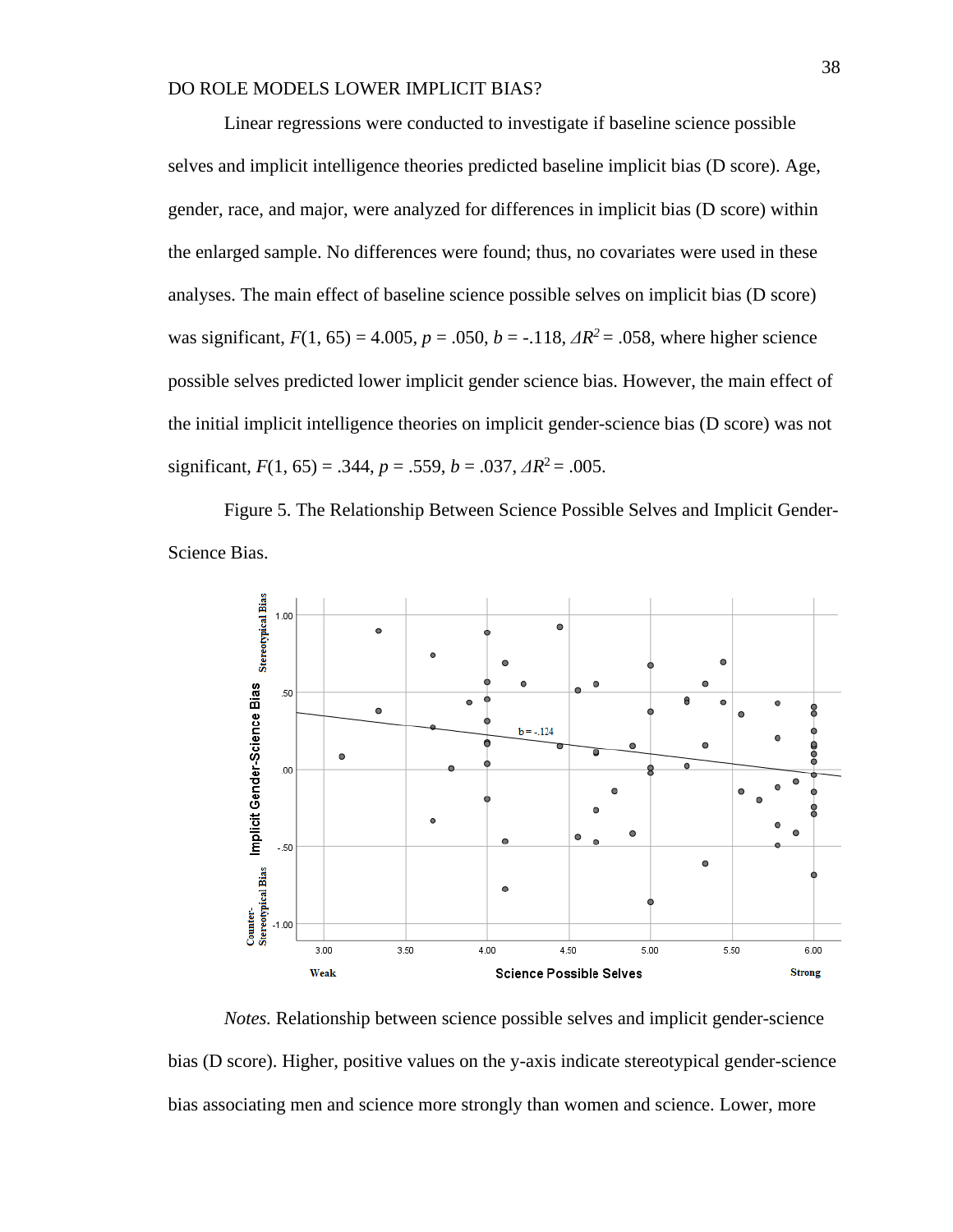negative values on the y-axis indicate counter-stereotypical gender-science bias associating women and science more strongly than men and science. Higher values on the x-axis indicate stronger science possible selves. Lower values on the x-axis indicate weaker science possible selves.

#### **Discussion**

Although the hypotheses were not supported, this experiment attempted to uniquely investigate how the characteristics of a woman role model (hardworking, gifted) influenced implicit gender-science bias and attempted to examine how science possible selves and implicit intelligence theories moderated the influence role models have on implicit gender-science bias. Though not explicitly hypothesized, results showed that implicit intelligence theories may moderate the relationship between role model condition and novelty, as measured by N400 amplitudes, an electrophysiological index of implicit bias. Findings showed that participants with more malleable views of intelligence who were exposed to a hardworking role model had stronger counter-stereotypical preferences compared to participants with more fixed views of intelligence. Additionally, results from exploratory analyses indicate that science possible selves may predict implicit genderscience bias (D score). When looking at the participants who only completed the online portion of the study  $(N = 66)$ , higher science possible selves predicted lower implicit gender-science bias.

Prior research indicates that women role models can lower forms of implicit bias (Dasgupta & Asgari, 2004; Young et al., 2013), yet these findings were not supported in the current study. Results showed that exposure to a hardworking woman role model, as opposed to a gifted woman role model, did not impact implicit gender-science bias (D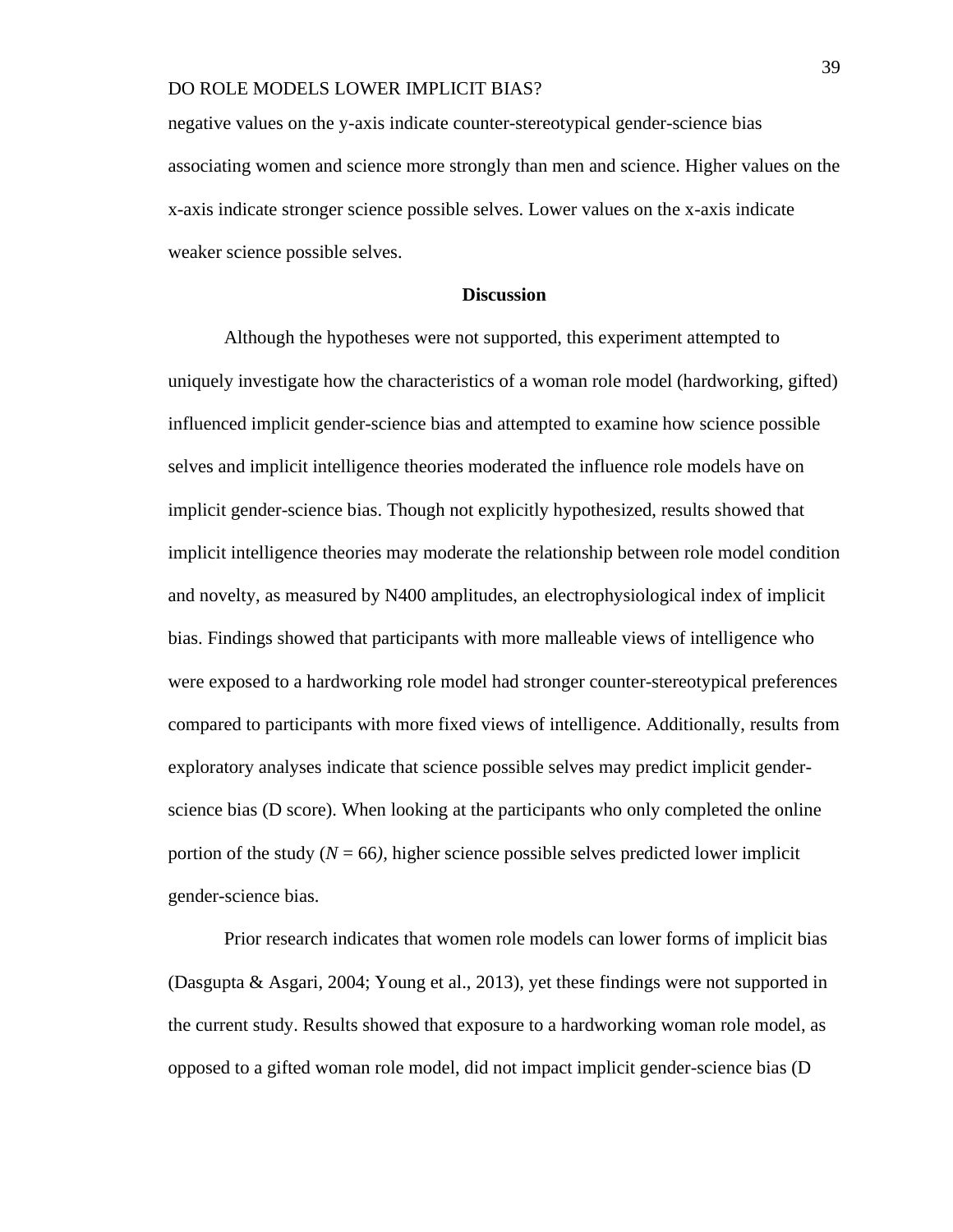score) or predict electrophysiological indices of implicit gender-science bias (N400, N200). These results are also inconsistent with prior studies that have found that certain role model qualities are more influential compared to other qualities, specifically, being inspiring, similar to one's mentee, and having attainable success (Dasgupta & Asgari, 2004; Young et al., 2013). The support of the null hypotheses in the current study suggest that being a hardworking or a gifted role model has no influence on implicit genderscience bias, which indicates that future research should examine other qualities of the role model that may be more impactful (e.g., familiarity). However, these null findings may be due to the limitations of the current study. Therefore, future research should attempt to replicate these findings with a manipulation that has a more impactful role model exposure, such as longitudinally, before any conclusions can be made.

Past research has used longitudinal methodology to study role models, via student-professor relationships for the entirety of a university semester (Dasgupta  $\&$ Asgari, 2004; Young et al., 2013). This study's design differs from the role model manipulations that can be conducted in a lab setting. In the current study, participants were only able to see a five-minute video of an unfamiliar role model figure. Having longer exposure to a familiar role model may be more impactful, and thus, may be one of the reasons for the null findings in the current study.

When looking at individual differences of the mentee, this study found that one's science possible selves did not moderate implicit bias (D score) or predict electrophysiological indices of implicit gender-bias (N400, N200). However, exploratory analyses using participants who only completed the online portion of the study  $(N = 66)$ showed that one's science possible selves may predict baseline implicit gender-science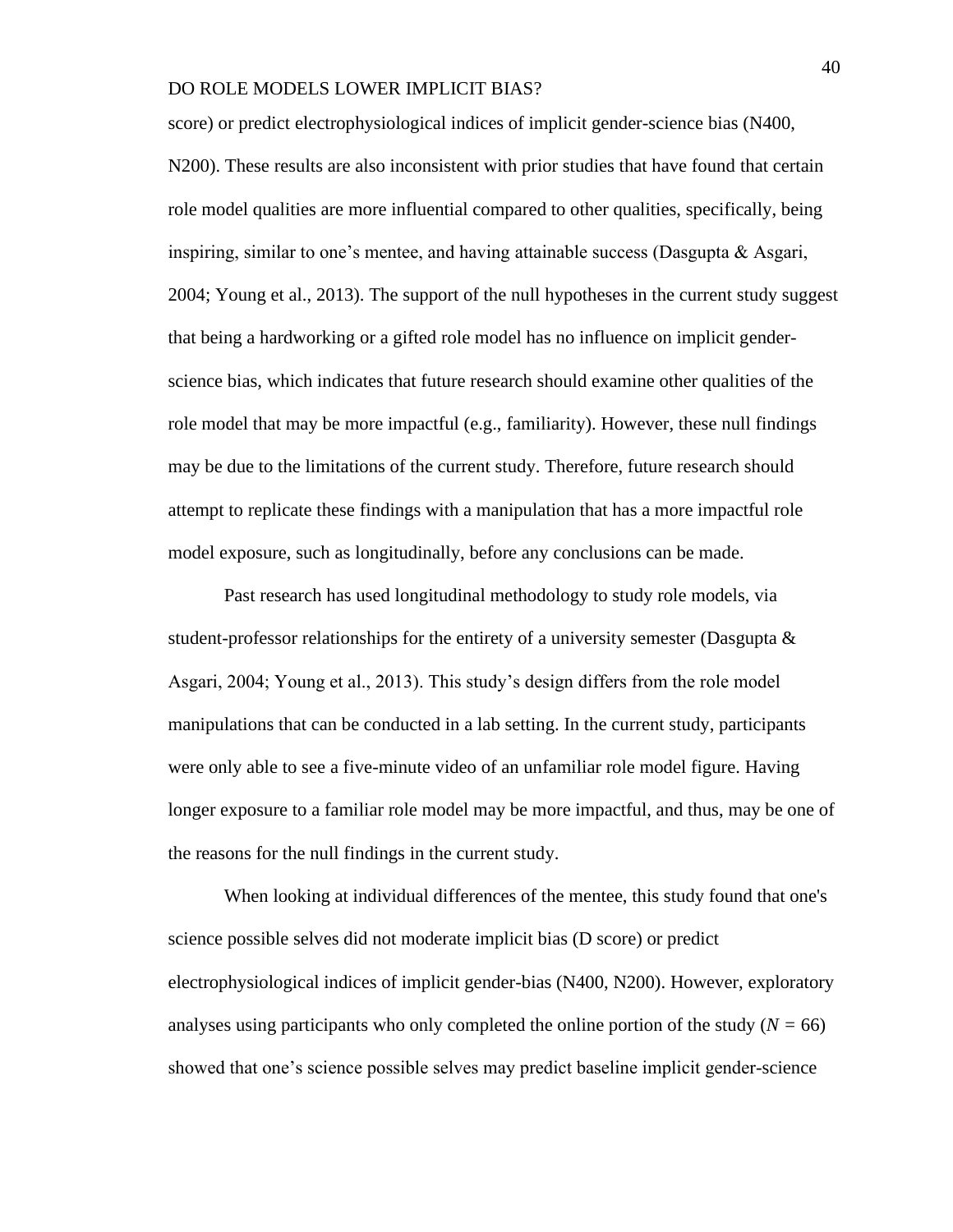bias (D score). These findings may indicate that one's science possible selves may not predict the effectiveness of a role model but may be predictive of implicit gender-science bias due to other unknown variables. Potentially, individuals higher in science possible selves would have more exposure to women role models or more STEM self-efficacy which may lower implicit gender-science bias, but in turn, could diminish the impression the brief role model manipulation had on the individuals.

Implicit intelligence theories' ability to moderate the relationship between role model condition and implicit gender-science bias was also tested in this study. Results showed that implicit intelligence theories may not moderate the relationship between role model exposure and task-based implicit bias (D score) or conflict monitoring, an electrophysiological index of implicit bias measured through N200 amplitudes. However, there was some support that implicit intelligence theories may moderate the relationship between role model exposure and stimuli novelty, an electrophysiological index of implicit bias measured through N400 amplitudes. Finding showed that participants who had more malleable views of implicit intelligence and who were exposed to a hardworking role model, experienced a greater difference in N400 amplitudes, between incongruent (e.g., women and science) and congruent (e.g., women and liberal arts) trials, with congruent trials having larger differences in N400 amplitudes compared to incongruent trials, suggesting stronger counter-stereotypical preferences.

While Hypothesis 6a predicted that participants with higher malleable views of implicit intelligence in the hardworking role model condition would have smaller differences in the N400, this hypothesis assumed participants would show some stereotypical preference, regardless of condition. However, results indicated that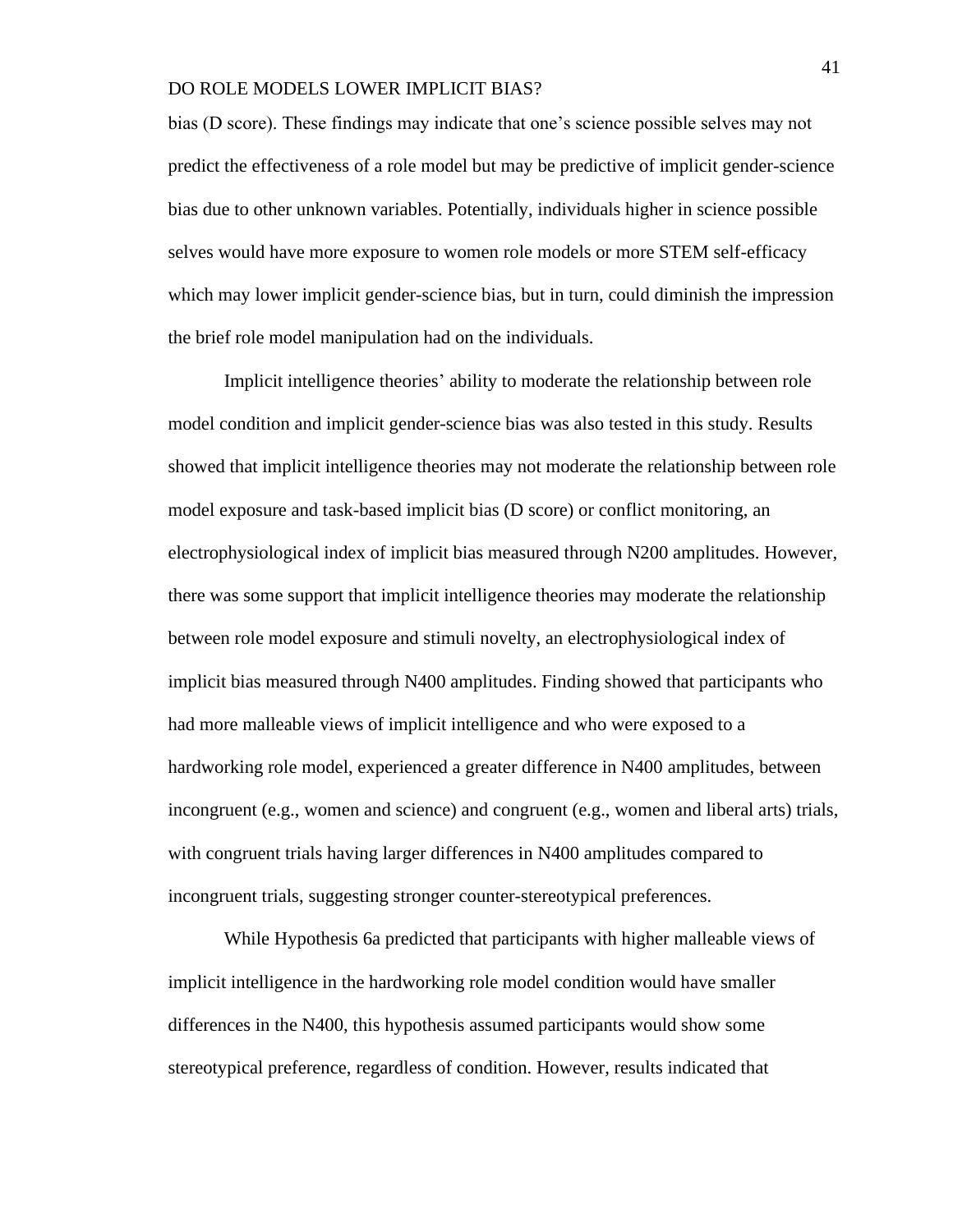individuals with more malleable views of implicit intelligence, who were exposed to a hardworking woman role model showed more novelty towards stereotypical stimuli, indicating counter-stereotypical preferences. As a result, a greater difference in N400 would be expected. While these findings were not hypothesized *a priori*, these results fall in line with arguments given to support Hypothesis 6a, stating that participants with more malleable views of intelligence who were exposed to a hardworking role model would have stronger associations with women and science than participants with more fixed views of intelligence, or who were in the gifted condition.

This finding partially supports prior research that states role models who have attainable achievements are more effective at influencing their mentee's self-views, compared to perceived unattainable achievements (Lockwood & Kunda 1997). Sharing the same malleable mindset of implicit intelligence theories may encourage the mentee to believe that all people can achieve the same success if they put in the effort, leading to more counter-stereotypical preferences. Additionally, similar views of intelligence between the role model and the mentee may have increased how influential the role model was at lowering implicit gender-science bias, which falls in line with previous research (Rosenthal et al., 2013).

## **Limitations**

While these results may increase our knowledge about the effect role models have on implicit gender-science bias, the limitations of this study may aid in the development of more effective methodologies for studying role model influences in a lab setting. Specifically, while the participants in this study accurately assessed the manipulated qualities of the woman role model depicted in each condition and rated the role model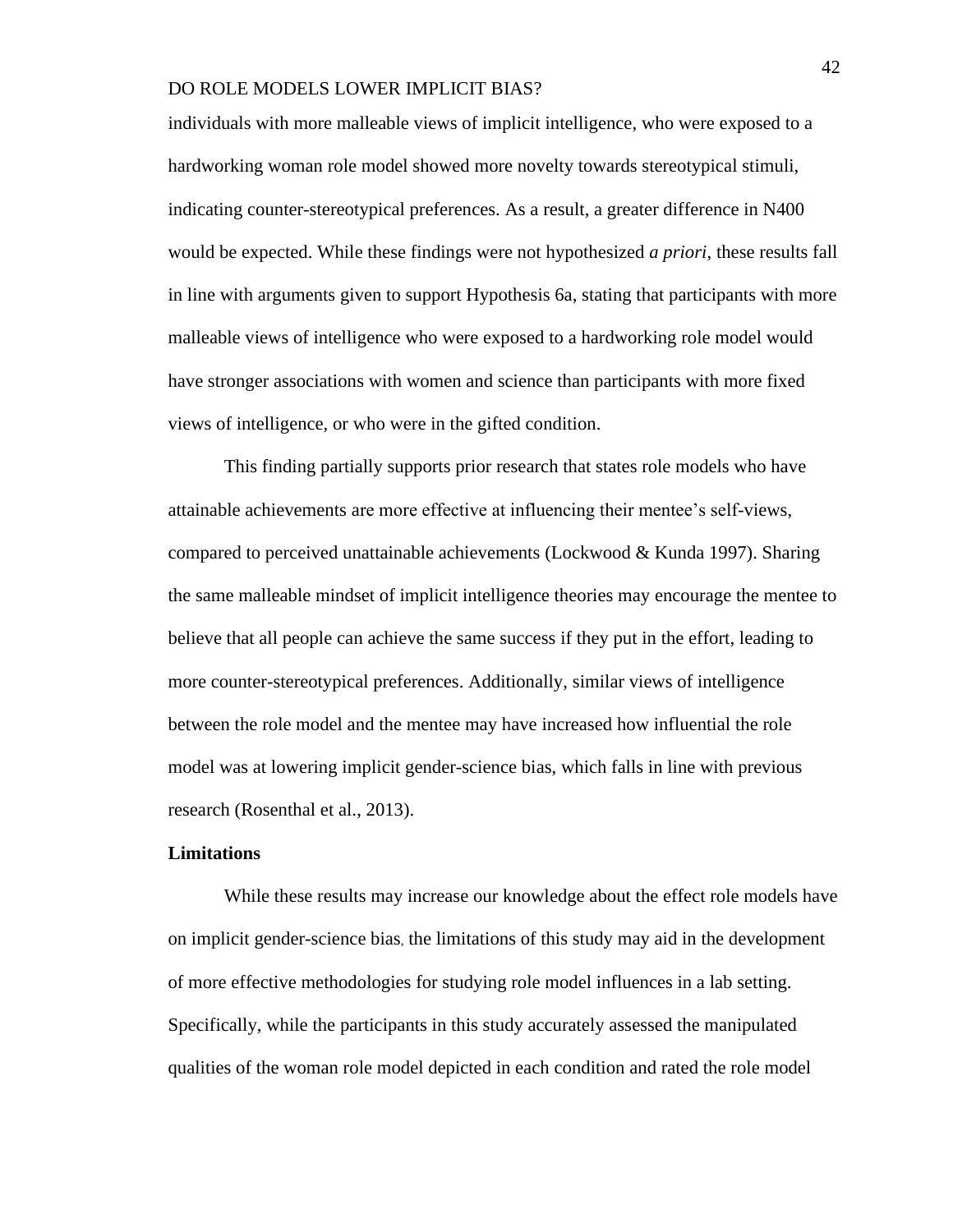high on known influential role model qualities (e.g., inspiring, similarity, attainability; Lockwood & Kunda, 1997; Rosenthal et al., 2013); a five-minute video may not have been enough time to influence implicit gender-science bias. Individuals encounter many potentially bias-impactful stimuli through the day, one brief exposure to an unknown woman scientist with whom they have no relationship may not be impressionable enough to directly influence one's unconscious biases, making the manipulation ineffective. Manipulations with longer role model exposure may be more effective at lowering implicit bias. Additionally, role models may be more effective if participants are familiar with, or have a relationship with, the role model.

Further, the study's measure of implicit bias was adapted to measure task-based implicit bias (D score), while simultaneously measuring electrophysiological indices of implicit bias through ERPs. This required the IAT to be lengthened, having stimuli stay on the screen for an extended period compared to the original task designed by Greenwald and colleagues (1995). In the current study, stimuli remained on the screen for 3000ms regardless of when the participant responded. In the original gender-science IAT, stimuli were removed from the screen and a new trial began immediately after the participant's response and feedback.

Prior research has found that the D score is influenced by individual differences in response time (McFarland & Crouch, 2002) and that simple tasks have shorter average mean response times compared to complex tasks (Sriram et al., 2010). The extended time between trials on the modified IAT used in this study may have been less cognitively taxing on the individual and therefore, may have caused differences in scoring between the modified task and the original. Additionally, the constant feedback given to the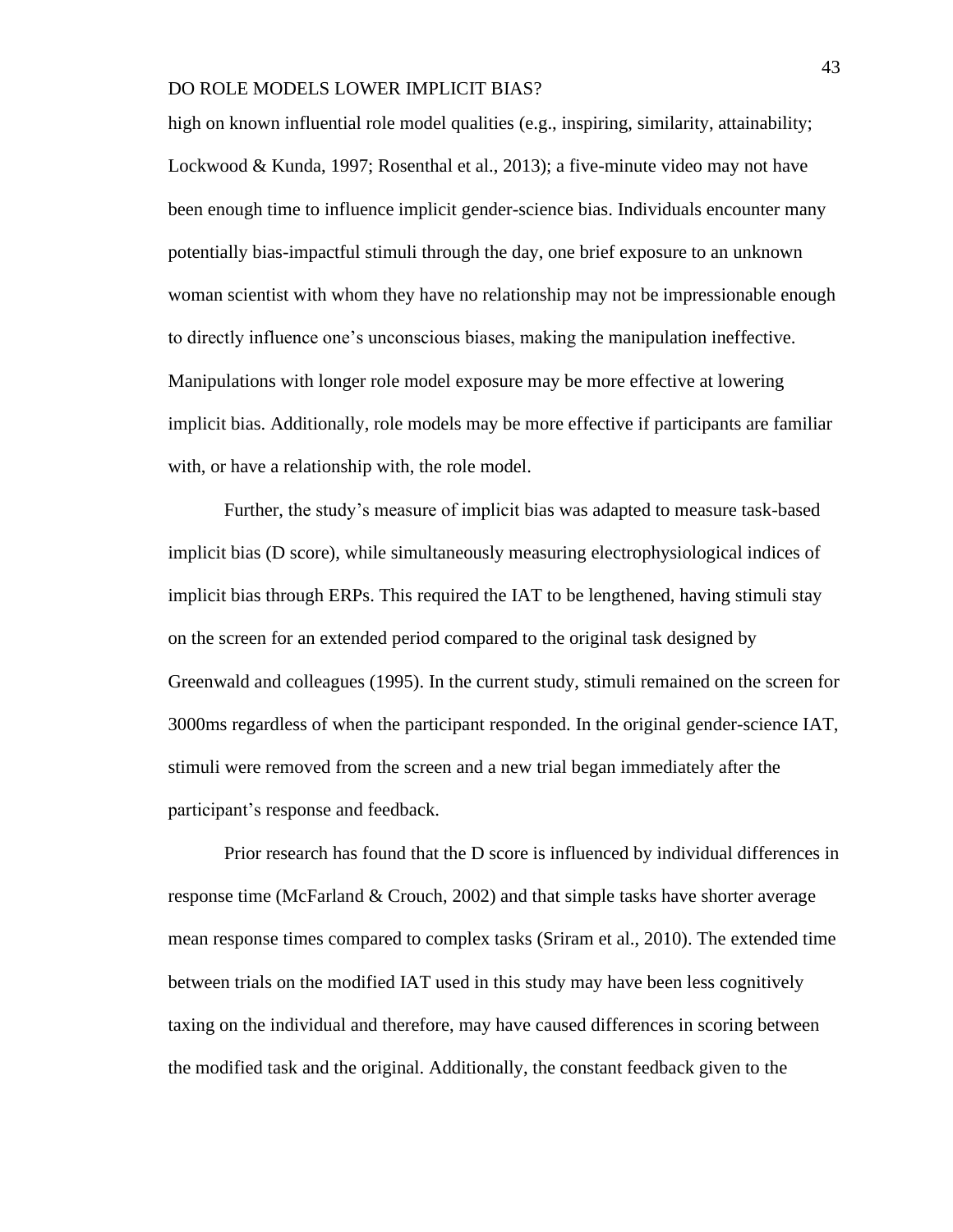participant, along with the extended time received between the feedback and the next trial may have allowed the participant to learn from their mistakes, improving their performance on later trials. As a result of these changes, this modified IAT may have inadvertently led to lower recorded implicit gender-science bias.

Implicit bias D scores range from -2 to +2 (Sriram et al., 2010; Nosek & Sriram, 2007) and past research reports that implicit gender-science bias D scores usually fall around .76 to 1.20 (Miller, Eagly,  $\&$  Linn, 2015). The participants of the current study had an average implicit gender-science bias score of 0.21 which was remarkably lower than expected. Additionally, prior research included participants in all academic fields, not just STEM (Dasgupta & Asgari, 2004; Lockwood & Kunda, 1997; Rosenthal et al., 2013; Young et al., 2013). Including participants from other fields, who may not have as much exposure to STEM role models, and therefore have higher implicit gender-science bias, may have made the role model manipulation more impactful at influencing implicit gender-science bias.

Furthermore, while the study's measure of implicit bias was adapted to simultaneously measure electrophysiological indices of implicit bias through ERPs, the stimuli presented during the IAT may not have been impactful enough to influence stimuli novelty, measured by the N400, or conflict monitoring, measured by the N200. In trials of the IAT, participants sort words into gender (male, female) and science (science, liberal arts) categories. The trial is considered congruent or incongruent depending on which gender category (male or female) is paired with which science category (science or liberal arts). The trial is not determined as congruent or incongruent by the initial word that is being categorized. However, given that the initial word being categorized is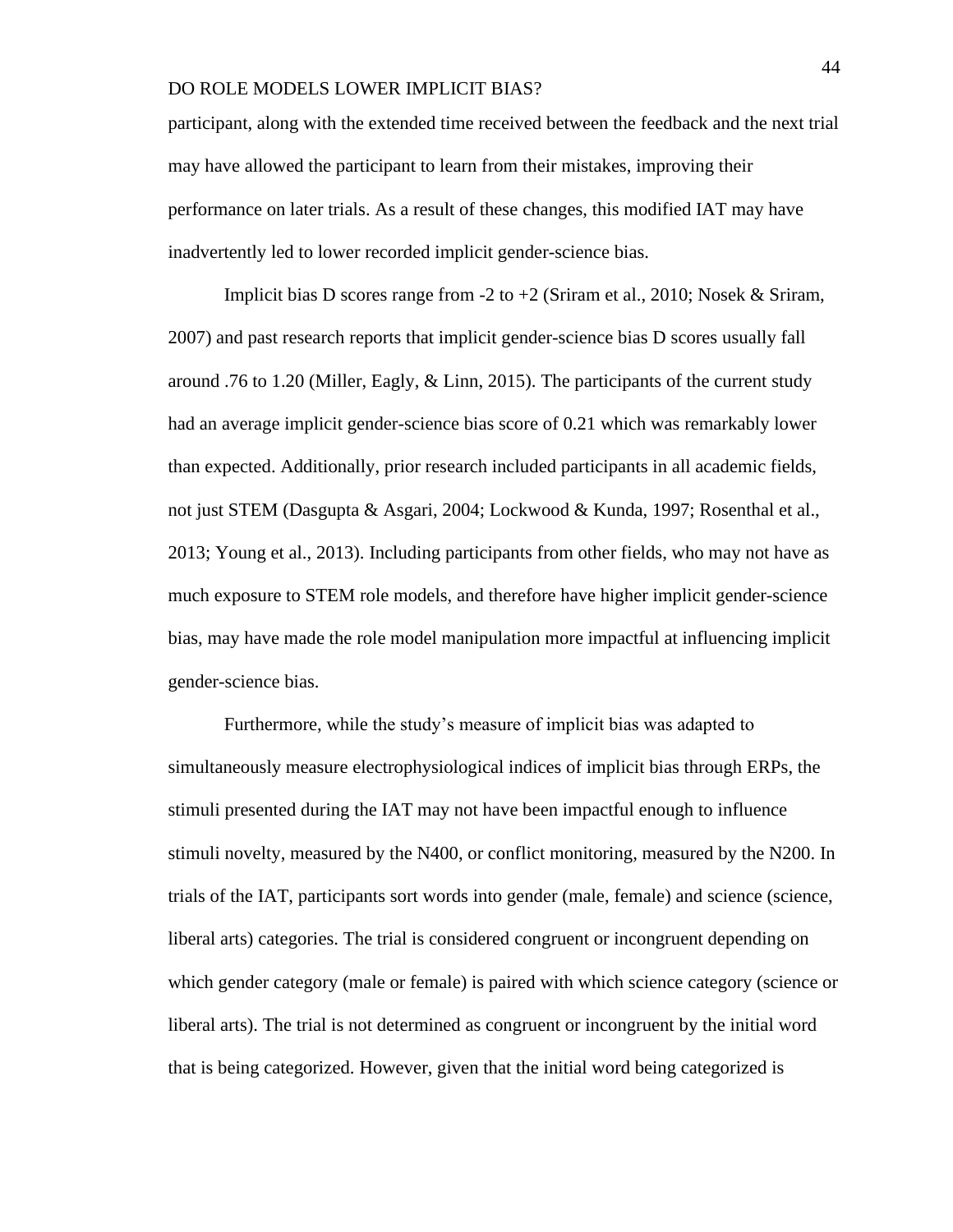presented at the center of the screen, the ERPs may be reflecting responses to the initial word and not to the complete trial. Presentation of the initial word is not considered to be congruent or incongruent on its own and would therefore not be considered novel or create any conflict. As a result, trials of the IAT may not be impactful enough stimuli to accurately assess ERP amplitudes, and consequently implicit bias.

Lastly, due to time constraints and participant attrition, the sample size for this study was below the recommended size  $(N = 60)$  needed to detect an interaction if we expected a medium effect size of .5. This smaller sample size decreased the study's power, and therefore, limits hypothes testing. Due to the limitations in the present study, the results are inconclusive. However, future research can consider the limitations of the methodology in this current study and make improvements to better inform effective intervention strategies.

#### **Implications**

Further research should be conducted on the impact role models can have on implicit gender-science bias. With the underrepresentation of women still being a pervasive problem in STEM fields, finding interventions to combat implicit genderscience bias could alleviate some of the negative consequences women face in STEM that lead to higher attrition rates for women. Accounting for the current study's findings and limitations, future research should investigate additional variables that could moderate the relationship between role model exposure and implicit gender-science bias.

Additionally, these results may suggest that the type of in-lab experimental method used in this study is not influential enough to have an impact on individual views. The limitations of this study may aid in the development of more effective methodologies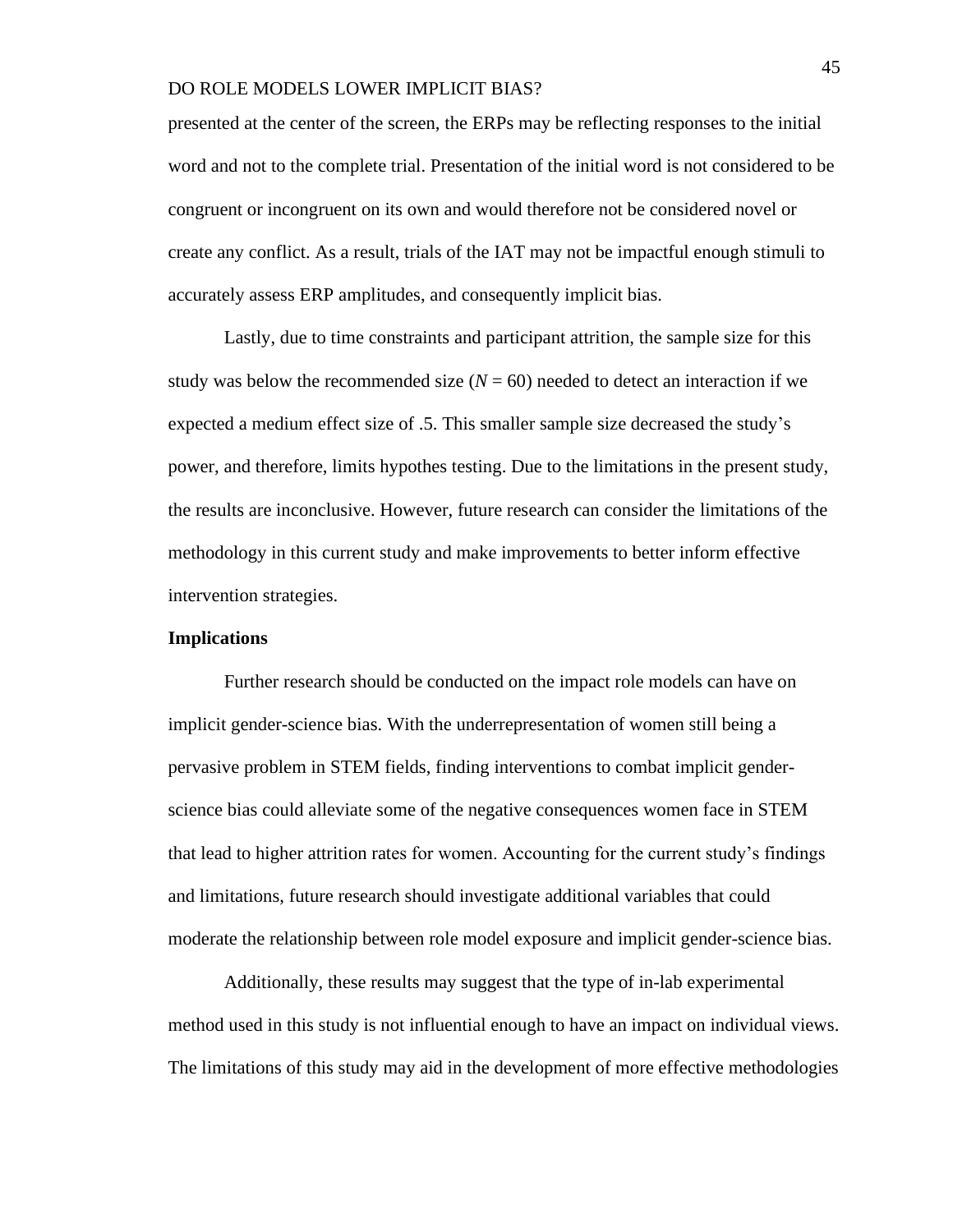for studying role model influences in a lab setting, such as incorporating longer exposure to a familiar role model in future research. This study and future research will aid in the development of role model interventions to specifically target implicit gender-science bias.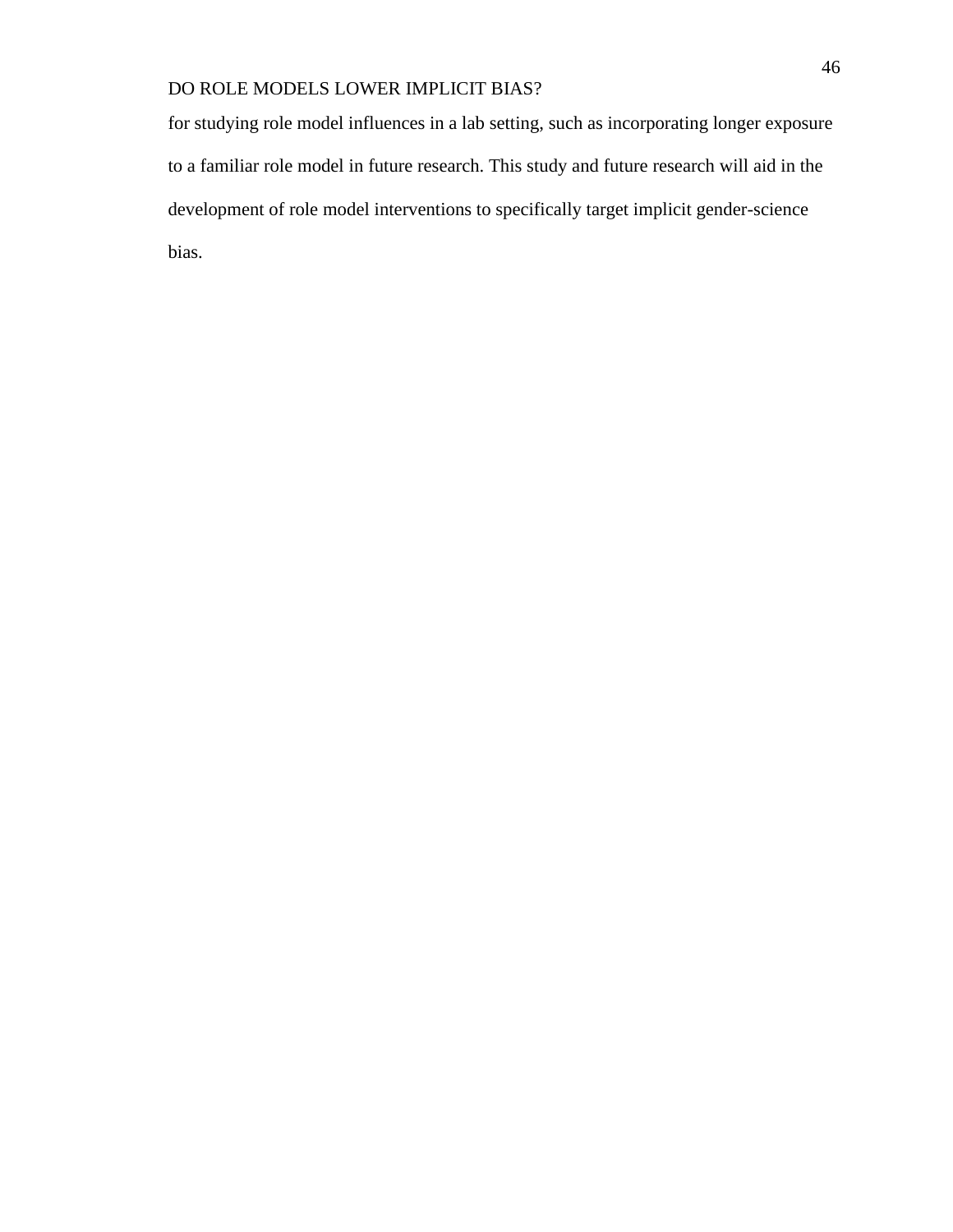## **References**

- Annabi, H., & Lebovitz, S. (2018). Improving the retention of women in the IT workforce: An investigation of gender diversity interventions in the USA. *Information Systems Journal, 28*(6), 1049-1081*.*
- Bagès, C., Verniers, C., & Martinot, D. (2016). Virtues of a hardworking role model to improve girls' mathematics performance. *Psychology of Women Quarterly*, *40*(1), 55-64.
- Bagilhole, B., Powell, A., Barnard, S., & Dainty, A. (2008). Researching cultures in science, engineering and technology: an analysis of current and past literature. *UK Resource Center for Women in Science, Engineering and Technology*, *7*, 41-56.
- Beier, M. E., Miller, L. M., & Wang, S. (2012). Science games and the development of scientific possible selves. *Cultural Studies of Science Education*, *7*(4), 963-978.
- Blackwell, L. S., Trzesniewski, K. H., & Dweck, C. S. (2007). Implicit theories of intelligence predict achievement across an adolescent transition: A longitudinal study and an intervention. *Child Development, 78*(1), 246-263.
- Blair, I. V., Ma, J. E., & Lenton, A. P. (2001). Imagining stereotypes away: The moderation of implicit stereotypes through mental imagery. *Journal of Personality and Social Psychology*, *81*(5), 828-841.
- Buse, K., Bilimoria, D., & Perelli, S. (2013). Why they stay: Women persisting in US engineering careers. *Career Development International, 18*(2), 139-154.
- Canning, E. A., Muenks, K., Green, D. J., & Murphy, M. C. (2019). STEM faculty who believe ability is fixed have larger racial achievement gaps and inspire less student motivation in their classes. *Science Advances*, *5*(2), 4734-4742.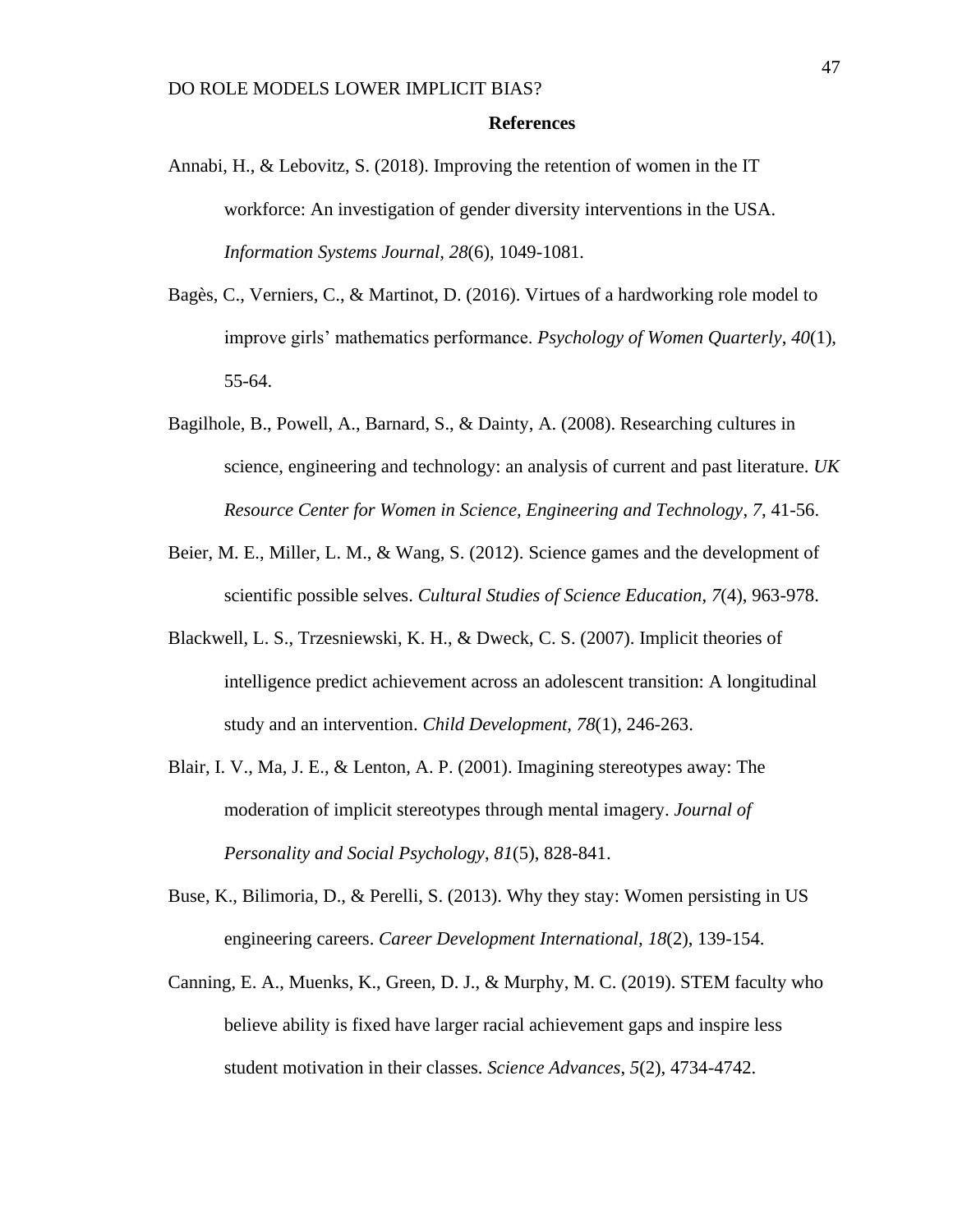- Ceci, S. J., & Williams, W. M. (2011). Understanding current causes of women's underrepresentation in science. *Proceedings of the National Academy of Sciences*, *108*(8), 3157-3162.
- Cheryan, S., & Plaut, V. C. (2010). Explaining underrepresentation: A theory of precluded interest. *Sex Roles*, *63*(7-8), 475-488.
- Dasgupta, N. (2011). Ingroup experts and peers as social vaccines who inoculate the selfconcept: The stereotype inoculation model. *Psychological Inquiry*, *22*(4), 231- 246.
- Dasgupta, N., & Asgari, S. (2004). Seeing is believing: Exposure to counterstereotypic women leaders and its effect on the malleability of automatic gender stereotyping. *Journal of Experimental Social Psychology, 40*(5), 642-658.
- Dweck, C. S. (1975). The role of expectations and attributions in the alleviation of learned

helplessness. *Journal of Personality and Social Psychology, 31*, 674-685.

Dweck, C. S., Chiu, C., & Hong, Y. (1995). Implicit theories and their role in judgements and

reactions: A world from two perspectives. *Psychological Inquiry, 6,* 267-285.

- Eagly, A. H., & Mladinic, A. (1994). Are people prejudiced against women? Some answers from research on attitudes, gender stereotypes, and judgments of competence. *European Review of Social Psychology*, *5*(1), 1-35.
- Elzubeir, M. A., & Rizk, D. E. (2001). Identifying characteristics that students, interns and residents look for in their role models. *Medical Education, 35*(3), 272-277.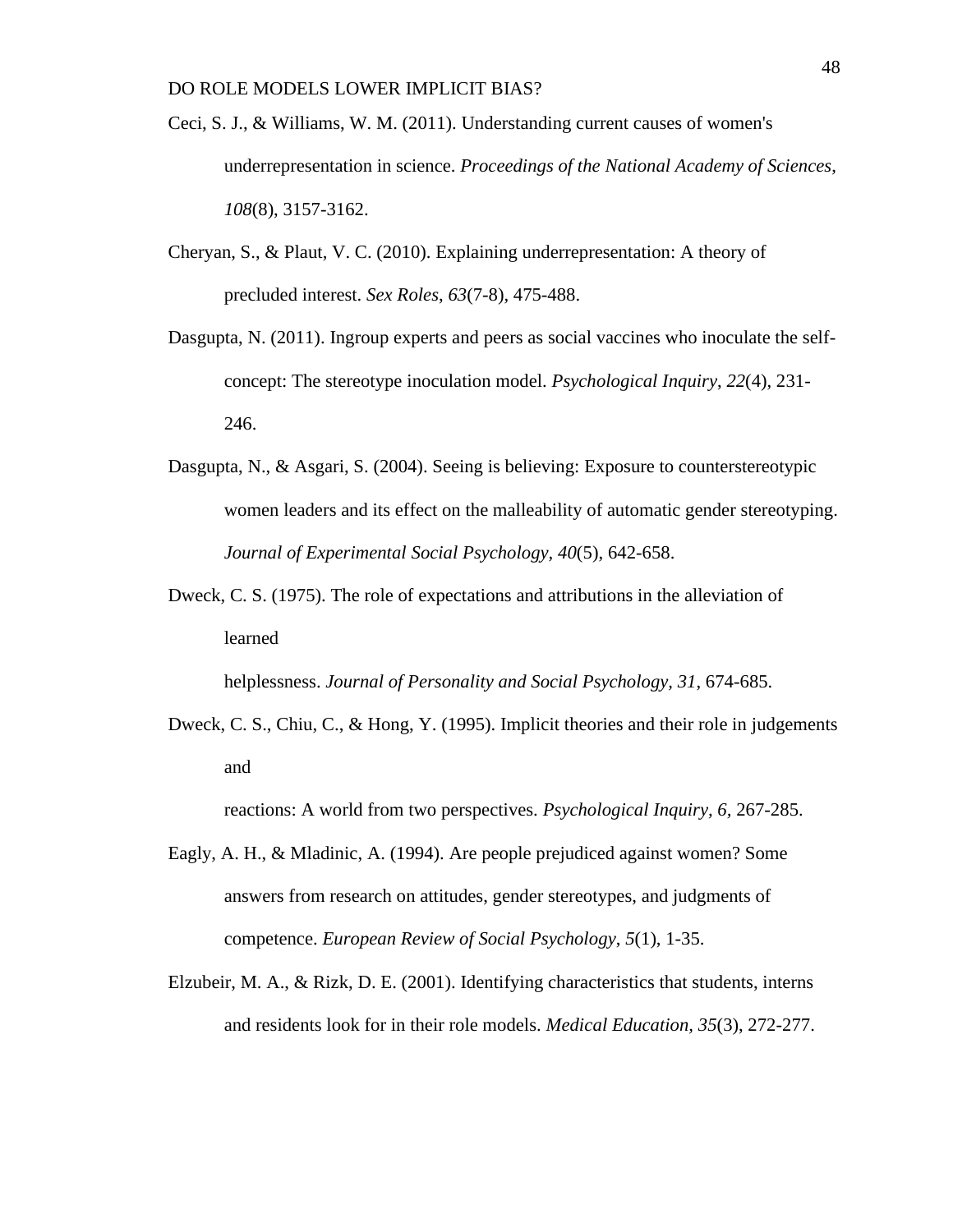- Fazio, R. H., & Olson, M. A. (2003). Implicit measures in social cognition research: Their meaning and use. *Annual Review of Psychology*, *54*(1), 297-327.
- Ferguson, H. J., Cane, J. E., Douchkov, M., & Wright, D. (2015). Empathy predicts false belief reasoning ability: evidence from the N400. *Social Cognitive and Affective Neuroscience*, *10*(6), 848-855.
- Fouad, N. A., Singh, R., Cappaert, K., Chang, W. H., & Wan, M. (2016). Comparison of women engineers who persist in or depart from engineering. *Journal of Vocational Behavior*, *92*, 79-93.
- Gawronski, B. (2002). What does the Implicit Association Test measure? A test of the convergent and discriminant validity of prejudice-related IATs. *Experimental Psychology*, *49*(3), 171-180.
- Gawronski, B., & Bodenhausen, G. V. (2006). Associative and propositional processes in evaluation: an integrative review of implicit and explicit attitude change. *Psychological Bulletin*, *132*(5), 692-731.
- Greenwald, A. G., & Banaji, M. R. (1995). Implicit social cognition: attitudes, selfesteem, and stereotypes. *Psychological Review*, *102*(1), 4-27.
- Greenwald, A. G., McGhee, D. E., & Schwartz, J. L. (1998). Measuring individual differences in implicit cognition: The Implicit Association Test. *Journal of Personality and Social Psychology, 74*(6), 1464-1480.
- Girod, S., Fassiotto, M., Grewal, D., Ku, M. C., Sriram, N., Nosek, B. A., & Valantine, H. (2016). Reducing implicit gender leadership bias in academic medicine with an educational intervention. *Academic Medicine*, *91*(8), 1143-1150.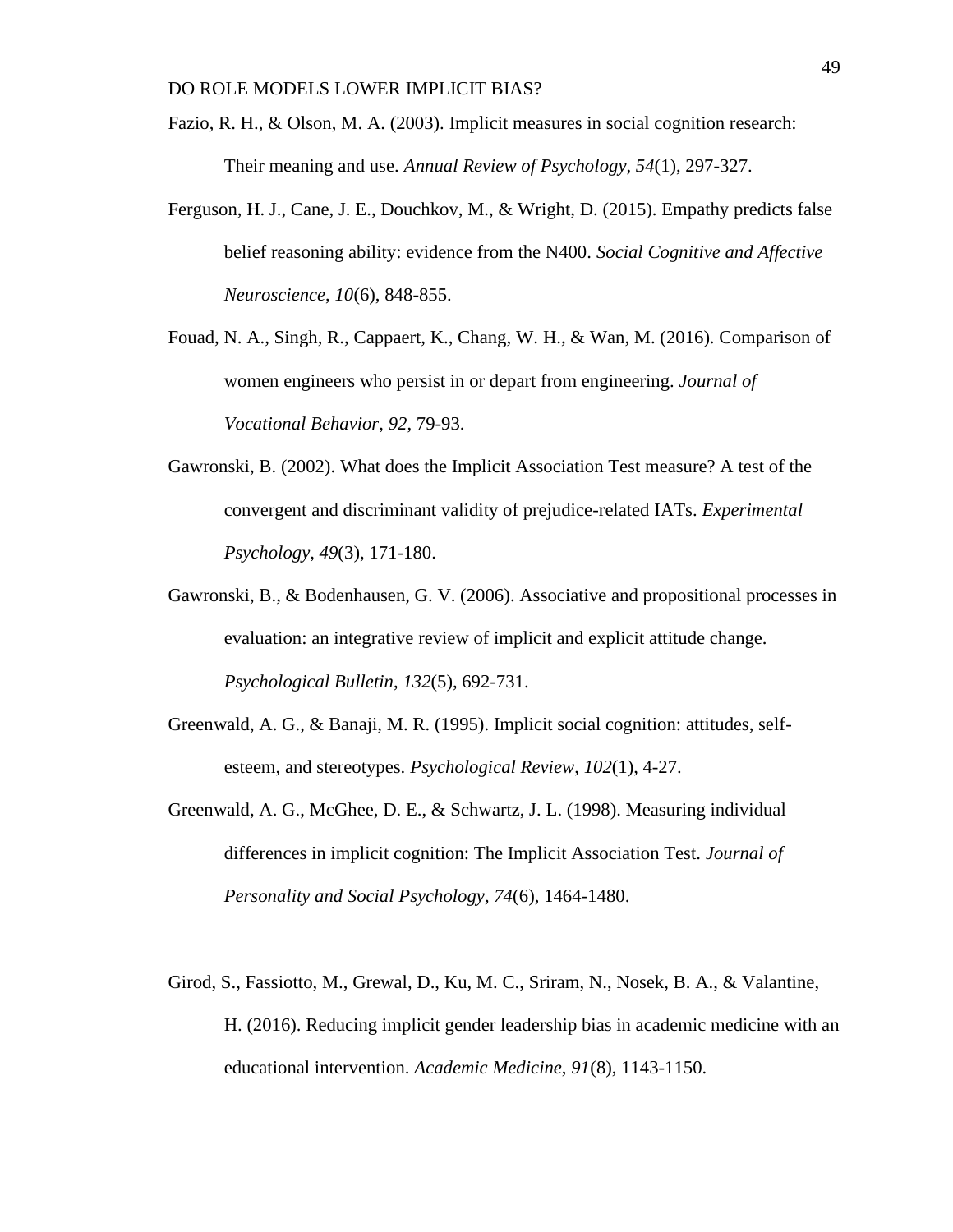- Gupta, V. K., Han, S., Mortal, S. C., Silveri, S. D., & Turban, D. B. (2018). Do women CEOs face greater threat of shareholder activism compared to male CEOs? A role congruity perspective. *Journal of Applied Psychology*, *103*(2), 228-236.
- Hehman, E., Volpert, H. I., & Simons, R. F. (2013). The N400 as an index of racial stereotype accessibility. *Social Cognitive and Affective Neuroscience*, *9(*4), 544- 552.
- Healy, G. F., Boran, L., & Smeaton, A. F. (2015). Neural patterns of the implicit association test. *Frontiers in Human Neuroscience*, *9*, 605-621.
- Heyder, A., Weidinger, A. F., Cimpian, A., & Steinmayr, R. (2020). Teachers' belief that math requires innate ability predicts lower intrinsic motivation among lowachieving students. *Learning and Instruction*, *65*, 101-220.
- Inzlicht, M., & Gutsell, J. N. (2007). Running on empty: Neural signals for self-control failure. *Psychological Science*, *18*(11), 933-937.
- Ito, T. A., & Urland, G. R. (2005). The influence of processing objectives on the perception of faces: An ERP study of race and gender perception. *Cognitive, Affective, and Behavioral Neuroscience*, *5*(1), 21-36.
- Lesko, A. C., & Corpus, J. H. (2006). Discounting the difficult: How high mathidentified women respond to stereotype threat. *Sex Roles*, *54*(1-2), 113-125.
- Lockwood, P., Jordan, C. H., & Kunda, Z. (2002). Motivation by positive or negative role models: regulatory focus determines who will best inspire us. *Journal of Personality and Social Psychology*, *83*(4), 854-864.
- Lockwood, P., & Kunda, Z. (1997). Superstars and me: Predicting the impact of role models on the self. *Journal of Personality and Social Psychology*, 73(1), 91-103.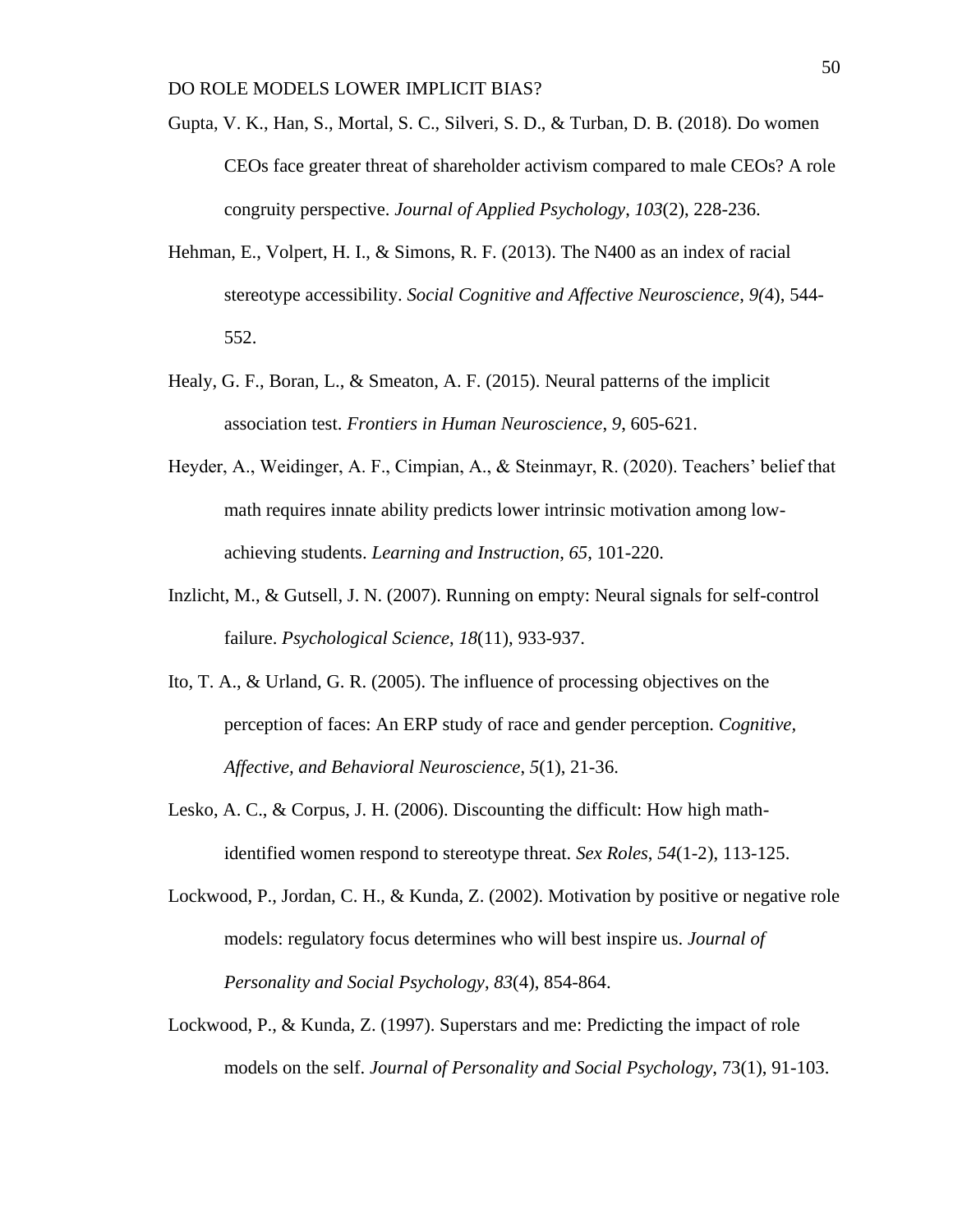- Markus, H., & Nurius, P. (1986). Possible selves. *American Psychologist, 41(*9), 954- 969.
- McFarland, S. G., & Crouch, Z. (2002). A cognitive skill confound on the Implicit Association Test. *Social Cognition*, *20*(6), 483-510.
- McNamara, T. P. (1994). Theories of priming: II. Types of primes. *Journal of Experimental Psychology: Learning, Memory, and Cognition*, *20*(3), 507-520.
- McNamara, T. P. (1992). Theories of priming: I. Associative distance and lag. *Journal of Experimental Psychology: Learning, Memory, and Cognition*, *18*(6), 1173-1190.
- Mecklinger, A., Opitz, B., & Friederici, A. D. (1997). Semantic aspects of novelty detection in humans. *Neuroscience Letters*, *235*(1-2), 65-68.
- Milkman, K. L., Akinola, M., & Chugh, D. (2015). What happens before? A field experiment exploring how pay and representation differentially shape bias on the pathway into organizations. *Journal of Applied Psychology, 100*(6), 1678-1712.
- Miller, D. I., Eagly, A. H., & Linn, M. C. (2015). Women's representation in science predicts national gender-science stereotypes: Evidence from 66 nations. *Journal of Educational Psychology*, *107*(3), 631-644.
- Moldakarimov, S., Bazhenov, M., & Sejnowski, T. J. (2010). Perceptual priming leads to reduction of gamma frequency oscillations. *Proceedings of the National Academy of Sciences*, *107*(12), 5640-5645.

National Science Foundation [NSF] (2019, March). *Women, Minorities, and Persons with Disabilities in Science and Engineering*. Retrieved from <https://ncses.nsf.gov/pubs/nsf19304/>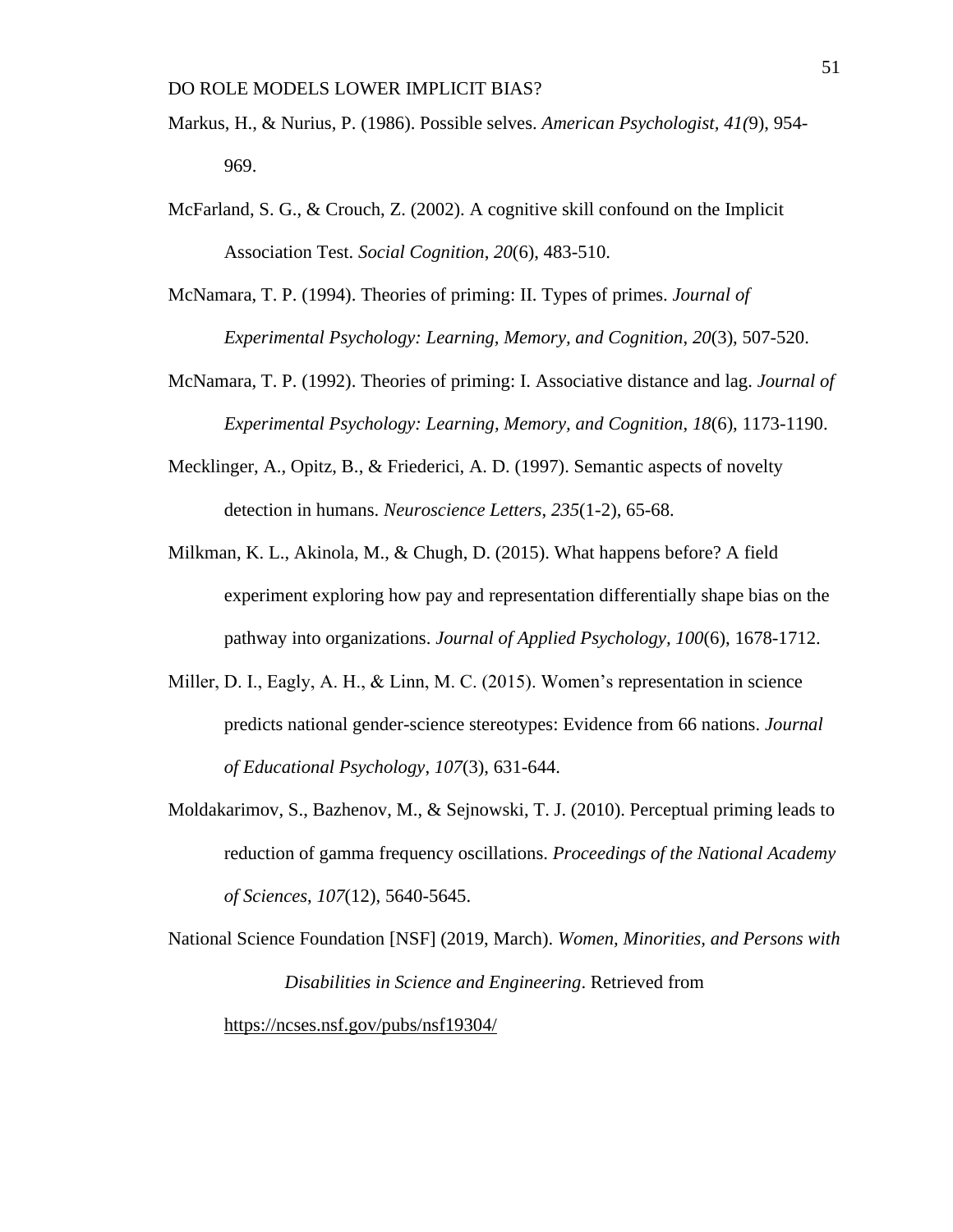- Nosek, B. A., Banaji, M. R., & Greenwald, A. G. (2002). Harvesting implicit group attitudes and beliefs from a demonstration web site. *Group Dynamics: Theory, Research, and Practice*, *6*(1), 101-115.
- Nosek, B. A., & Sriram, N. (2007). Faulty assumptions: a comment on Blanton, Jaccard, Gonzales, and Christie (2006). *Journal of Experimental Social Psychology*, *43*(3), 393-398.
- Oyserman, D., & Fryberg, S. (2006). The possible selves of diverse adolescents: Content and function across gender, race and national origin. *Possible Selves: Theory, Research, and Applications*, *2*(4), 17-39.
- Ridgeway, C. L., & Correll, S. J. (2004). Unpacking the gender system: A theoretical perspective on gender beliefs and social relations. *Gender & Society*, *18*(4), 510- 531.
- Riegle‐Crumb, C., Moore, C., & Buontempo, J. (2017). Shifting STEM stereotypes? Considering the role of peer and teacher gender. *Journal of Research on Adolescence*, *27*(3), 492-505.
- Roberts, T. A., & Gettman, J. Y. (2004). Mere exposure: Gender differences in the negative effects of priming a state of self-objectification. *Sex Roles*, *51*(1-2), 17- 27.
- Rosenthal, L., Levy, S. R., London, B., Lobel, M., & Bazile, C. (2013). In pursuit of the MD: The impact of role models, identity compatibility, and belonging among undergraduate women. *Sex Roles*, *68,* 464–473.
- Rozenkrants, B., & Polich, J. (2008). Affective ERP processing in a visual oddball task: Arousal, valence, and gender. *Clinical Neurophysiology*, *119*(10), 2260-2265.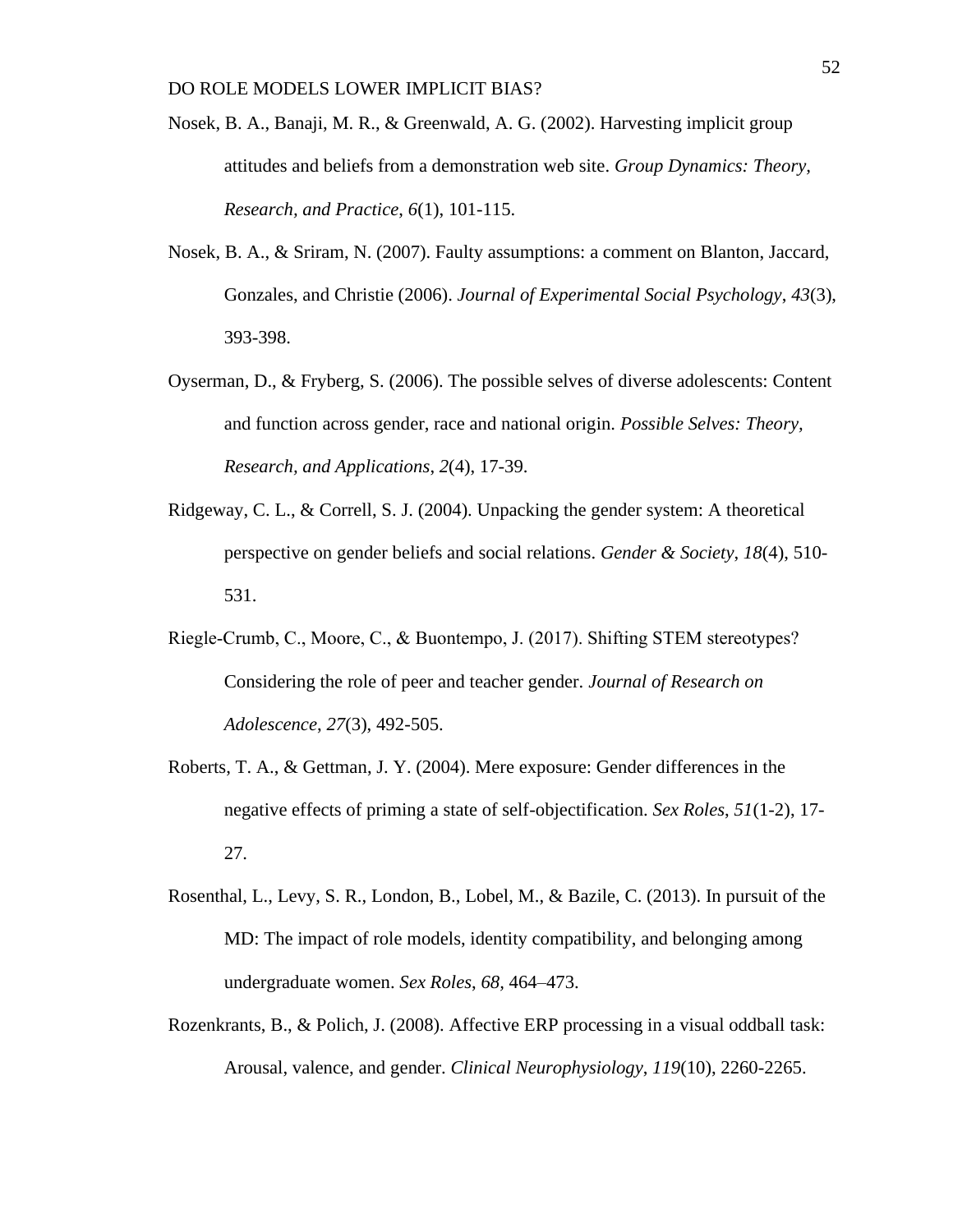- Sekaquaptewa, D. (2011). Discounting their own success: A case for the role of implicit stereotypic attribution bias in women's STEM outcomes. *Psychological Inquiry*, *22*(4), 291-295.
- Shin, J. L., Levy, S. R., & London, B. (2016). Effects of role model exposure on STEM and non‐STEM student engagement. *Journal of Applied Social Psychology*, *46*(7), 410-427.
- Sriram, N., Greenwald, A. G., & Nosek, B. A. (2010). Correlational biases in mean response latency differences. *Statistical Methodology*, *7*(3), 277-291.
- Stake, J. E., & Mares, K. R. (2001). Science enrichment programs for gifted high school girls and boys: Predictors of program impact on science confidence and motivation. *Journal of Research in Science Teaching, 38*, 1065–1088.
- Sur, S., & Sinha, V. K. (2009). Event-related potential: An overview. *Industrial Psychiatry Journal*, *18*(1), 70-73.
- Tesser, A. (1988). Toward a self-evaluation maintenance model of social behavior. *Advances in Experimental Social Psychology, 21*(1), 181-227.
- Torino, G. C., Rivera, D. P., Capodilupo, C. M., Nadal, K. L., & Sue, D. W. (2018). Microaggression theory: What the future holds. *Microaggression Theory: Influence and Implications*, 307-328.
- Van Nunspeet, F., Ellemers, N., Derks, B., & Nieuwenhuis, S. (2012). Moral concerns increase attention and response monitoring during IAT performance: ERP evidence. *Social Cognitive and Affective Neuroscience*, *9*(2), 141-149.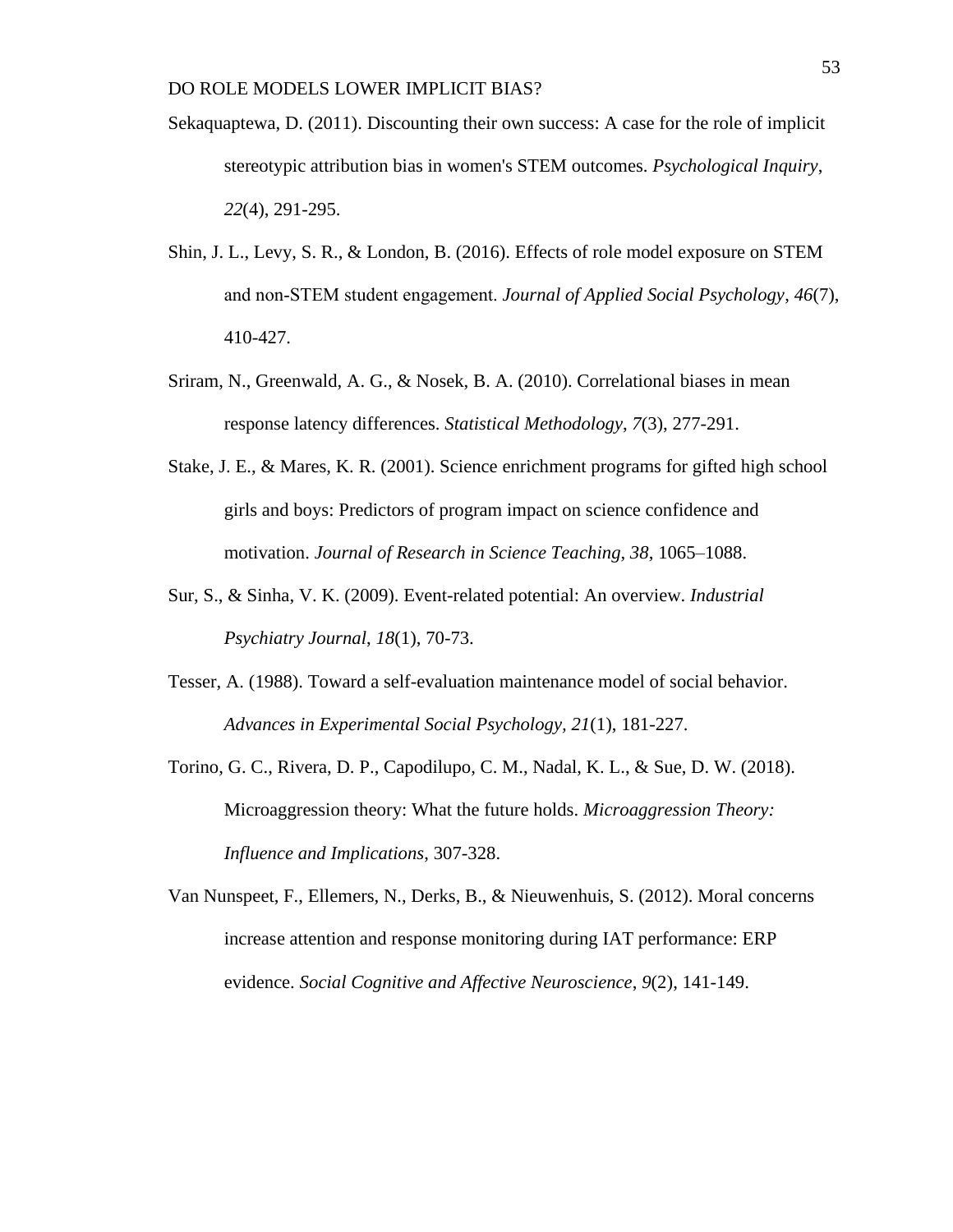- Willems, R. M., van der Haegen, L., Fisher, S. E., & Francks, C. (2014). On the other hand: Including left-handers in cognitive neuroscience and neurogenetics. *Nature Reviews Neuroscience*, *15*(3), 193-201.
- Wonch Hill, P., McQuillan, J., Talbert, E., Spiegel, A., Gauthier, G. R., & Diamond, J. (2017). Science possible selves and the desire to be a scientist: Mindsets, gender bias, and confidence during early adolescence. *Social Sciences, 6*(2), 55-63.
- Young, D. M., Rudman, L. A., Buettner, H. M., & McLean, M. C. (2013). The influence of female role models on women's implicit science cognitions. *Psychology of Women Quarterly*, *37*(3), 283-292.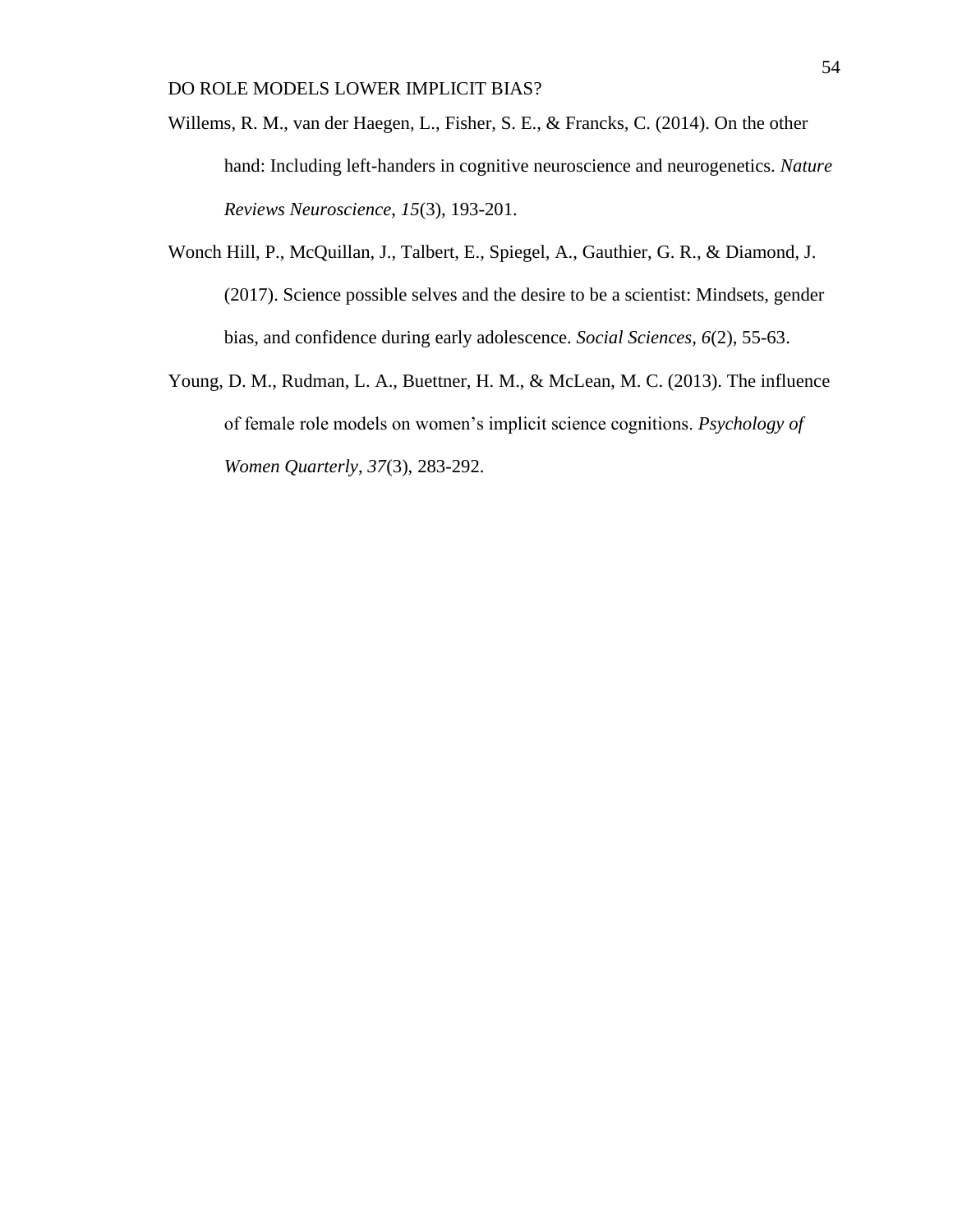# **Appendix**

# *Eligibility Screening*

What is your race or ethnicity?

- 1. Asian/Pacific Islander
- 2. African American/Black, Not Hispanic
- 3. Caucasian/White, Not Hispanic
- 4. Latino(a)/Chicano(a), Hispanic
- 5. Middle Eastern
- 6. Native American/Alaskan Native
- 7. Other
- 8. Multiracial

What is your sex?

- 1. Male
- 2. Female
- 3. Other gender not specified here

What is your age? (Free Response)

Are you right-handed?

- 1. Yes
- 2. No

Do you have a history of traumatic brain injury?

1. Yes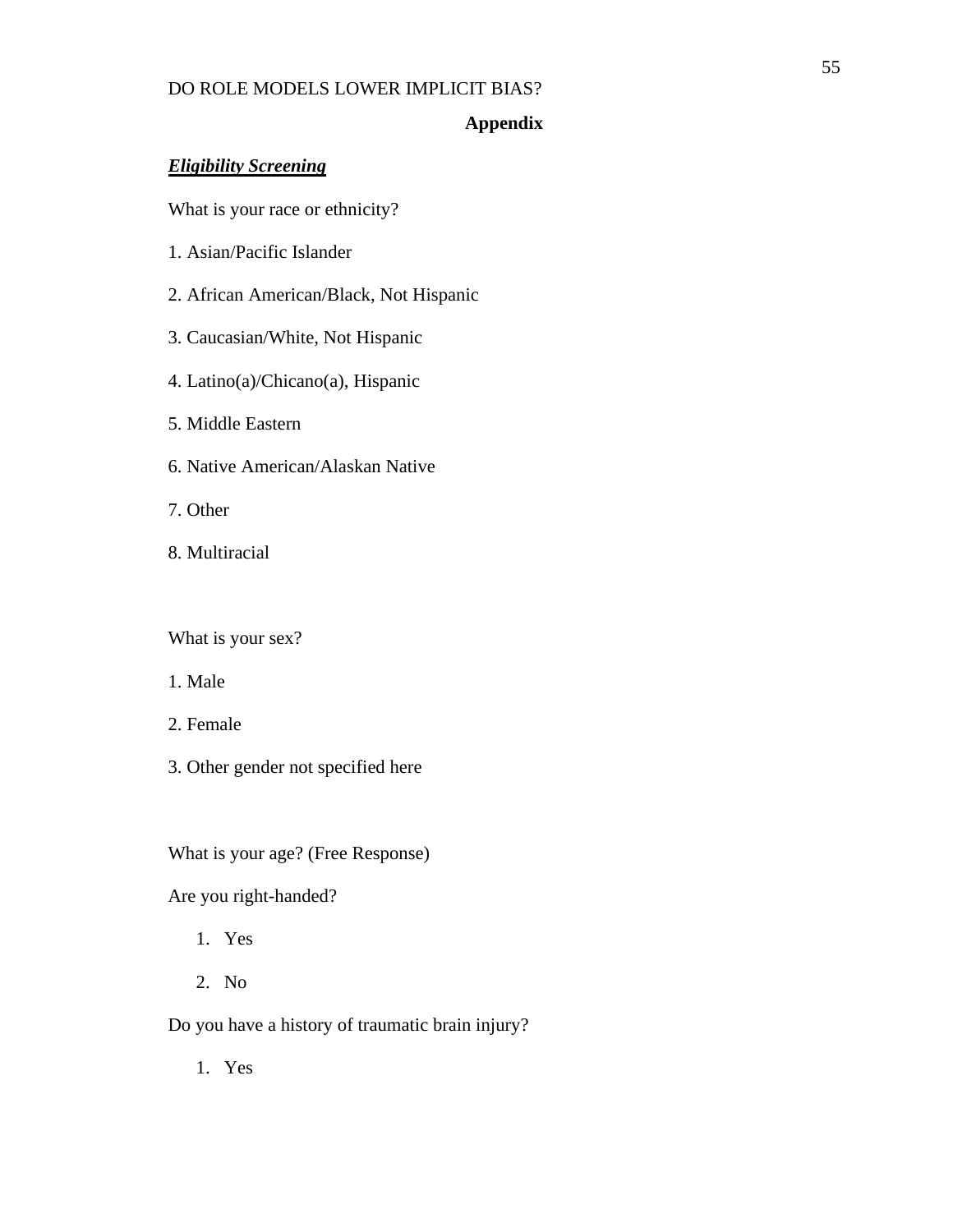2. No

Have you been diagnosed with clinical anxiety in the last 6 months?

- 1. Yes
- 2. No

Have you ever been diagnosed with a neurological disorder?

- 1. Yes
- 2. No

Are you currently taking any type of anti-depressant medication (with or without a

prescription;

e.g., Lexapro, Cipralex, Paxil, Seroxat, Prozac, Luvox, Zoloft, or others)?

1. No

2. Yes

What department is your actual or intended major, or chosen profession in?

- 1. Art
- 2. Mathematics
- 3. Business
- 4. Engineering and Technology
- 5. Literature and Language
- 6. Psychology
- 7. Education
- 8. Chemistry
- 9. Physics
- 10. Biology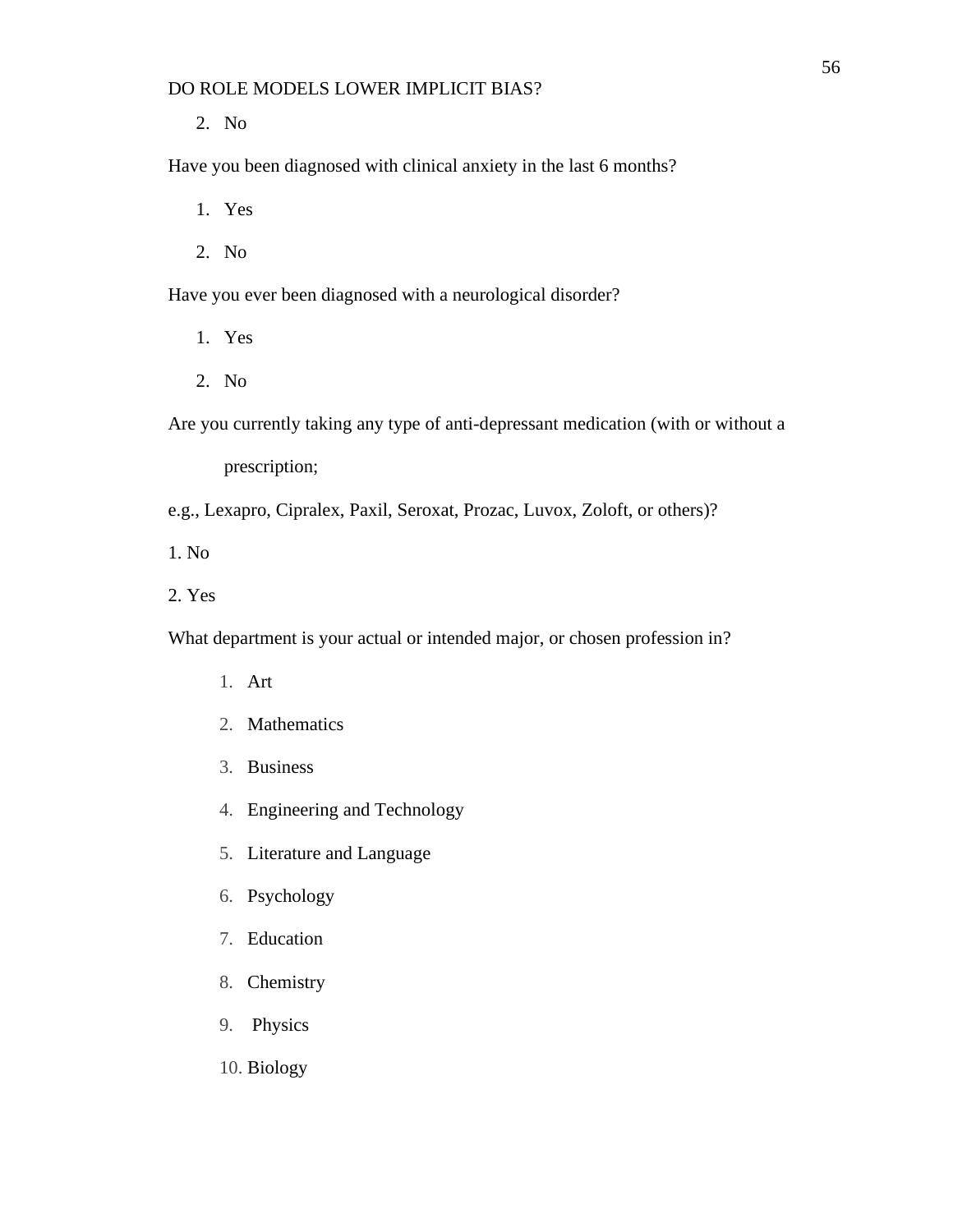11. Nursing

## **Gender-Science IAT**

Adapted from:

Nosek, B. A., Banaji, M. R., & Greenwald, A. G. (2002). Harvesting implicit group

attitudes and beliefs from a demonstration web site. *Group Dynamics: Theory,* 

*Research, and Practice*, *6*(1), 101-115.

Science Stimuli: Biology, Physics, Chemistry, Math, Geology, Astronomy, Engineering

Liberal Arts Stimuli: Philosophy, Humanities, Arts, Literature, English, Music, History

Male Stimuli: Man, Boy, Father, Male, Grandpa, Husband, Son, Uncle

Female Stimuli: Girl, Female, Aunt, Daughter, Wife, Woman, Mother, Grandmother



 $(400-600$  ms)

 $(3000 \text{ ms})$ 

 $(1000ms)$ 

# **Science Possible Selves**

Adapted from:

Stake, J. E., & Mares, K. R. (2001). Science enrichment programs for gifted high school girls and boys: Predictors of program impact on science confidence and motivation. *Journal of Research in Science Teaching, 38*, 1065–1088.

Please rate all Items from 1 *very strongly disagree* to 6 *very strongly agree.*

1. I would enjoy a career related to science.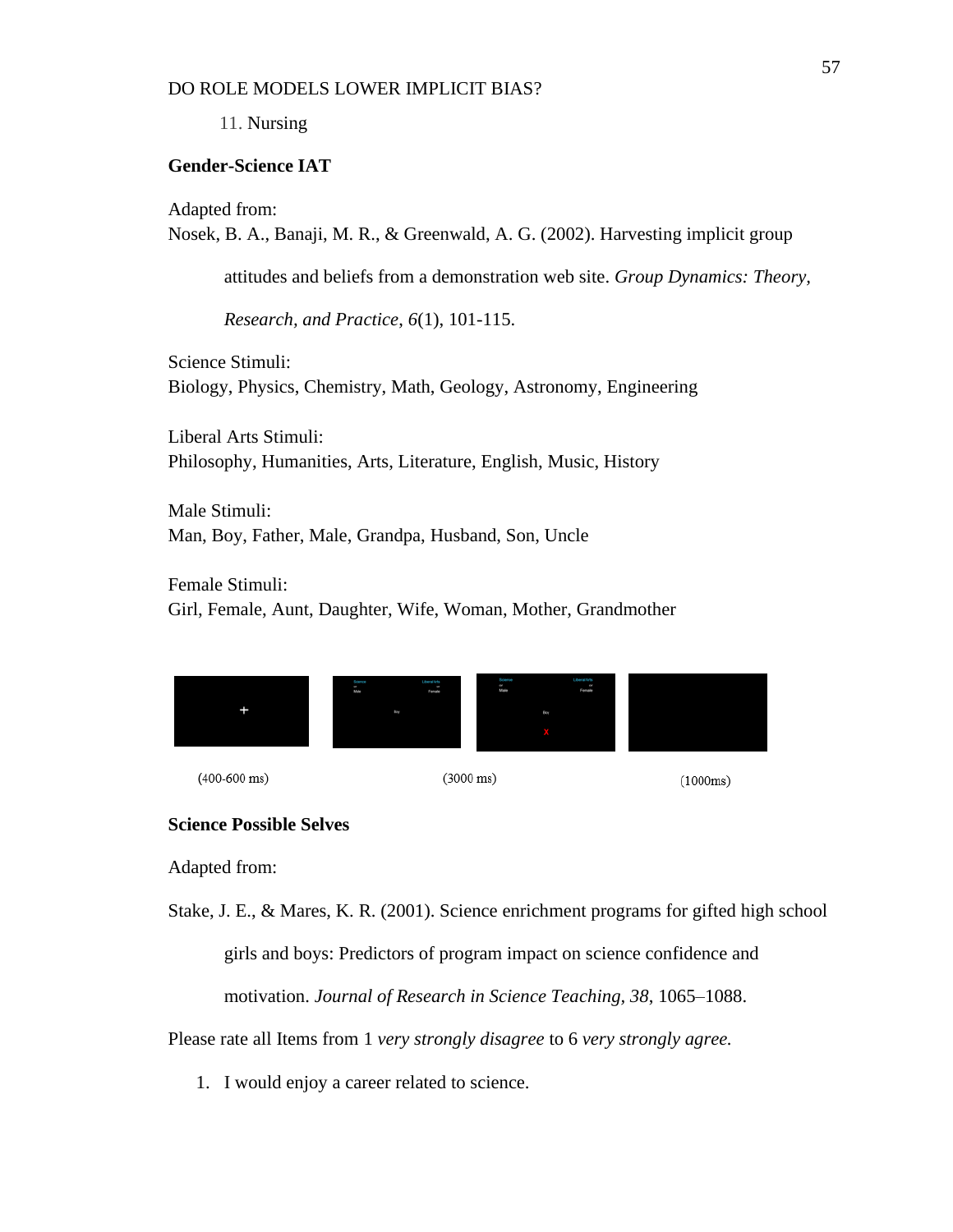- 2. I have good feelings about a career related to science.
- 3. Having a career related to science would be interesting.
- 4. I would like to have a career related science
- 5. I will make it into a good college and major in the area related to science
- 6. I will graduate with a college degree in the major needed for a science related career
- 7. I will get into graduate or medical school and continue my education
- 8. I will graduate from my graduate or medical school program.
- 9. I will have a strong professional career and make substantial contributions to science.

#### **Implicit Theories of Intelligence**

Adapted from:

Dweck, C. S. (1975). The role of expectations and attributions in the alleviation of learned

helplessness. *Journal of Personality and Social Psychology, 31*, 674-685.

Please rate the following questions from very 1 *very strongly disagree* to 6 *very strongly* 

*agree*

- 1. You have a certain amount of intelligence, and you can't really do much to change it.
- 2. Your intelligence is something about you that you can't change very much.
- 3. To be honest, you can't really change how intelligent you are.
- 4. You can learn new things, but you can't really change your basic intelligence.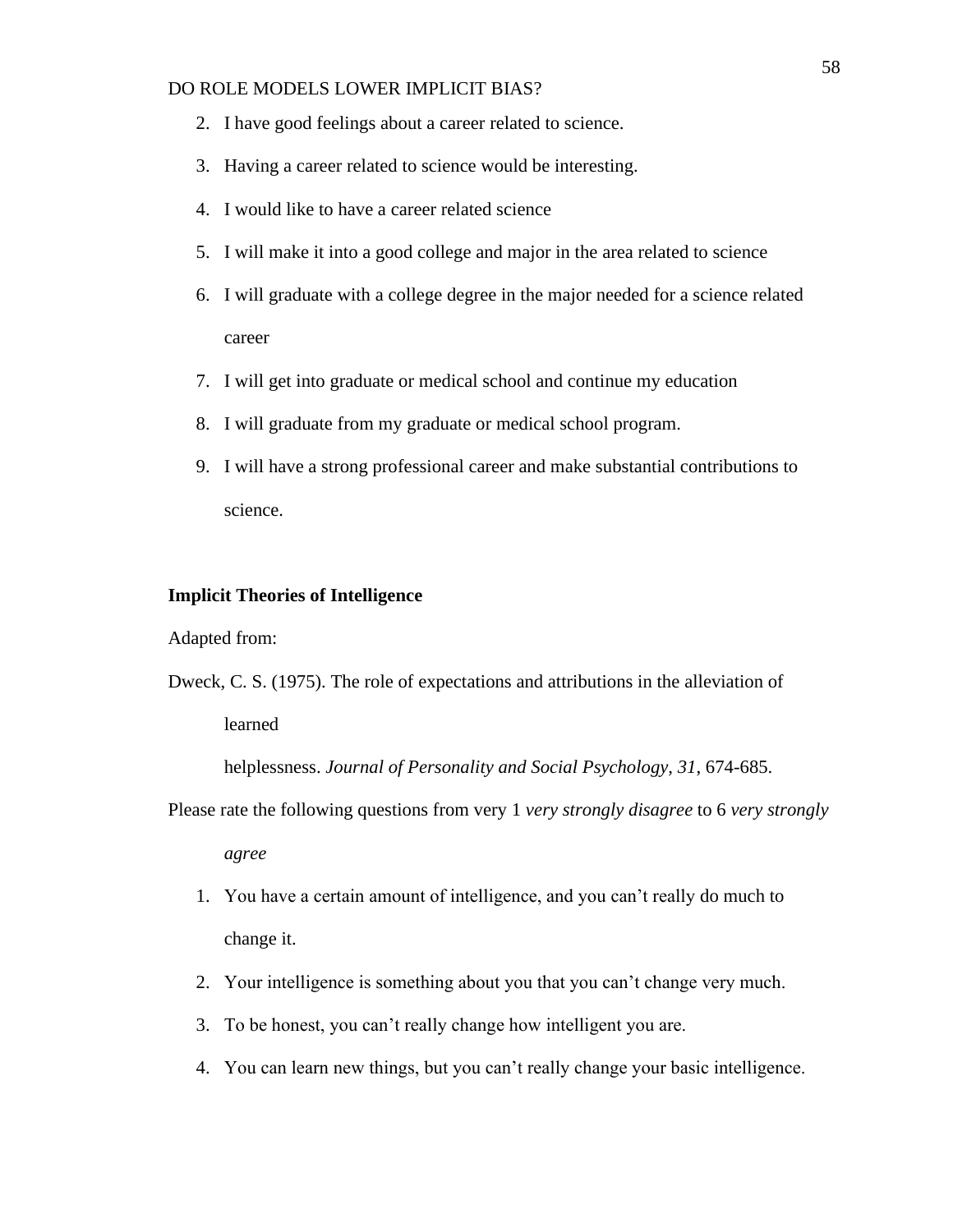- 5. No matter who you are, you can significantly change your intelligence level.
- 6. You can always substantially change how intelligent you are.
- 7. No matter how much intelligence you have you can always change it quite a bit.
- 8. You can change even your basic intelligence level considerably.

## **Attention Checks**

What game did Michelle Simmons play with her dad when she was little?

Where did Michelle Simmons go to school for Chemistry?

Where does Michelle Simmons currently work?

#### **Manipulation Check**

Which of the following most accurately describes Michelle Simmons?

- 1. Michelle Simmons had a natural understanding of chemistry which lead her to her accomplishments.
- 2. Michelle Simmons had to put in work and make an effort to reach her accomplishments.
- 3. Michelle Simmons decided she did not enjoy chemistry and decided to switch careers later in life.

#### **Perceptions of Role Model**

Thinking back to the video you just watched, please rate the following questions from 1 *very strongly disagree* to 6 *very strongly agree*.

- 1. Michelle Simmons and I share similarities.
- 2. Michelle Simmons experiences are relevant to my experience.
- 3. I feel like I could achieve the same things as Michelle Simmons.
- 4. Michelle Simmons is inspiring.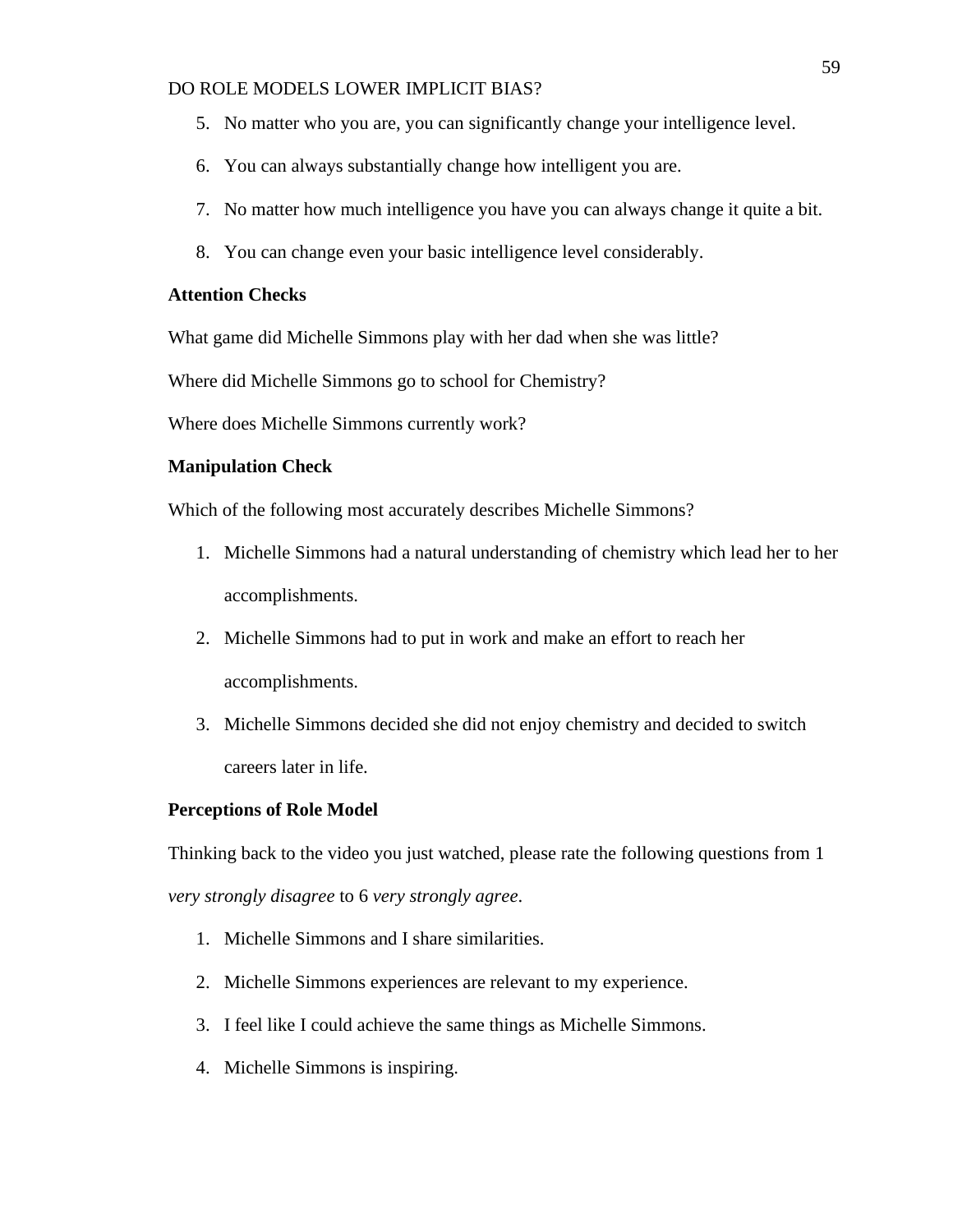- 5. Michelle Simmons is successful.
- 6. Michelle Simmons achievements seem attainable.

#### **Video Script (manipulations are bolded)**

Hardworking Script:

Science is an international language that brings people together across all nations. We are all striving to discover how the world works and how to make the world a better place. Scientists together can break down the walls that divide nations. This is the view of one of the greatest chemists on the planet, Michelle Simmons, a 50-year-old Londoner, now in Toronto Canada, heading her team of 170 top researchers, where she works in the Hospital for Children, with a goal of discovering a novel approach to treating childhood diseases like leukemia. She is inspired daily by the kids she sees and what they go through, what their families go through, and aims to provide hope to the families and to the future.

The mother of three's day begins at 9 a.m. in a cafe across the street from her lab, a taste of real life before diving into the mysteries of cancer. "It's nice being in an environment where you can get a bit of peace. You can get away from things, and you can think quite clearly. I love the kind of background noise. People are coming and going. This is the most significant part of my day. This is where I really get to think; it's where I really get to plan things."

From there she is updated on all the work of her team of scientists, 170, handpicked brains. To be a part of this high-tech lab, you need not only exceptional skills, **but also you need to be diligent and dedicated, to ensure that persistence prevails within the group**. Everyone has the right to veto one of the newcomers. Michelle says, we spend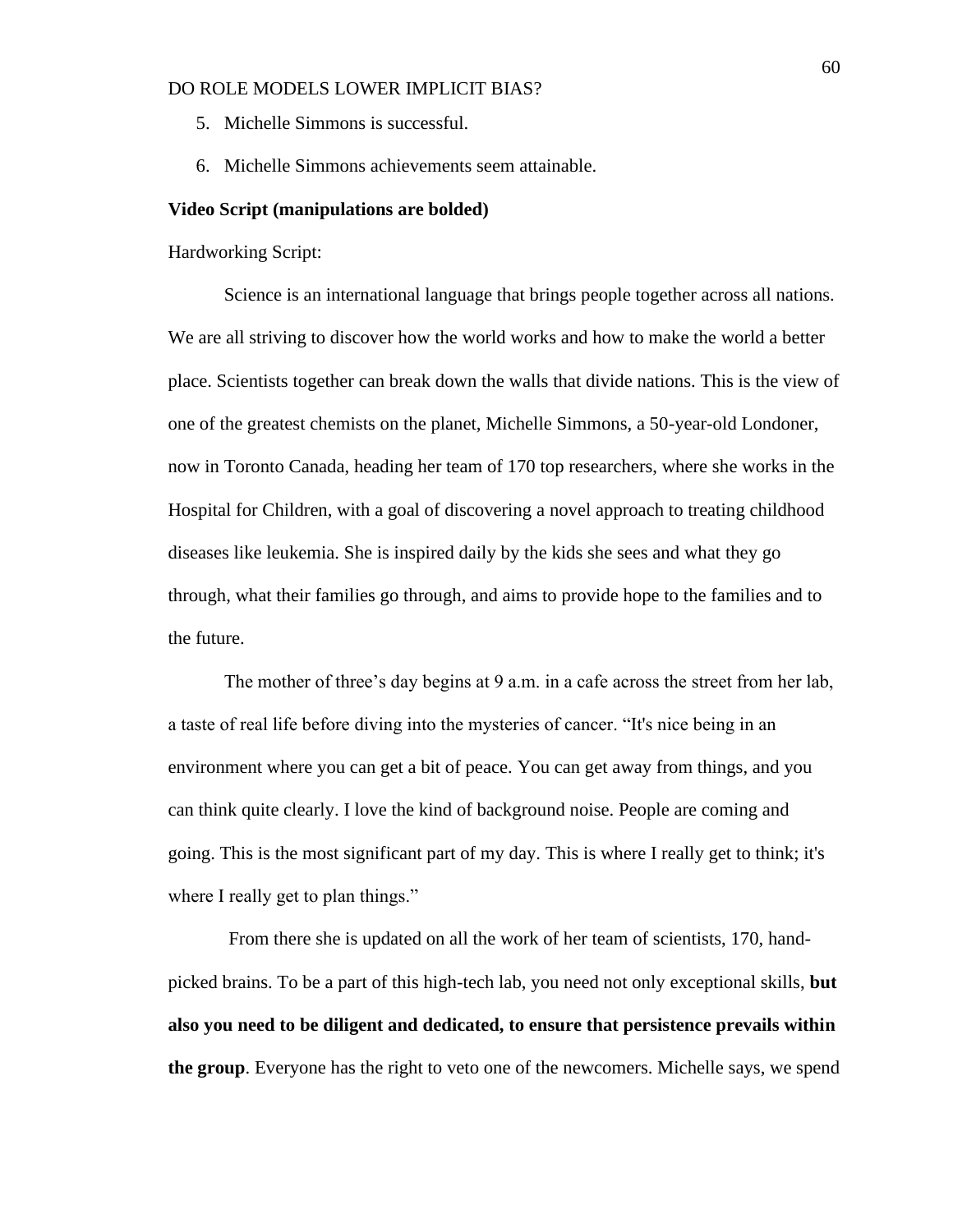a lot of time working together as a team, and we rely on each other. **If someone is not working hard to contribute,** we don't enjoy working with each other, and then it simply not fun anymore."

To understand what drives Dr. Simmons, we must first revisit her childhood to understand how this young English girl got the **tenacity and the audacity** that make her one of the most skilled scientists in the world. It all began at age 8, when a memorable game of chess inspired something in the childhood of this little girl, unsure of her abilities. **She regularly observed her father take on her brother, while practicing against her friends and experiencing multiple failures**, but learning from each of her losses. Then one day she had the nerve to challenge her father. She is quoted in saying that "the look on his face was a little bit horrified and a bit dismissive, so it was rather funny. I guess that it did have quite an impact in my life the way he responded, but he played me. After about 20 minutes I checkmated him, and he was completely shocked."

**Michelle's commitment to learning propelled her to surpass her peers.** This would be confirmed at age 12, when she was one student, among many, that stood out to her physics teacher, who recognized **her ambition and commitment to understanding chemistry**, at the time, a discipline almost exclusively reserved for boys. From there, **her drive did not go unnoticed,** attending Cambridge, Berkeley, Yale, the epitome of excellence. Dr. Simmons **continued to fine-tune her skills** which allowed her to study at the finest universities. University faculty members were quick to notice **her persistence and tireless efforts to advance her knowledge of difficult concepts, earning** her several prestigious lab positions throughout her undergraduate, graduate, and postdoctoral careers. I**f she did not understand a concept immediately, she would keep at** 

61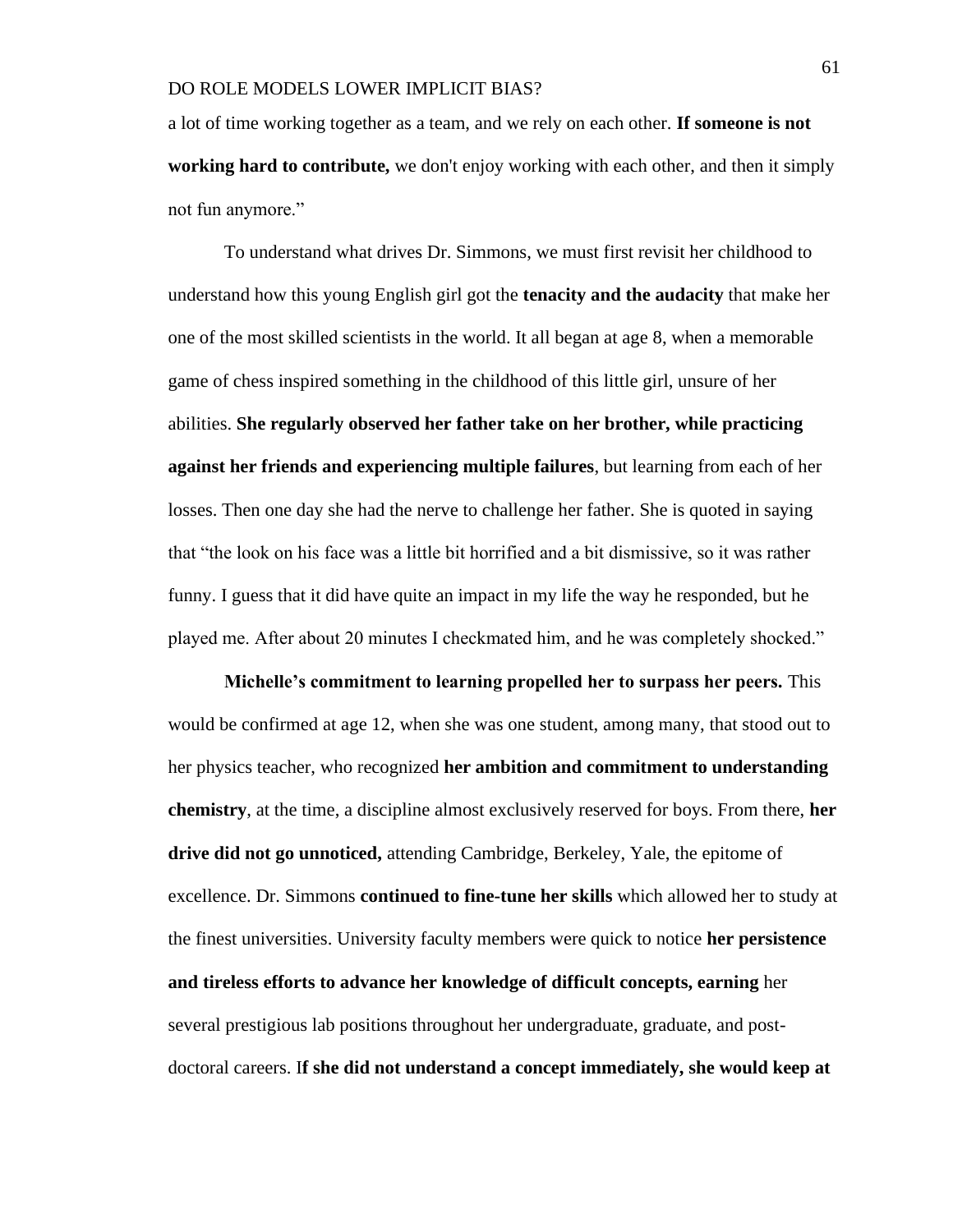#### **it and keep searching for answers until she understood.**

Meanwhile, Dr. Simmons fully intends to leave the field with a medical innovation that looks at how drugs can be designed to treat specific cancer cells, targeting specific pathways that allow people to get better much faster. **She believes that with enough effort and the right attitude anything is possible**. The Canadian government saw the wisdom in this and in 2015 allocated a twenty-five-million-dollar grant through the National Innovation and Science agenda, that allows research for future development in cancer research. Prime Minister Justin Trudeau is personally following the works progress. **He believes that Michelle has what it takes to see the project through till the very end.** She is at the forefront of global research and will continue to make progress, to provide hope to the families affected by cancer and to the future.

## Gifted Script:

Science is an international language that brings people together across all nations. We are all striving to discover how the world works and how to make the world a better place. Scientists together can break down the walls that divide nations. This is the view of one of the greatest chemists on the planet, Michelle Simmons, a 50-year-old Londoner, now in Toronto Canada, heading her team of 170 top researchers, where she works in the Hospital for Children, with a goal of discovering a novel approach to treating childhood diseases like leukemia. She is inspired daily by the kids she sees and what they go through, what their families go through, and aims to provide hope to the families and to the future.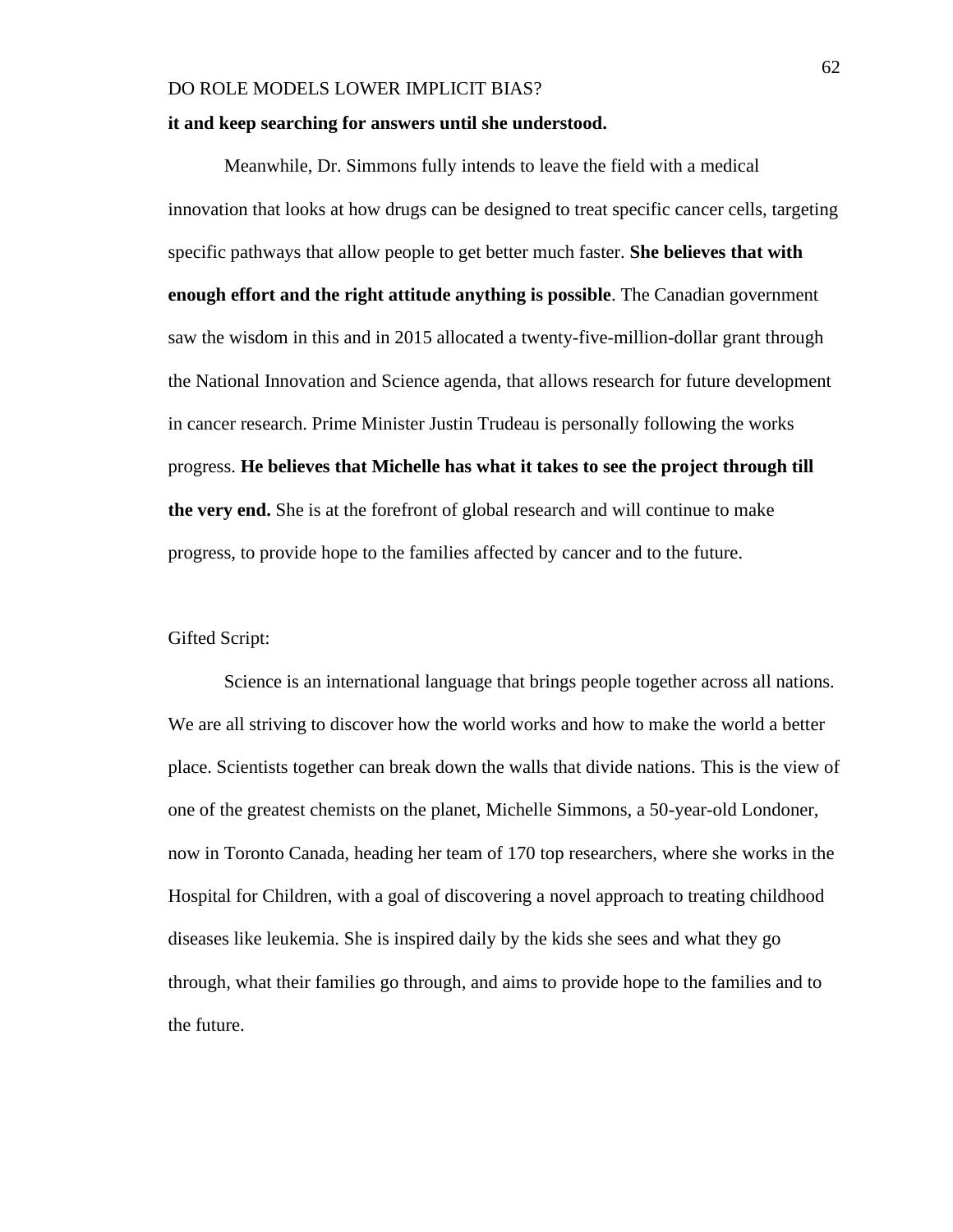The mother of three's day begins at 9 a.m. in a cafe across the street from her lab. A taste of real life before diving into the mysteries of cancer. It's nice being an environment where you can get a bit of peace. You can get away from things and you can think quite clearly. I love the kind of background noise. People are coming and going. This is the most significant part of my day. This is where I really get to think; it's where I really get to plan things.

From there she is updated on all the work of her team of scientists, 170, handpicked brains. T**o be a part of this high-tech lab, you need not only exceptional skills, but also the innate ability for understanding chemistry that only the brightest possess, ensuring that nothing interferes with the research team's progress.** Everyone has the right to veto one of the newcomers. Michelle says, **"we spend a lot of time working together as a team and we rely on each other. If someone isn't brilliant, we don't enjoy working with each other, and then it simply isn't fun anymore".**

To understand what drives Michelle, we must first revisit her childhood to understand how this young **English girl's natural talent** makes her one of the most **brilliant** scientists in the world. It all began at age 8, when a memorable game of chess triggered something in the childhood of this little girl. **She regularly observed her father take on her brother, until the day when she voiced that she wanted to challenge her father.** She is quoted in saying that "the look on his face was a little bit horrified and a bit dismissive, so it was rather funny. I guess that it did have quite an impact in my life the way he responded, but he played me. After about 20 minutes I checkmated him, and he was completely shocked."